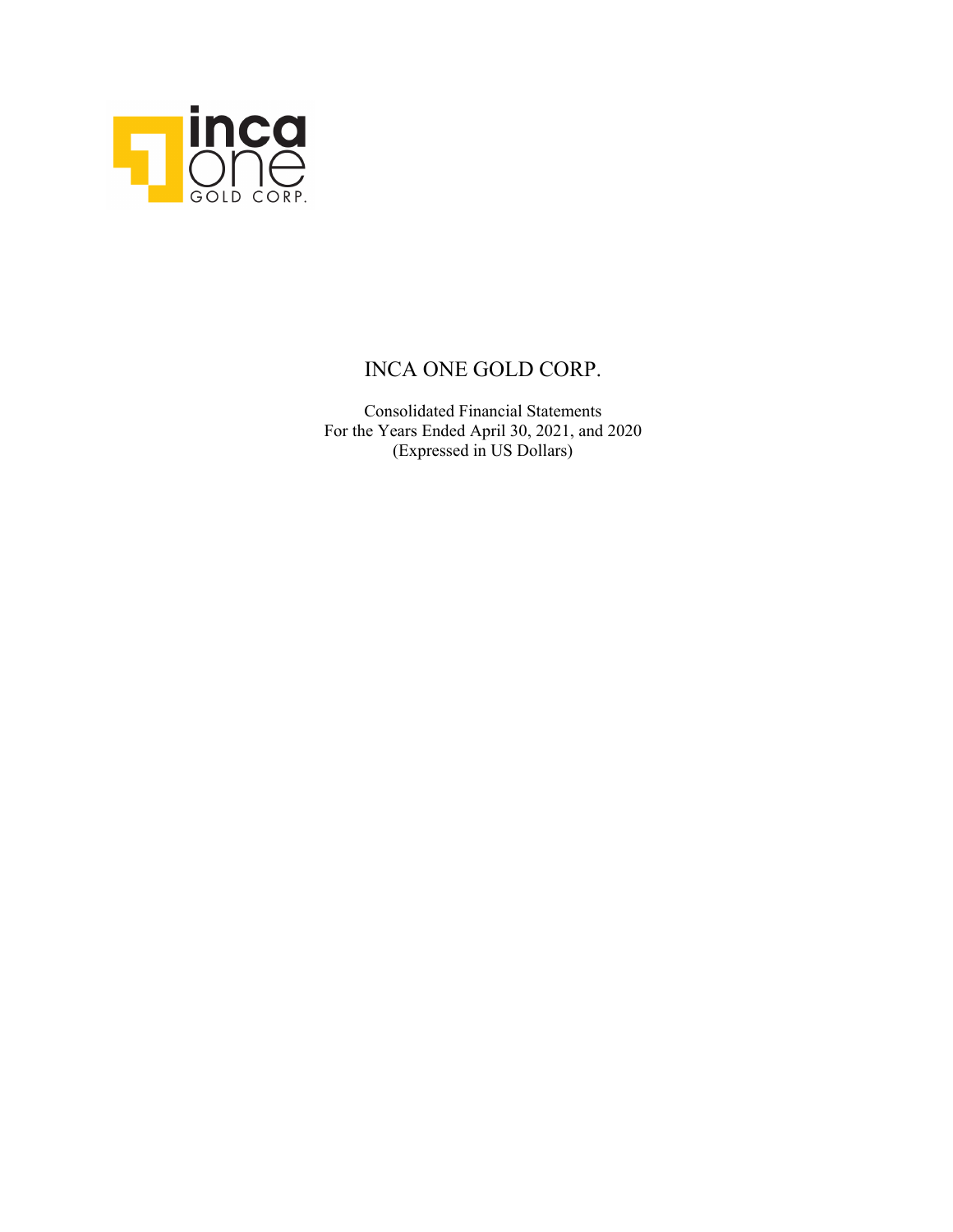

# Independent auditor's report

Grant Thornton LLP Suite 1600, 333 Seymour Street Vancouver, BC V6B 0A4

T +1 604 687 2711 F +1 604 685 6569

To the shareholders of Inca One Gold Corp.

#### Opinion

We have audited the consolidated financial statements of Inca One Gold Corp. (the "Company"), which comprise the consolidated statements of financial position as at April 30, 2021 and 2020, the consolidated statements of operations and comprehensive loss, consolidated statements of changes in equity and consolidated statements of cash flows for the years then ended, and a summary of significant accounting policies and other explanatory information.

In our opinion, the accompanying consolidated financial statements present fairly in all material respects, the consolidated financial position of Inca One Gold Corp. as at April 30, 2021 and 2020, and its consolidated financial performance and its consolidated cash flows for the years then ended in accordance with International Financial Reporting Standards.

#### Basis for opinion

We conducted our audit in accordance with Canadian generally accepted auditing standards. Our responsibilities under those standards are further described in the Auditor's Responsibilities for the Audit of the consolidated Financial Statements section of our report. We are independent of the Company in accordance with the ethical requirements that are relevant to our audit of the consolidated financial statements in Canada, and we have fulfilled our other ethical responsibilities in accordance with these requirements. We believe that the audit evidence we have obtained is sufficient and appropriate to provide a basis for our opinion.

#### Material uncertainty related to going concern

We draw attention to Note 1 in the financial statements, which indicates that the Company incurred a comprehensive loss of \$4,141,556 for the year ended April 30, 2021. As at April 30, 2021, the Company had an accumulated deficit of \$32,288,452. As stated in Note 1, these events or conditions, along with other matters as set forth in Note 1, indicate that a material uncertainty exists that may cast significant doubt on the Company's ability to continue as a going concern. Our opinion is not modified in respect of this matter.

#### Information other than the consolidated financial statements and auditor's report thereon

Management is responsible for the other information. The other information comprises the Management Discussion and Analysis but does not include the consolidated financial statements and our auditor's report thereon.

Our opinion on the consolidated financial statements does not cover the other information and we do not express any form of assurance conclusion thereon.

In connection with our audit of the consolidated financial statements, our responsibility is to read the other information and, in doing so, consider whether the other information is materially inconsistent with the consolidated financial statements or our knowledge obtained in the audit or otherwise appears to be materially misstated.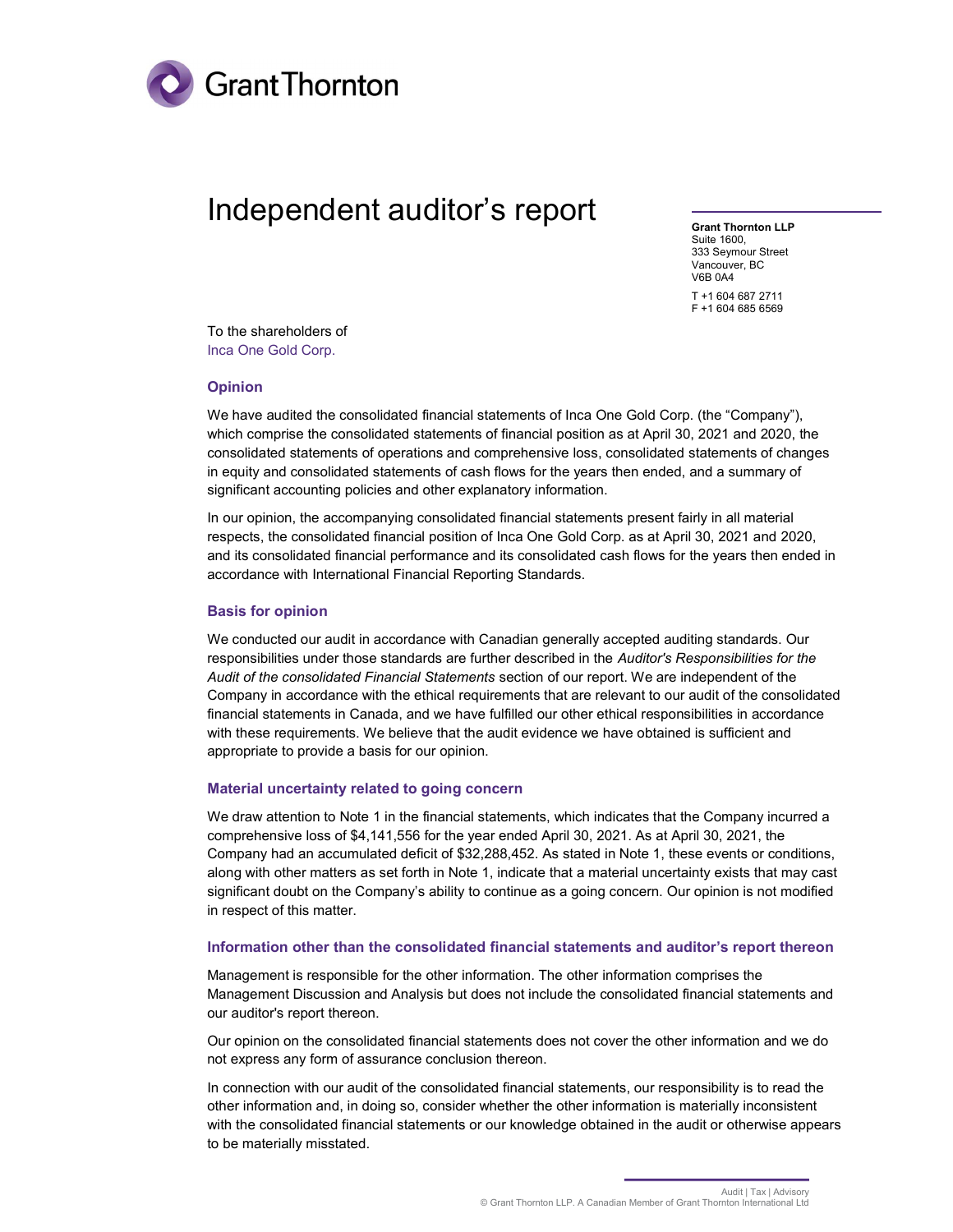

If, based on the work we have performed, we conclude that there is a material misstatement of this other information, we are required to report that fact. We have nothing to report in this regard.

#### Responsibilities of management and those charged with governance for the consolidated financial statements

Management is responsible for the preparation and fair presentation of the consolidated financial statements in accordance with International Financial Reporting Standards, and for such internal control as management determines is necessary to enable the preparation of consolidated financial statements that are free from material misstatement, whether due to fraud or error.

In preparing the consolidated financial statements, management is responsible for assessing the Company's ability to continue as a going concern, disclosing, as applicable, matters related to going concern and using the going concern basis of accounting unless management either intends to liquidate the Company or to cease operations, or has no realistic alternative but to do so.

Those charged with governance are responsible for overseeing the Company's financial reporting process.

#### Auditor's responsibilities for the audit of the consolidated financial statements

Our objectives are to obtain reasonable assurance about whether the consolidated financial statements as a whole are free from material misstatement, whether due to fraud or error, and to issue an auditor's report that includes our opinion. Reasonable assurance is a high level of assurance, but is not a guarantee that an audit conducted in accordance with Canadian generally accepted auditing standards will always detect a material misstatement when it exists. Misstatements can arise from fraud or error and are considered material if, individually or in the aggregate, they could reasonably be expected to influence the economic decisions of users taken on the basis of these consolidated financial statements.

As part of an audit in accordance with Canadian generally accepted auditing standards, we exercise professional judgment and maintain professional skepticism throughout the audit. We also:

- Identify and assess the risks of material misstatement of the consolidated financial statements, whether due to fraud or error, design and perform audit procedures responsive to those risks, and obtain audit evidence that is sufficient and appropriate to provide a basis for our opinion. The risk of not detecting a material misstatement resulting from fraud is higher than for one resulting from error, as fraud may involve collusion, forgery, intentional omissions, misrepresentations, or the override of internal control.
- Obtain an understanding of internal control relevant to the audit in order to design audit procedures that are appropriate in the circumstances, but not for the purpose of expressing an opinion on the effectiveness of the Company's internal control.
- Evaluate the appropriateness of accounting policies used and the reasonableness of accounting estimates and related disclosures made by management.
- Conclude on the appropriateness of management's use of the going concern basis of accounting and, based on the audit evidence obtained, whether a material uncertainty exists related to events or conditions that may cast significant doubt on the Company's ability to continue as a going concern. If we conclude that a material uncertainty exists, we are required to draw attention in our auditor's report to the related disclosures in the consolidated financial statements or, if such disclosures are inadequate, to modify our opinion. Our conclusions are based on the audit evidence obtained up to the date of our auditor's report. However, future events or conditions may cause the Company to cease to continue as a going concern.
- Evaluate the overall presentation, structure and content of the consolidated financial statements, including the disclosures, and whether the consolidated financial statements represent the underlying transactions and events in a manner that achieves fair presentation.
- Obtain sufficient appropriate audit evidence regarding the financial information of the entities or business activities within the Group to express an opinion on the consolidated financial statements.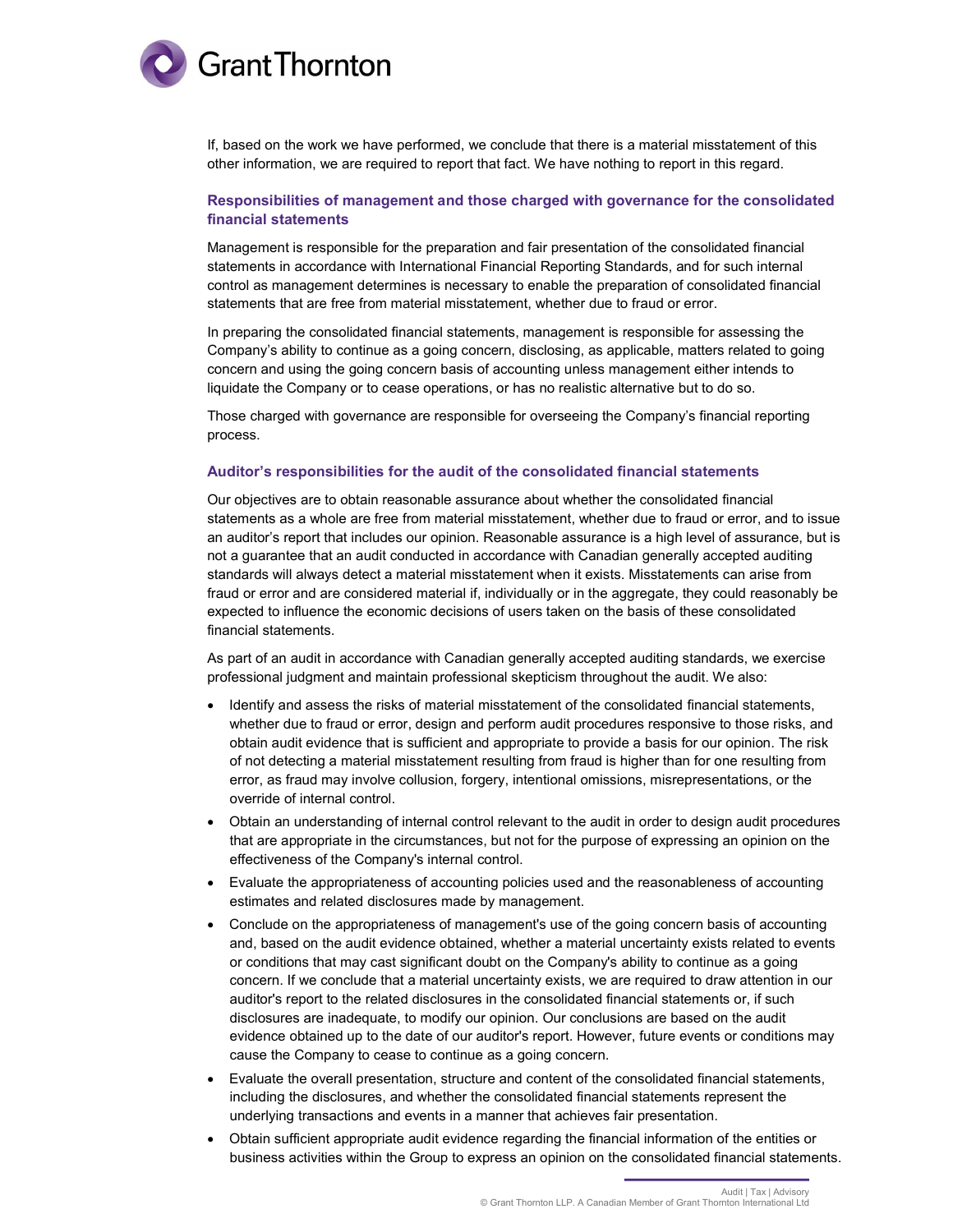

We are responsible for the direction, supervision and performance of the group audit. We remain solely responsible for our audit opinion.

We communicate with those charged with governance regarding, among other matters, the planned scope and timing of the audit and significant audit findings, including any significant deficiencies in internal control that we identify during our audit.

We also provide those charged with governance with a statement that we have complied with relevant ethical requirements regarding independence, and to communicate with them all relationships and other matters that may reasonably be thought to bear on our independence, and where applicable, related safeguards.

The engagement partner on the audit resulting in this independent auditor's report is Mark Iwanaka.

Grant Thouston LLP

August 20, 2021

Vancouver, Canada **Chartered Professional Accountants** Chartered Professional Accountants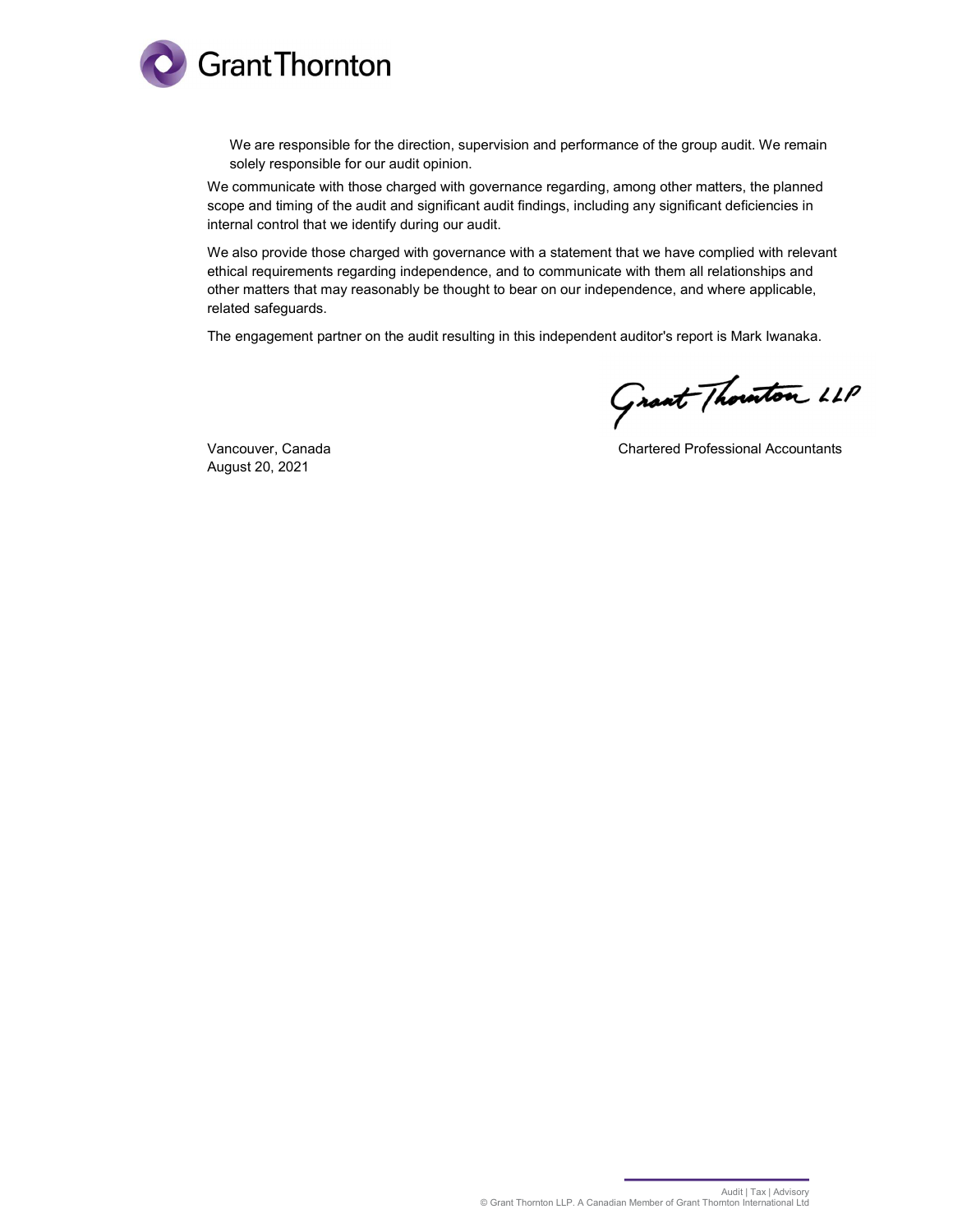Consolidated Statements of Financial Position

(Expressed in US Dollars)

|                                               | Note           | April 30,<br>2021      | April 30,<br>2020 |
|-----------------------------------------------|----------------|------------------------|-------------------|
|                                               |                | \$                     | \$                |
| <b>Assets</b>                                 |                |                        |                   |
| Current:                                      |                |                        |                   |
| Cash                                          |                | 1,963,574              | 3,745,675         |
| Restricted cash                               | 4              | 175,000                |                   |
| Receivables                                   | 3              | 980,001                | 1,070,244         |
| Derivative financial asset                    | 4              | 50,940                 |                   |
| Prepaid expenses and deposits                 | 5              | 798,613                | 1,041,096         |
| Inventory                                     | 6              | 4,663,349              | 5,088,571         |
| Total current assets                          |                | 8,631,477              | 10,945,586        |
| Long term receivable                          | $\overline{7}$ | 318,930                | 347,574           |
| Property, plant and equipment                 | 8              | 10,578,896             | 11,215,235        |
| <b>Total</b> assets                           |                | 19,529,303             | 22,508,395        |
|                                               |                |                        |                   |
| <b>Liabilities</b>                            |                |                        |                   |
| Current:                                      |                |                        |                   |
| Accounts payable and accrued liabilities      | 9              | 2,777,453              | 3,086,699         |
| Contractual liabilities payable to Equinox    | 10             | 193,177                | 4,572,830         |
| Loans payable<br>Deferred revenue             | 11<br>16       | 1,557,365              | 300,000           |
| Gold loan                                     | 12             | 480,000                | 3,726,500         |
| Total current liabilities                     |                | 2,711,652<br>7,719,647 | 11,686,029        |
|                                               |                |                        |                   |
| Contractual liabilities payable to Equinox    | 10             | 5,507,143              | 2,157,563         |
| Loans payable                                 | 11             | 973,351                | 2,054,620         |
| Asset retirement and reclamation obligations  | 13             | 1,152,653              | 1,088,094         |
| <b>Total liabilities</b>                      |                | 15,352,794             | 16,986,306        |
|                                               |                |                        |                   |
| <b>Shareholders' Equity</b>                   |                |                        |                   |
| Share capital                                 | 14             | 31,012,161             | 26,998,505        |
| <b>Equity reserves</b>                        | 14             | 5,216,367              | 6,434,047         |
| Accumulated other comprehensive income        |                | (992, 689)             | (99, 704)         |
| Deficit                                       |                | (32, 288, 452)         | (29,042,695)      |
| Shareholders' equity attributable to Inca One |                | 2,947,387              | 4,290,153         |
| Non-controlling interest                      |                | 1,229,122              | 1,231,936         |
| Total shareholders' equity                    |                | 4,176,509              | 5,522,089         |
| Total liabilities and shareholders' equity    |                | 19,529,303             | 22,508,395        |

Nature of operations and going concern (note 1) Subsequent events (note 23) Commitments (note 16)

## **Approved on behalf of the Board of Directors on August 20, 2021**

*"Bruce Bragagnolo" "Edward Kelly"*

The accompanying notes are an integral part of these Consolidated Financial Statements.

Director Director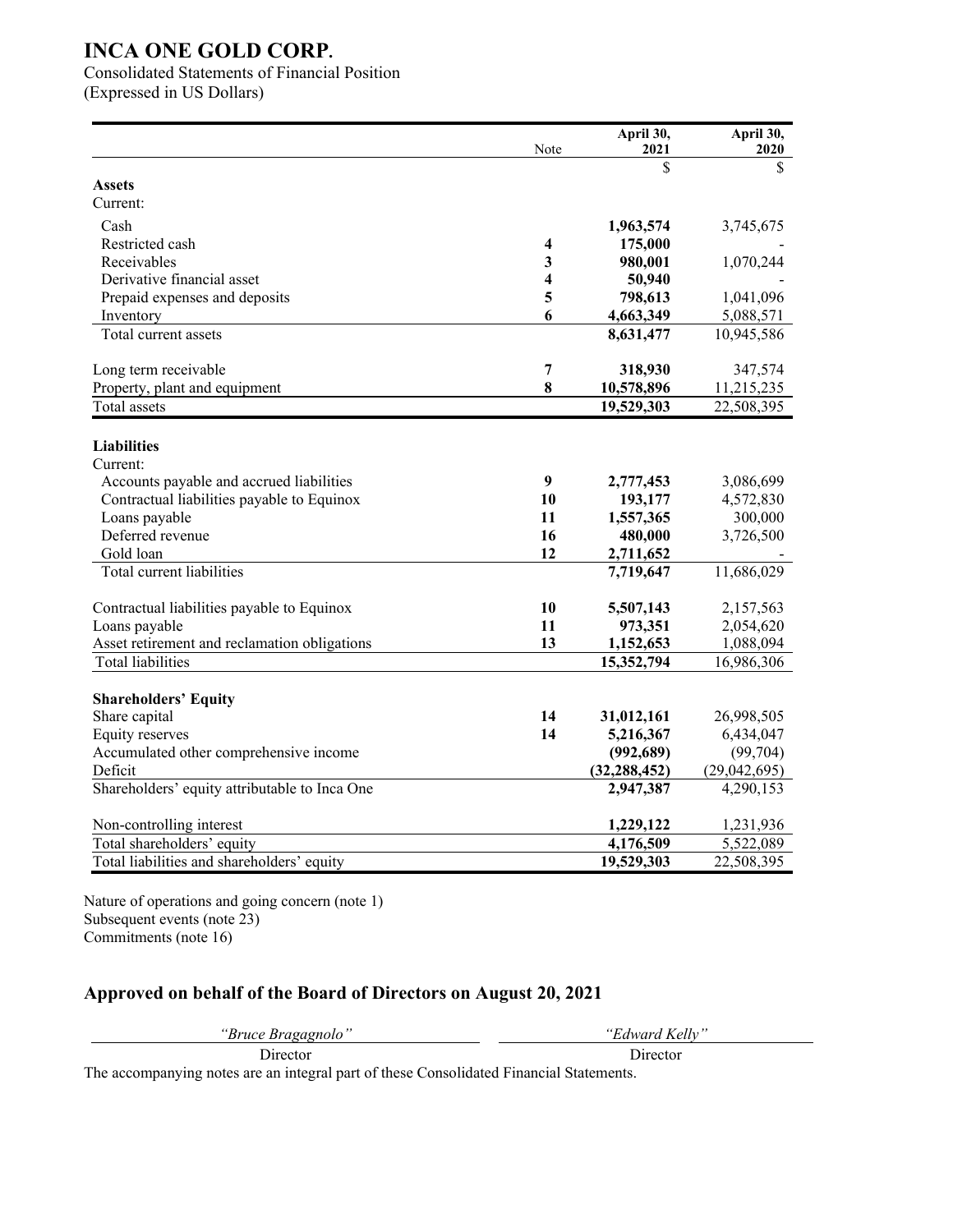Consolidated Statements of Operations and Comprehensive Loss (Expressed in US Dollars)

|                                                       |              | Year Ended April 30 |                               |  |
|-------------------------------------------------------|--------------|---------------------|-------------------------------|--|
|                                                       | <b>Notes</b> | 2021                | 2020                          |  |
|                                                       |              | \$                  | S                             |  |
| Revenue                                               |              | 30,391,226          | 31,392,930                    |  |
| Cost of goods sold                                    |              |                     |                               |  |
| Cost of operations                                    | 20           |                     | $(28,962,417)$ $(30,294,476)$ |  |
| Depreciation                                          | 20           | (1, 106, 637)       | (1,297,083)                   |  |
| <b>Total cost of goods sold</b>                       |              |                     | $(30,069,054)$ $(31,591,559)$ |  |
| Gross operating margin (deficit)                      |              | 322,172             | (198, 629)                    |  |
| Corporate and administrative expenses                 | 20           | (3,583,104)         | (2,622,951)                   |  |
| <b>Loss from operations</b>                           |              | (3,260,932)         | (2,821,580)                   |  |
| Impairments net of reversal of prior year impairments | 20           | 7,117               | (142, 658)                    |  |
| Loss in disposition of property, plant and equipment  |              | (46, 684)           | (17,625)                      |  |
| Finance costs                                         | 20           | (1, 186, 793)       | (1,303,182)                   |  |
| Business development                                  |              | (297, 393)          | (95,072)                      |  |
| Restructuring gain net                                | 10           | 1,536,114           | 143,644                       |  |
| Net loss for the year                                 |              | (3,248,571)         | (4,236,473)                   |  |
|                                                       |              |                     |                               |  |
| Other comprehensive income:                           |              |                     |                               |  |
| Foreign currency translation adjustment               |              | (892, 985)          | 221,559                       |  |
| Comprehensive loss for the year                       |              | (4, 141, 556)       | (4,014,914)                   |  |
| Net loss and comprehensive loss                       |              |                     |                               |  |
| attributable to:                                      |              |                     |                               |  |
| Inca One Gold Corp.'s shareholders                    |              | (4, 138, 742)       | (3,923,266)                   |  |
| Non-controlling interest                              |              | (2, 814)            | (91, 648)                     |  |
|                                                       |              | (4, 141, 556)       | (4,014,914)                   |  |
|                                                       |              |                     |                               |  |
| Weighted average shares outstanding                   |              |                     |                               |  |
| <b>Basic</b>                                          |              | 33,406,410          | 26,553,637                    |  |
| Diluted                                               |              | 33,406,410          | 26,533,637                    |  |
| Earnings (loss) per share                             |              |                     |                               |  |
| <b>Basic</b>                                          |              | (0.10)              | (0.16)                        |  |
| Diluted                                               |              | (0.10)              | (0.16)                        |  |

The accompanying notes are an integral part of these Consolidated Financial Statements.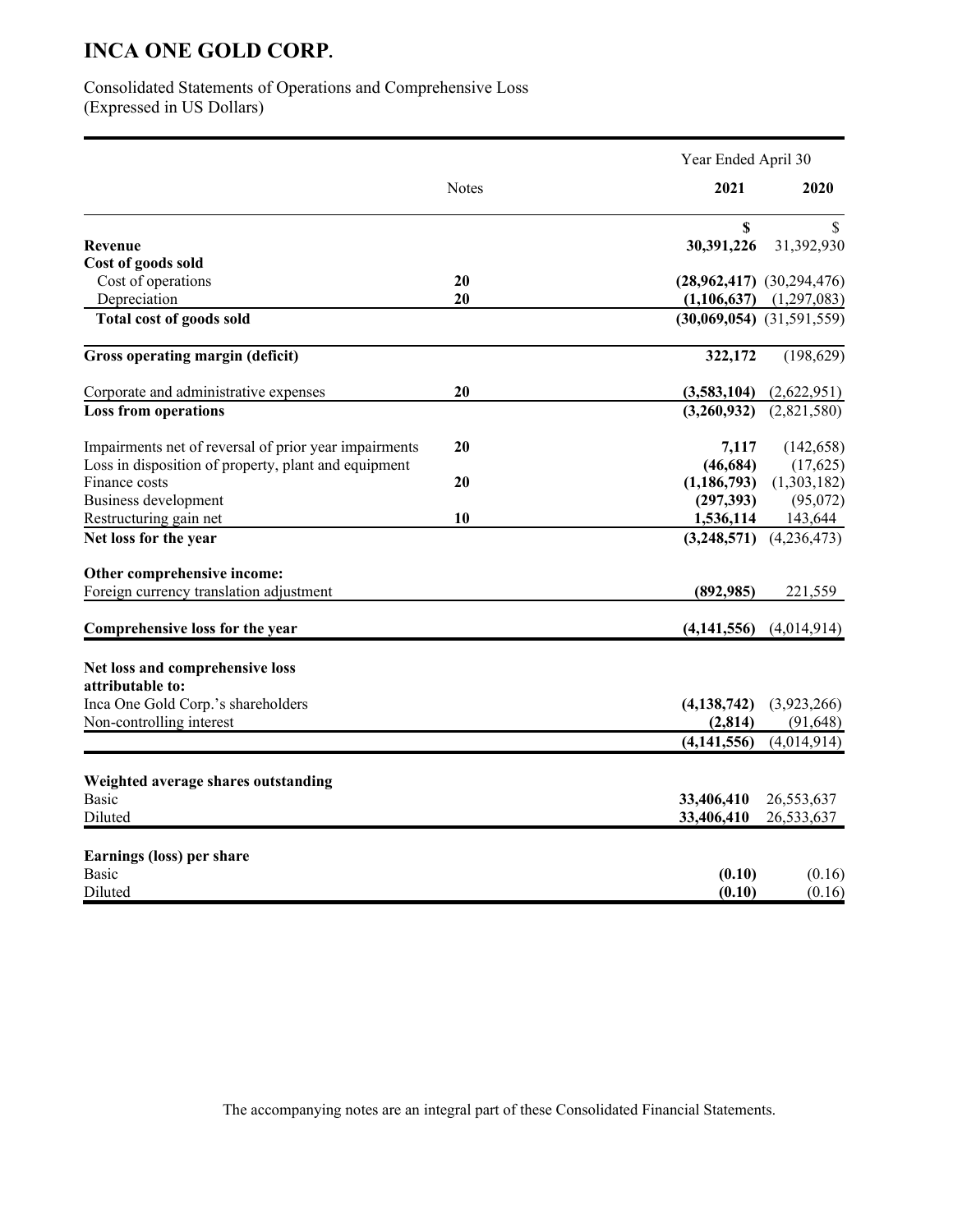Consolidated Statements of Changes in Equity (Expressed in US Dollars)

|                                                  | Common<br>shares <sup>(i)</sup><br># | Share<br>capital | reserves                 | Equity Non-controlling<br>interest<br>\$ | Accumulated<br>other<br>comprehensive<br>(loss) income | Deficit        | Total<br>shareholders'<br>equity |
|--------------------------------------------------|--------------------------------------|------------------|--------------------------|------------------------------------------|--------------------------------------------------------|----------------|----------------------------------|
| Balance, April 30, 2019                          | 26,290,992                           | 26,652,943       | 6,226,083                | 1,323,584                                | (321, 263)                                             | (24,897,870)   | 8,983,477                        |
| Comprehensive income (loss) for the year         |                                      |                  | $\overline{\phantom{a}}$ | (91, 648)                                | 221,559                                                | (4,144,825)    | (4,014,914)                      |
| Shares issued pursuant to agreement with Equinox | 425,068                              | 201,603          |                          |                                          |                                                        |                | 201,603                          |
| Shares issued for debt settlement                | 1,058,020                            | 143,959          |                          |                                          |                                                        |                | 143,959                          |
| Warrants issued for debt settlement              |                                      |                  | 97,178                   | $\overline{\phantom{a}}$                 |                                                        |                | 97,178                           |
| Share-based payments                             |                                      |                  | 110,786                  |                                          |                                                        |                | 110,786                          |
| Balance, April 30, 2020                          | 27,774,080                           | 26,998,505       | 6,434,047                | 1,231,936                                | (99,704)                                               | (29,042,695)   | 5,522,089                        |
| Comprehensive income (loss) for the year         |                                      |                  |                          | (2,814)                                  | (892,985)                                              | (3,245,757)    | (4,141,556)                      |
| Shares issued pursuant to agreement with Equinox | 1,187,333                            | 575,773          |                          |                                          |                                                        |                | 575,773                          |
| Warrants exercised (note $14$ (c))               | 5,079,114                            | 2,835,647        | (1,438,164)              |                                          |                                                        |                | 1,397,483                        |
| Options exercised (note $14(c)$ )                | 1,463,056                            | 602,236          | (97, 382)                |                                          |                                                        |                | 504,854                          |
| Share-based payments (note 14 (d))               |                                      |                  | 317,866                  |                                          |                                                        |                | 317,866                          |
| <b>Balance April 30, 2021</b>                    | 35,503,583                           | 31,012,161       | 5,216,367                | 1,229,122                                | (992, 689)                                             | (32, 288, 452) | 4,176,509                        |

(i) Common shares reflect 1:10 consolidation completed on January 14, 2020.

The accompanying notes are an integral part of these Consolidated Financial Statements.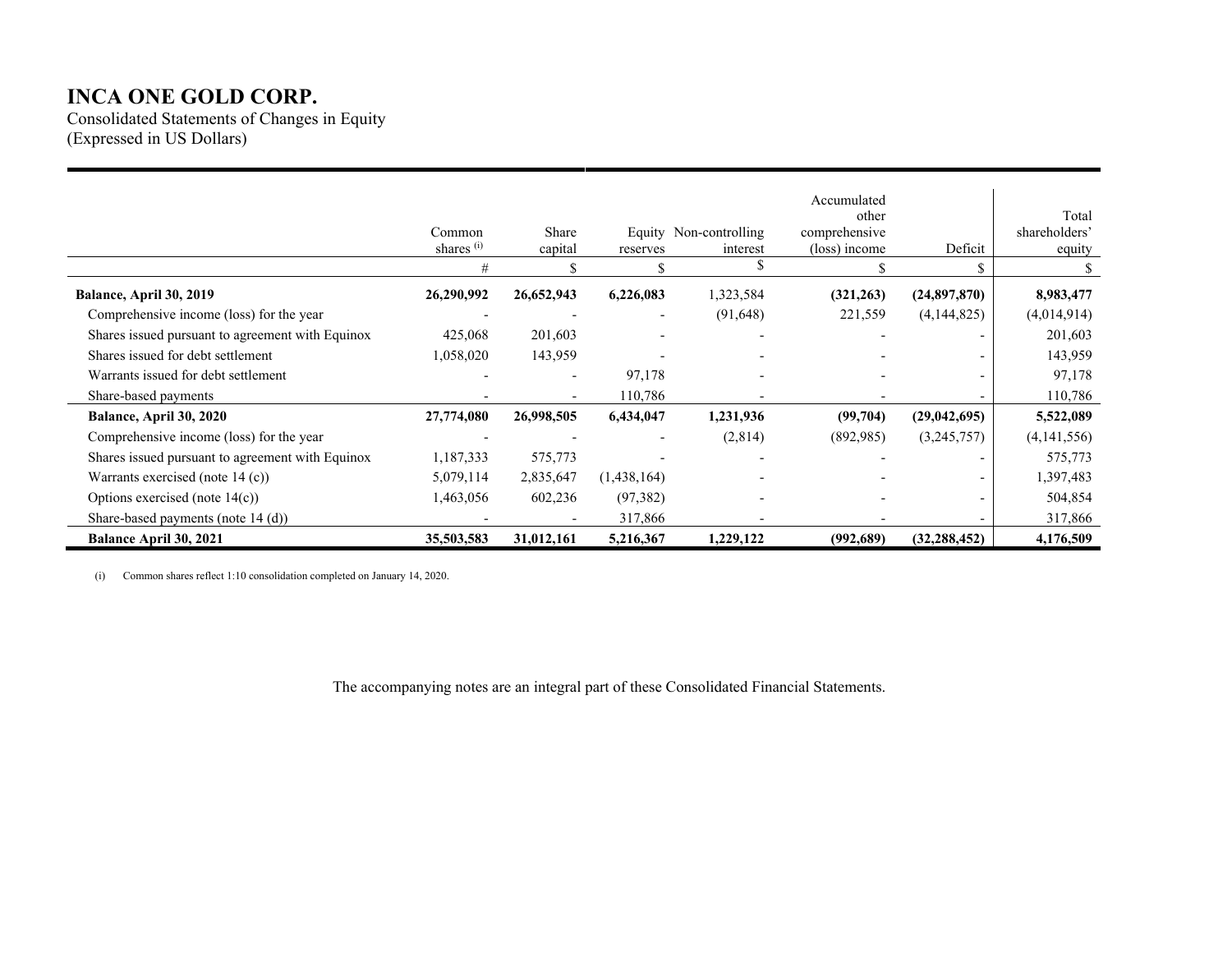Consolidated Statements of Cash Flows (Expressed in US Dollars)

|                                                                   | Years Ended April 30, |             |
|-------------------------------------------------------------------|-----------------------|-------------|
|                                                                   | 2021                  |             |
|                                                                   |                       |             |
| Cash flows provided by (used in):                                 | \$                    | \$          |
| <b>Operating activities:</b>                                      |                       |             |
| Net loss for the year                                             | (3,248,571)           | (4,236,473) |
| Decrease in restricted cash                                       | (175,000)             |             |
| Items not involving cash:                                         |                       |             |
| Depreciation                                                      | 1,155,307             | 1,324,539   |
| Share-based payments                                              | 317,866               | 110,786     |
| Accretion expense                                                 | 20,622                | 17,488      |
| Accretion of asset retirement and reclamation obligations         | 64,559                | 43,414      |
| Interest expense                                                  | 443,420               | 394,164     |
| Unrealized foreign exchange                                       | 73,476                | (6,085)     |
| Loss on disposition of property plant and equipment               | 46,684                | 17,625      |
| Impairments net of reversal of prior year impairments             | (7, 117)              | 31,339      |
| Accretion of contractual liabilities payable to Equinox           | 490,337               | 600,634     |
| Loss in fair value adjustment of derivatives                      | 160,712               | 253,347     |
| Gain on debt restructuring                                        | (1,536,114)           | (143, 644)  |
| Changes in non-cash operating working capital:                    |                       |             |
| Receivables                                                       | 34,171                | 2,771,305   |
| Prepaid expenses and deposits                                     | 262,013               | 643,095     |
| Inventory                                                         | 425,222               | (1,010,026) |
| Accounts payable and accrued liabilities                          | (526, 148)            | 808,156     |
| Deferred revenue                                                  | (3,246,500)           | 1,955,317   |
| Net cash provided by (used in) operating activities               | (5,245,061)           | 3,574,981   |
|                                                                   |                       |             |
| <b>Financing activities:</b>                                      |                       |             |
| Proceeds from gold loan                                           | 2,500,000             |             |
| Proceeds from issuance of shares (exercised warrants and options) | 1,902,337             |             |
| Payment of contractual liabilities payable to Equinox             | (50,000)              | (1,000,000) |
| Payment of secured debenture                                      | (300,000)             |             |
| Proceeds from loans                                               | 305,366               |             |
| Interest paid                                                     | (343, 353)            | (311, 482)  |
| Net cash provided by (used in) financing activities               | 4,014,350             | (1,311,482) |
|                                                                   |                       |             |
| <b>Investing activities:</b>                                      |                       |             |
| Purchase of property, plant and equipment (net of disposition)    | (640, 203)            | (356, 127)  |
| Proceeds on sale of property plant and equipment                  | 93,220                | 13,440      |
| Net cash used in investing activities                             | (546,983)             | (342, 687)  |
| Increase (decrease) in cash                                       | (1,777,694)           | 1,920,812   |
| Effect of exchange rates on cash held in foreign currencies       | (4, 407)              | 4,762       |
| Cash, beginning of the year                                       | 3,745,675             | 1,820,101   |
|                                                                   |                       |             |
| Cash, end of the year                                             | 1,963,574             | 3,745,675   |

#### **Supplemental disclosure with respect to cash flows** (note 22)

The accompanying notes are an integral part of these Consolidated Financial Statements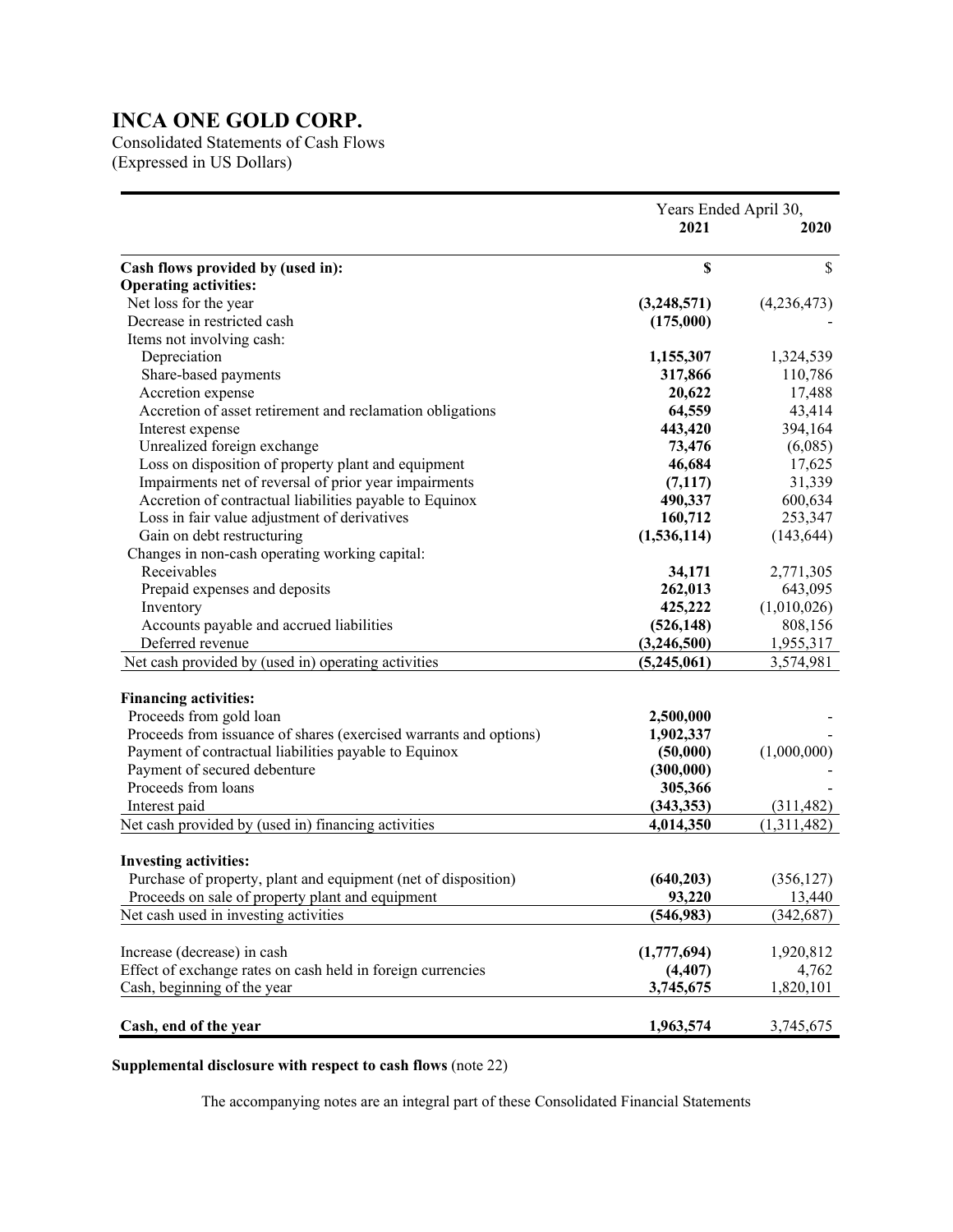## **NOTE 1 – NATURE OF OPERATIONS AND GOING CONCERN**

Inca One Gold Corp. (the "Company") was incorporated under the laws of Canada on November 9, 2005 and was continued under the British Columbia Business Corporations Act on November 26, 2010. On September 17, 2014, the Company changed its name from Inca One Resources Corp. to Inca One Gold Corp. The Company's shares are traded on the TSX Venture Exchange (the "TSX-V") under the symbol "INCA", on the OTCQB under the symbol "INCAF", on the Frankfurt Stock Exchange under the symbol "SU9.F", and the Santiago Stock Exchange Venture under the symbol "IOCL". The head office and principal address of the Company are located at Suite 850 - 1140 West Pender Street, Vancouver, Canada, V6E 4G1 and its registered office is located at 10th Floor, 595 Howe Street, Vancouver, Canada, V6C 2T5.

Inca One is engaged in the business of operating and developing gold-bearing mineral processing operations in Peru, to service government permitted small scale miners. In recent years the Peruvian government instituted a formalization process for informal miners as part of its efforts to regulate their activities. The Company, through its Peruvian subsidiaries Chala One S.A.C. ("Chala One") and EMC Green Group S.A. ("EMC") owns two Peruvian mineral processing plants with 450 tonnes per day ("TPD") of processing capacity. The Company's business plan is to source high grade gold mill feed from legally recognized Peruvian artisanal and small scale miners, purchase and process the material, and export gold doré.

The Company continues to actively evaluate potential mineral projects, including additional mineral processing operations.

These consolidated financial statements are prepared on a going concern basis, which contemplates that the Company will continue in operation for the foreseeable future and will be able to realize its assets and discharge its liabilities in the normal course of business. For the year ended April 30, 2021, the Company had comprehensive loss of \$4.1 million, a deficit of \$32.3 million and working capital of \$0.9 million. These conditions indicate uncertainty that may cast significant doubt on the Company's ability to continue as a going concern. Management intends to fund operating and administration costs and debt and debt service costs over the year with the proceeds from gold doré sales at the Company's gold ore processing facilities in Peru and where required, from debt and equity financing and proceeds from option and warrant exercises.

During the last year, COVID 19 has been a matter of major concern for the Peruvian government, which has enacted different measures with the intention of mitigating the impact on the health, population and the economy of the country. As part of these measures the mining activity was declared "essential" for the Peruvian economy, which allowed the Company to establish health and safety protocols that granted the continuation of the operations with some restrictions. The Company is continually evaluating and actively taking measures to reduce the impact of any potential outbreak in its facilities or mining areas, however at the date of the issuance of these consolidated financial statements still there is no clear understanding about the further impact of COVID 19 in its operations.

The Company's ability to continue as a going concern is dependent upon its ability to generate net income and positive cash flows from its mineral processing operations and its ability to raise equity capital or debt sufficient to meet current and future obligations. These consolidated financial statements do not reflect the adjustments to the carrying values and classifications of assets and liabilities that would be necessary if the Company were unable to realize its assets and settle its liabilities as a going concern in the normal course of operations. Such adjustments could be material.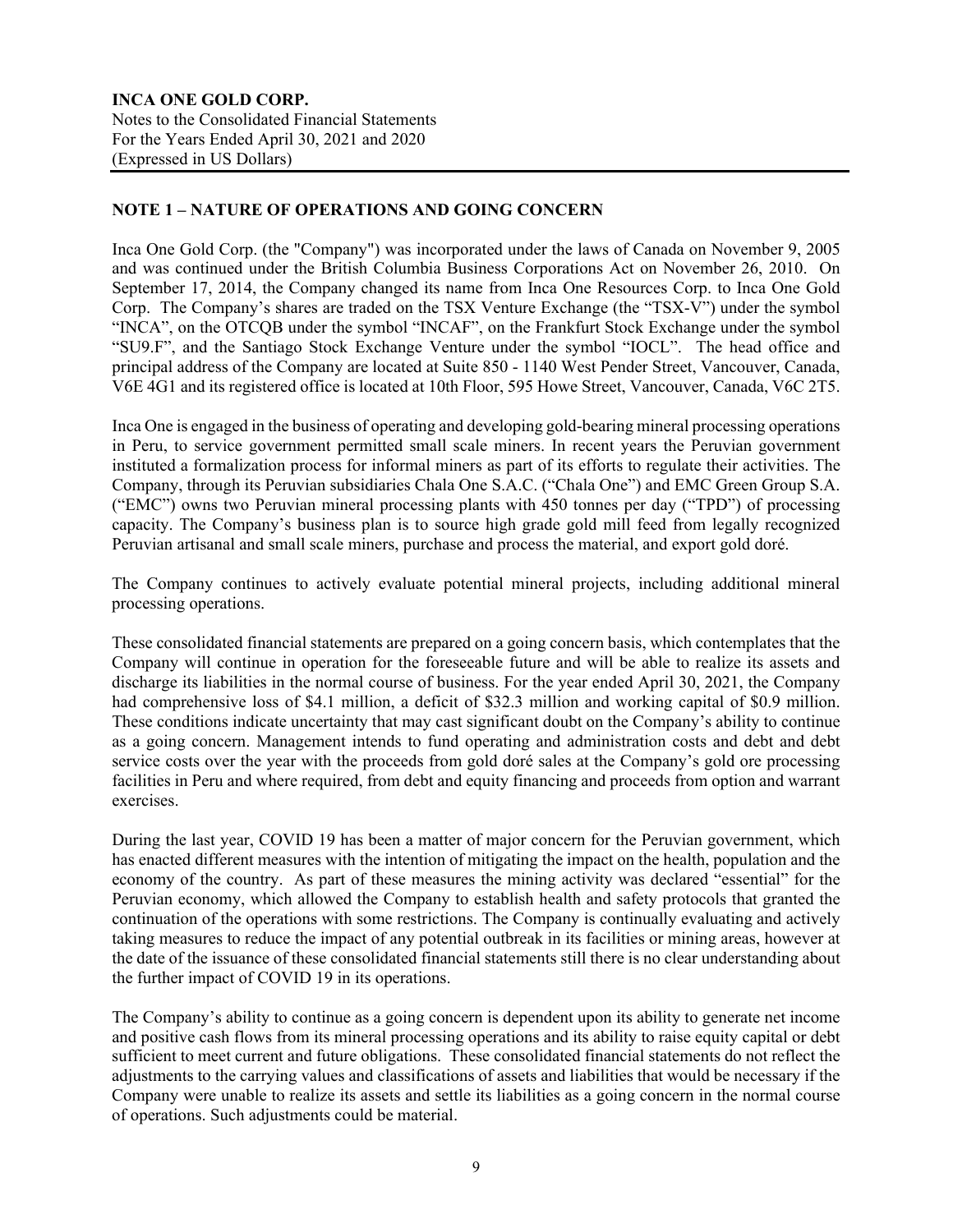## **NOTE 2 – SIGNIFICANT ACCOUNTING POLICIES**

#### **(a) Basis of presentation**

These consolidated financial statements have been prepared in accordance with International Financial Reporting Standards ("IFRS") as issued by the International Accounting Standards Board ("IASB") and interpretations of the International Financial Reporting Interpretations Committee ("IFRIC"). The accounting principles adopted are consistent with those of the previous financial year.

These consolidated financial statements have been prepared using the significant accounting policies and measurement bases summarized below and were approved by the board of directors for issue on August 20, 2021.

#### **(b) Basis of consolidation**

The consolidated financial statements are presented in US dollars unless otherwise noted and include the accounts of the Company and its subsidiaries listed below:

|                               | <b>Country of</b><br>Incorporation | <b>Equity Interest</b> |
|-------------------------------|------------------------------------|------------------------|
| Chala One S.A.C.              | Peru                               | 100%                   |
| Inca One Metals Peru S.A.     | Peru                               | 100%                   |
| Dynasty One S.A.              | Peru                               | $100\%$                |
| Corizona S.A.C.               | Peru                               | $100\%$                |
| Anthem United Inc.            | Canada                             | 100%                   |
| Anthem United (Holdings) Inc. | Canada                             | 100%                   |
| Oro Proceso Co. S.A.C.        | Peru                               | 100%                   |
| EMC Green Group S.A.C.        | Peru                               | 90.14%                 |
| Koricancha Joint Venture      | Peru                               | 90.14%                 |

Control is achieved when the Company is exposed to, or has rights, to variable returns from its involvement with an entity and has the ability to affect those returns through its power over the entity. Subsidiaries are fully consolidated from the date on which control is obtained and continue to be consolidated until the date that such control ceases. Intercompany balances, transactions and unrealized intercompany gains and losses are eliminated upon consolidation. For partially owned subsidiaries, the interest attributable to non-controlling parties is reflected in non-controlling interest.

#### **(c) Changes in accounting policies and disclosures**

The Company has applied the following amendments to standards that have been issued bur are not yet effective:

- (1) IAS 1 Presentation of Financial Statements The amendment clarifies the guidance on whether a liability should be classified as either current or non-current. The amendments clarify that:
	- (i) The classification of liabilities as current or non-current should only be based on rights that are in place "at the end of the reporting period"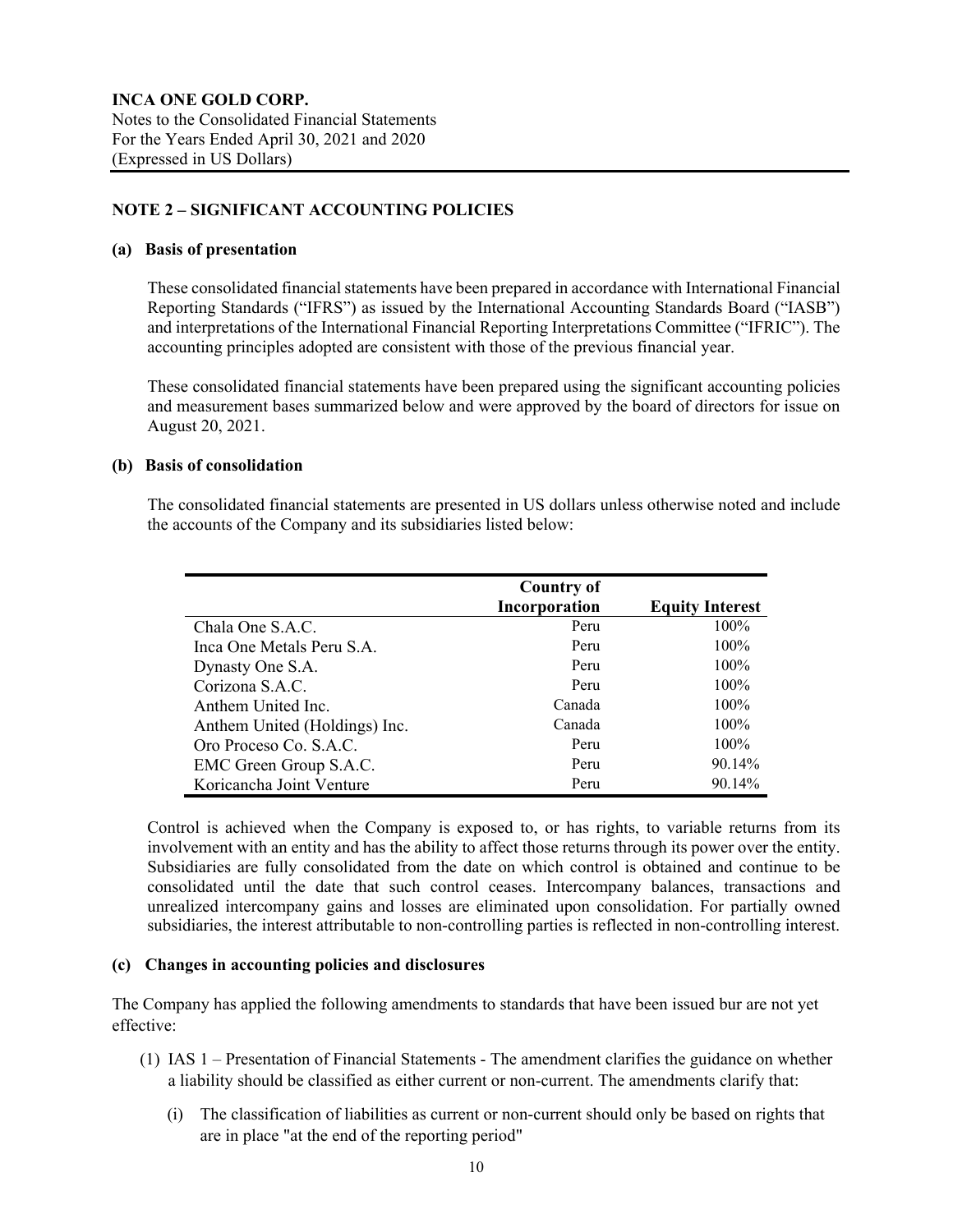- (ii) That classification is unaffected by expectations about whether an entity will exercise its right to defer settlement of a liability; and
- (iii) Clarifies that settlement includes transfers to the counterparty of cash, equity instruments, other assets or services that result in extinguishment of the liability.

This amendment is effective for annual periods beginning on or after January 1, 2023. Earlier application is permitted. The Company determined that there is no impact in the adoption of this amendment.

(2) IAS 16 - Property Plant and Equipment – The amendment to the standard prohibits the deduction from the cost of any proceeds from selling items produced while bringing an asset to its location or condition necessary for it to be capable of operating in the manner intended by management; such proceeds as well as their related costs should be recognized in profit or loss. This amendment is effective for annual periods beginning on or after January 1, 2022. Earlier application is permitted.

The Company has assessed that there is no impact in the adoption of this amendment.

#### **(d) Significant accounting judgements and estimates**

The preparation of financial statements in conformity with IFRS requires the Company to make estimates and assumptions that affect amounts reported in the financial statements and accompanying notes. Management believes the estimates and assumptions used in these consolidated financial statements are reasonable; however, actual results could differ from those estimates and could impact future results of operations and cash flows.

#### Significant accounting judgments

Critical judgments exercised in applying accounting policies that have the most significant effect on the amounts recognized in the consolidated financial statements include but are not limited to the following:

#### *(i) Going concern*

The financial statements have been prepared on a going concern basis, which assumes that the Company will be able to realize its assets and discharge its liabilities in the normal course of business for the foreseeable future. The assessment of the Company's ability to source future operations and continue as a going concern involves judgment. Estimates and assumptions are continually evaluated and are based on historical experience and other factors, including expectations of future events that are believed to be reasonable under the circumstances. If the going concern assumption were not appropriate for the consolidated financial statements, then adjustments to the carrying value of assets and liabilities, the reported revenue and expenses and the statement of financial position would be necessary (note 1).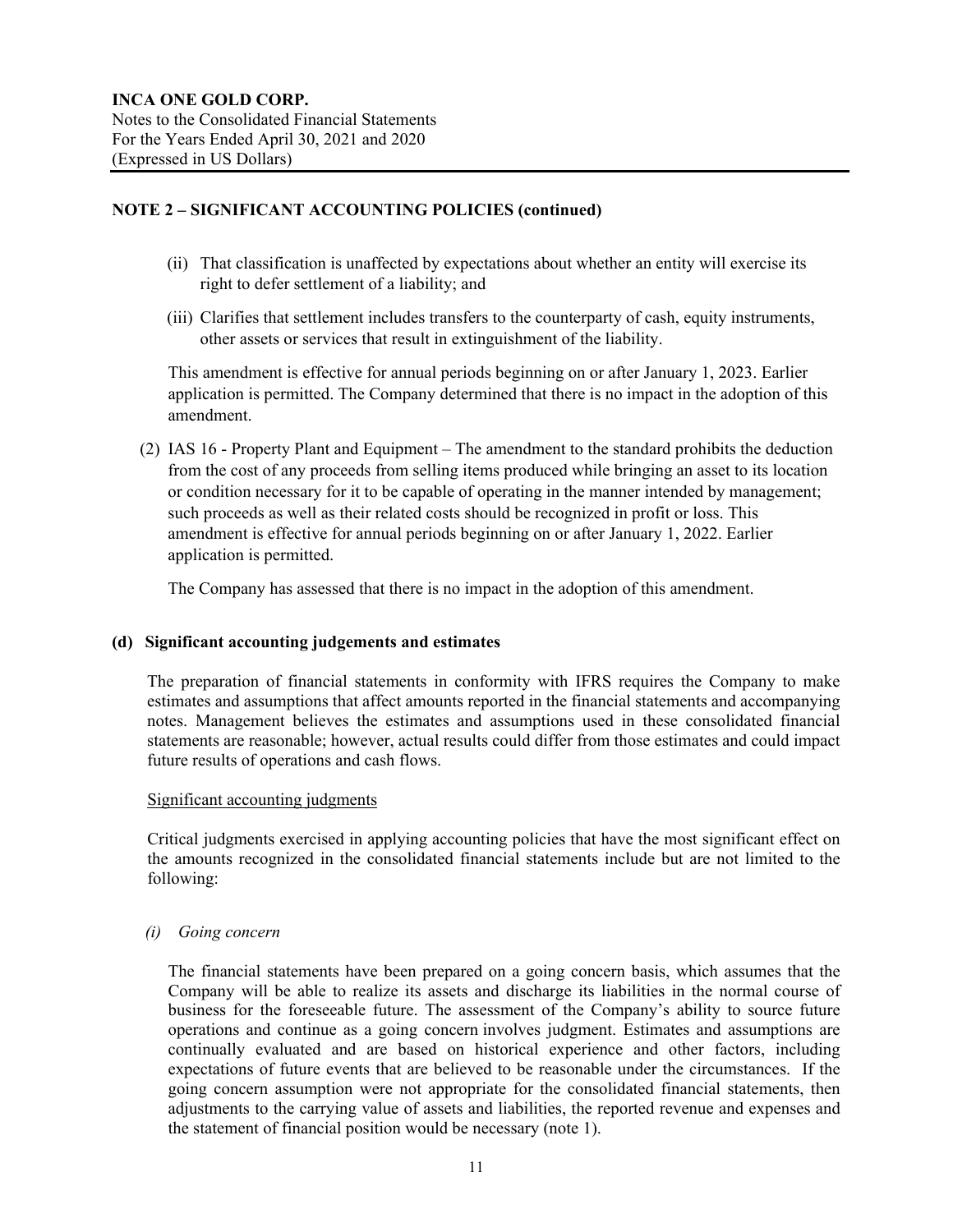*(ii) Debt-holder or shareholder*

Management assessed the relationship between the debt-holders and their potential shareholdings in the Company, with reference to IFRIC 19 – Extinguishing Financial Liabilities with Equity Instruments. Based on the facts of the transaction, management has concluded that the debt-holders were acting solely in their capacity as debt holders and not shareholders.

*(iii) Replacement debt - extinguishment versus modification*

Management assessed the qualitative and quantitative factors in the debt restructuring in assessing whether the newly issued debt is an extinguishment or modification of the old debt. Based on these factors, management concluded that the transaction should be treated as an extinguishment.

Likewise, Management also assessed the impact of the modification of term for its contractual liabilities with Equinox (note 10) concluding that the transaction should be treated as an extinguishment.

*(iv) Gold Loan* 

Management, performed a qualitative assessment regarding its pre-payment facility (note 12) and determined that is under the scope of IFRS 9. The facility is considered a financial liability with an embedded derivative. The Company has elected to fair value the gold loan at fair value through profit and loss.

*(v) Contingent debenture*

Management has performed an assessment of its daily production capacity against the contingent debenture criteria (note 16) in assessing whether or not a liability exists. As a result of current production levels and funding constraints to expand operations, it believes that the likelihood of reaching these milestones is low and concludes that the liability is \$nil.

#### Significant estimates and assumptions

Information about assumptions and estimation uncertainties that have a significant risk of resulting in material adjustments are as follows:

## *(i) Value of share-based compensation and share-purchase warrants*

The Company uses the Black-Scholes option pricing model for valuation of share-based compensation. Option pricing models require the input of subjective assumptions including expected price volatility, interest rate, expected life and forfeiture rate. Changes in the input assumptions can materially affect the fair value estimates and the Company's earnings and equity reserves.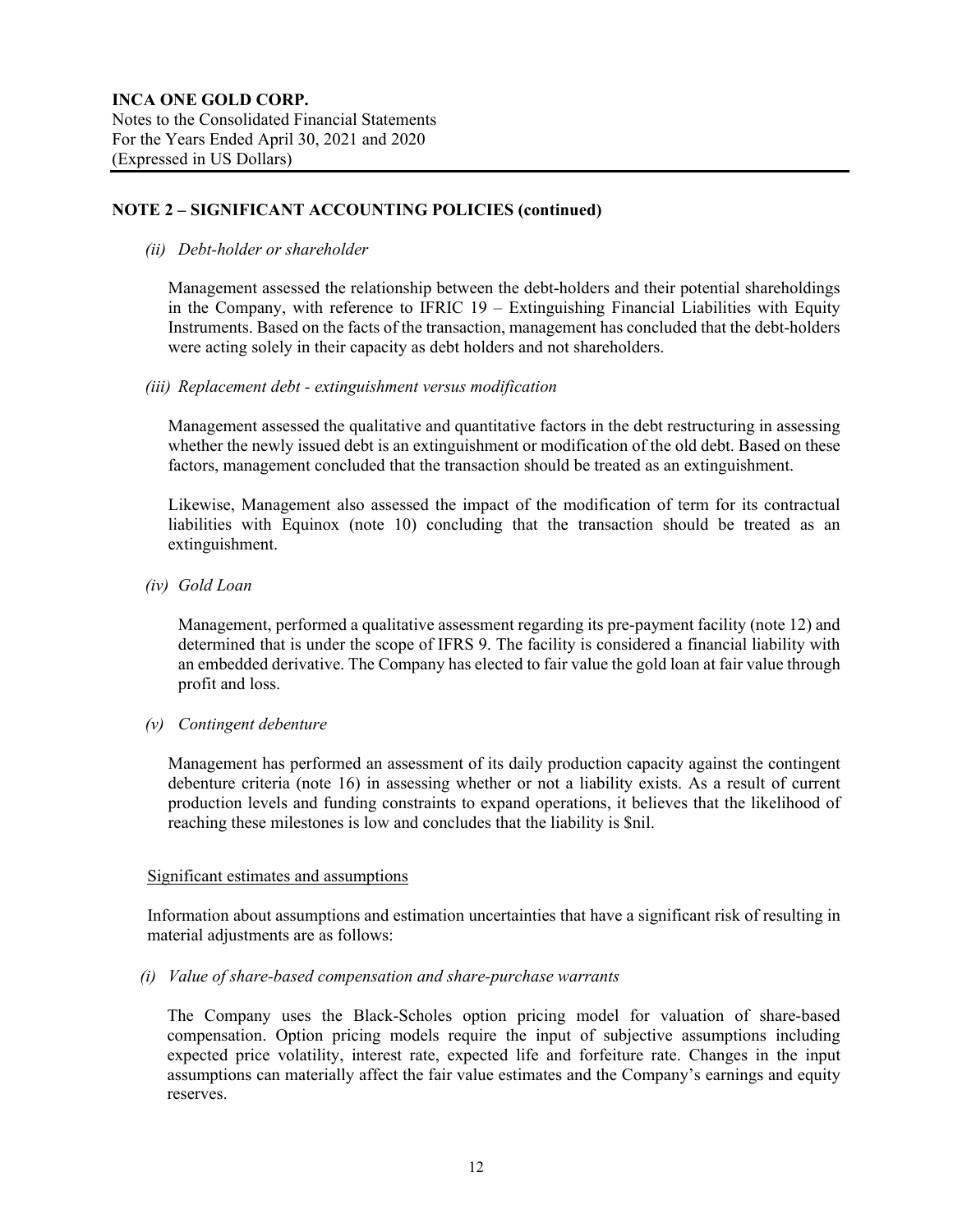Proceeds received on the sale of shares and share-purchase warrants are allocated using the residual method. Under the residual method, the Company measures first the warrant component using the Black-Scholes model (described in the previous paragraph) with the residual amount being allocated to the capital.

#### *(ii) Fair value measurement*

Management uses valuation techniques to determine the fair value of financial instruments (where active market quotes are not available) and non-financial assets. This involves developing estimates and assumptions consistent with how market participants would price the instrument. Management bases its assumptions on observable data as far as possible but this is not always available. In that case management uses the best information available. Estimated fair values may vary from the actual prices that would be achieved in an arm's length transaction at the reporting date.

#### *(iii)Deferred Revenue*

The advances related to the future sale of gold doré pursuant to contracts qualify as deferred revenue and represents the estimated amount (net of adjustments) that will eventually be recognized as revenue when the appropriate revenue recognition criteria are met.

#### *(iv) Depreciation*

Property, plant and equipment depreciation is determined at rates which will reduce original cost to estimated residual value over the expected useful life of each asset. The expected useful lives used to compute depreciation could be materially affected by changes in the underlying estimates. Changes in estimates can be the result of actual future production differing from current forecasts of future production, differences between estimated and actual useful lives and costs of production and differences in gold prices.

Significant judgement is involved in the estimation of useful life and residual values for the computation of depreciation and no assurance can be given that actual useful lives and residual values will not differ significantly from current assumptions.

## *(v) Inventory*

Expenditures incurred, and depreciation of assets used in production activities are deferred and accumulated as the cost of stockpiled gold-bearing material and in process inventory and finished goods - gold inventory. These deferred amounts are carried at the lower of cost and net realizable value ("NRV") and are subject to significant measurement uncertainty.

Write-downs of stockpiled gold-bearing material and in process inventory and finished goods gold inventory resulting from NRV impairments are reported as a component of current period costs. The primary factors that influence the need to record write-downs include prevailing and long-term metal prices and prevailing costs for production inputs such as labour, fuel and energy, materials and supplies, as well as realized material grades and actual production levels.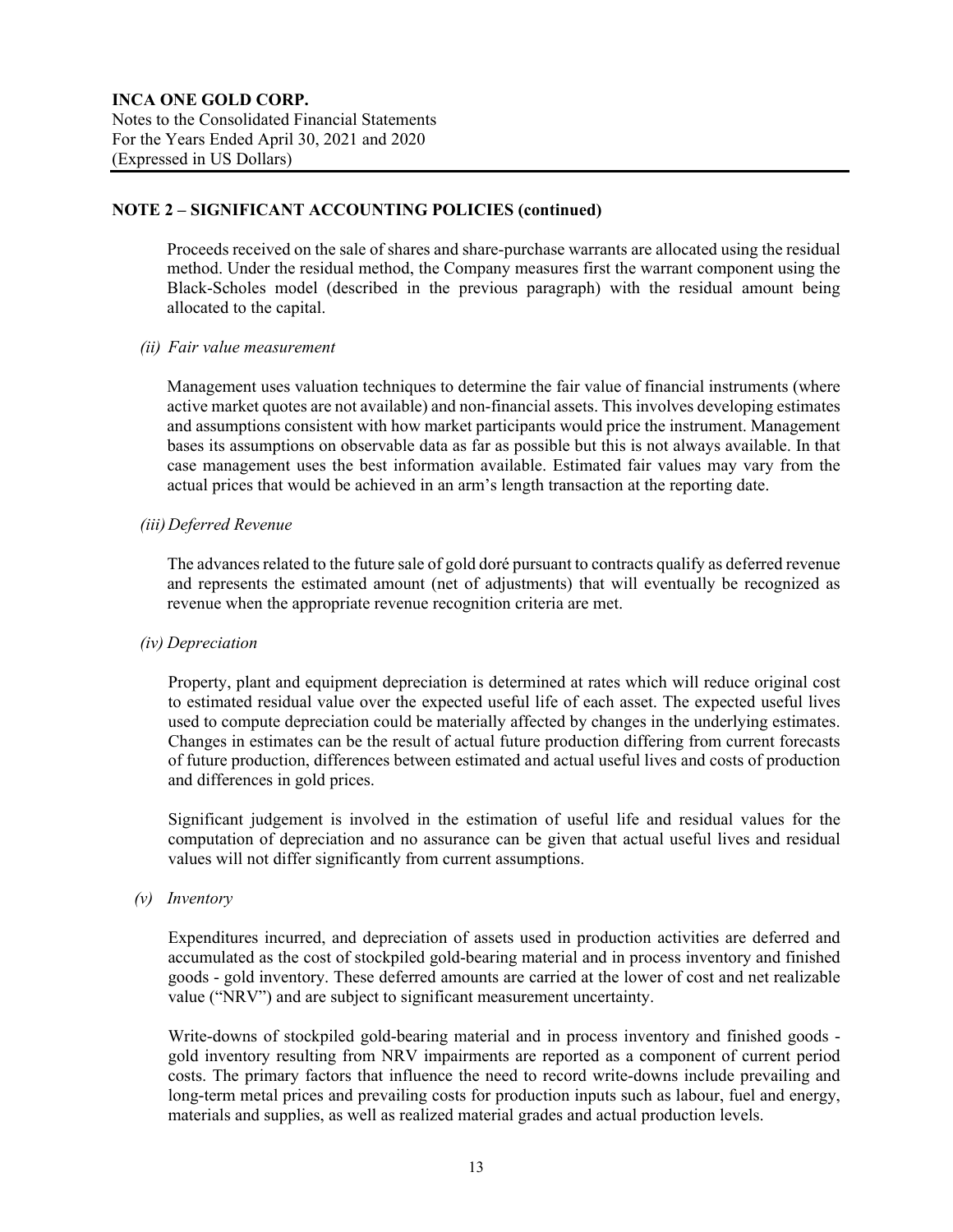Costs are attributed to the material in process based on current gold-bearing material purchases, including applicable depreciation and depletion relating to production operations incurred up to the point of placing the material in the leach tanks. Costs are removed from material in process based on the average cost per estimated recoverable ounce of gold in the leach tanks as the gold is recovered. Estimates of recoverable gold in the leach tanks are calculated from the quantities of material placed in the tanks, the grade of material placed in the leach tanks and an estimated percentage of recovery. Timing and ultimate recovery of gold contained in leach tanks can vary significantly from the estimates.

The quantities of recoverable gold placed in the leach tanks are reconciled to the quantities of gold actually recovered (metallurgical balancing), by comparing the grades of material placed in the leach tanks to actual ounces recovered. The nature of the leaching process inherently limits the ability to precisely monitor inventory levels. As a result, the metallurgical balancing process is constantly monitored and the engineering estimates are refined based on actual results over time. The ultimate recovery of gold from a leach tank will not be known until the leaching process is completed.

The allocation of costs to stockpiled gold-bearing material and in process inventory and finished goods gold inventory, and the determination of NRV involve the use of estimates. There is a high degree of judgement in estimating future costs, future production level, gold prices, and the ultimate estimated recovery for material in process. There can be no assurance that actual results will not differ significantly from estimates used in the determination of the carrying value of inventories.

## *(vi) Asset retirement and reclamation obligations*

The Company assesses its asset retirement and reclamation obligation at each reporting date. Significant estimates and assumptions are made in determining the asset retirement obligation as there are numerous factors that will affect the ultimate amount payable. These factors include estimates of the extent and costs of rehabilitation activities, technological changes, the area of land requiring reclamation, regulatory changes, cost increases as compared to the inflation rates, and changes in discount rates.

These uncertainties may result in future actual expenditures differing from the amounts currently provided. The provision at reporting date represents management's best estimate of the present value of the future rehabilitation costs required.

## *(vii) Deferred taxes*

Deferred tax assets and liabilities are measured using the tax rates expected to be in effect in future periods. Management estimates these future tax rates based on information available at the period end.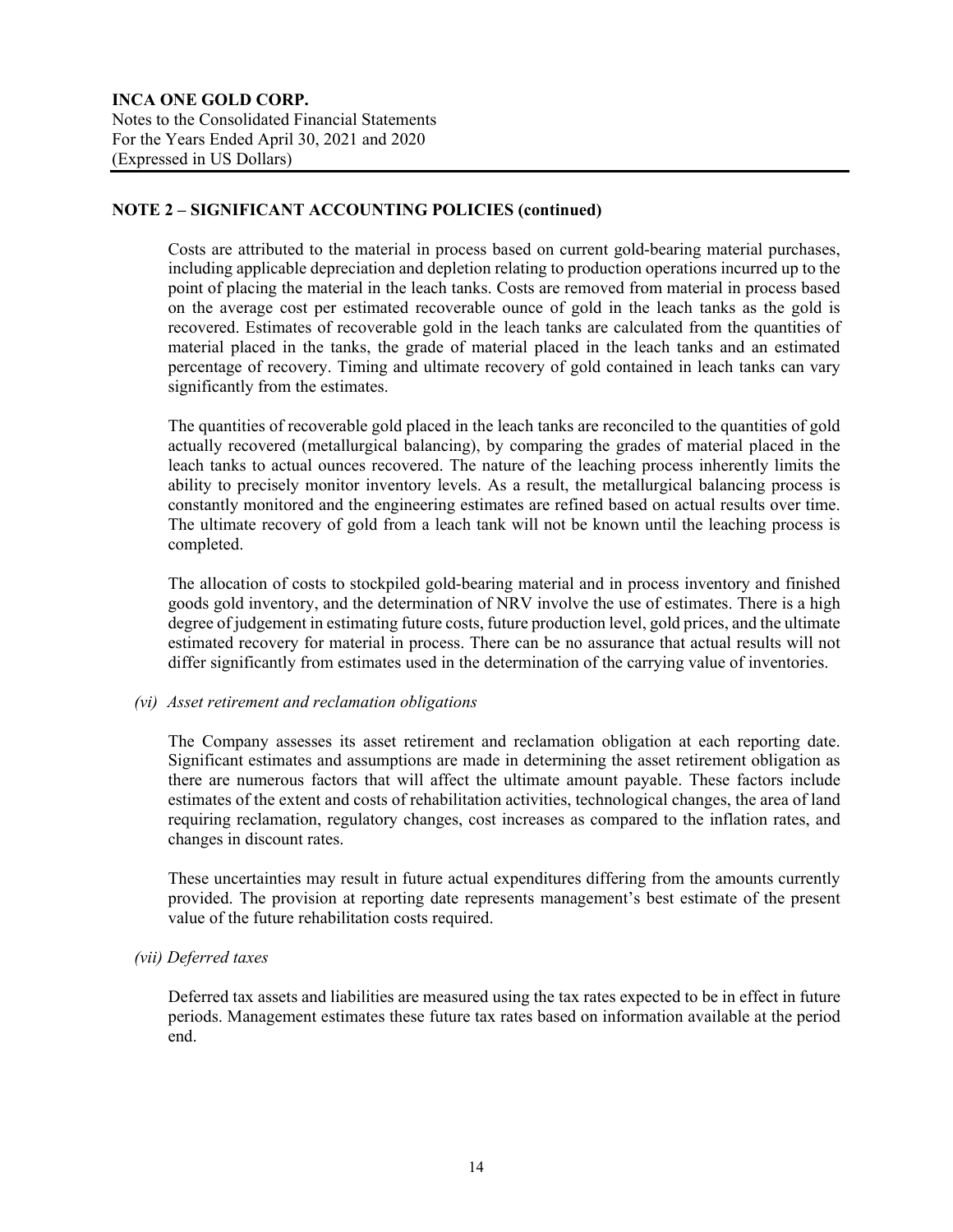#### *(viii)Contingencies*

Due to the nature of the Company's operations, various legal and tax matters can arise from time to time. In the event that management's estimate of the future resolution of these matters changes, the Company will recognize the effects of the changes in its consolidated financial statements for the period in which such changes occur.

The Company considered the impact of the COVID-19 pandemic on the significant judgments and estimates made in these consolidated financial statements and determined that the effects of COVID-19 did not have a material impact on the estimates and judgments applied.

#### **(e) Foreign Currency Translation**

#### *(i) Functional currency and presentation currency*

The functional currency of a company is the currency of the primary economic environment in which the company operates. The presentation currency for a company is the currency in which the company chooses to present its financial statements.

The functional currency of Inca One Gold Corp. is the Canadian dollar and the functional currency of all of its subsidiaries is the US dollar.

#### *(ii) Foreign currency transactions and balances*

Foreign currency transactions are translated into the functional currency using the exchange rates prevailing at the date of transaction. Foreign currency gains and losses resulting from the settlement of such transactions and from the translation at period end exchange rates of monetary assets and liabilities denominated in foreign currencies are included in profit or loss.

#### *(iii) Consolidated entities*

The results and financial position of consolidated entities that have a functional currency different from the presentation currency are translated into the presentation currency as follows:

- Monetary assets and liabilities are translated at the closing rate at the reporting date;
- Non-monetary assets and equity are translated using the exchange rates at the date of the transaction. Non-monetary items measured at fair value are translated using the exchange rate at the date when the fair value was determined: and
- Income and expenses for each income statement are translated at exchange rates at the dates of the transactions and where appropriate, approximated by the average exchange rates for the period.
- The resulting exchange differences are recognized in other comprehensive income.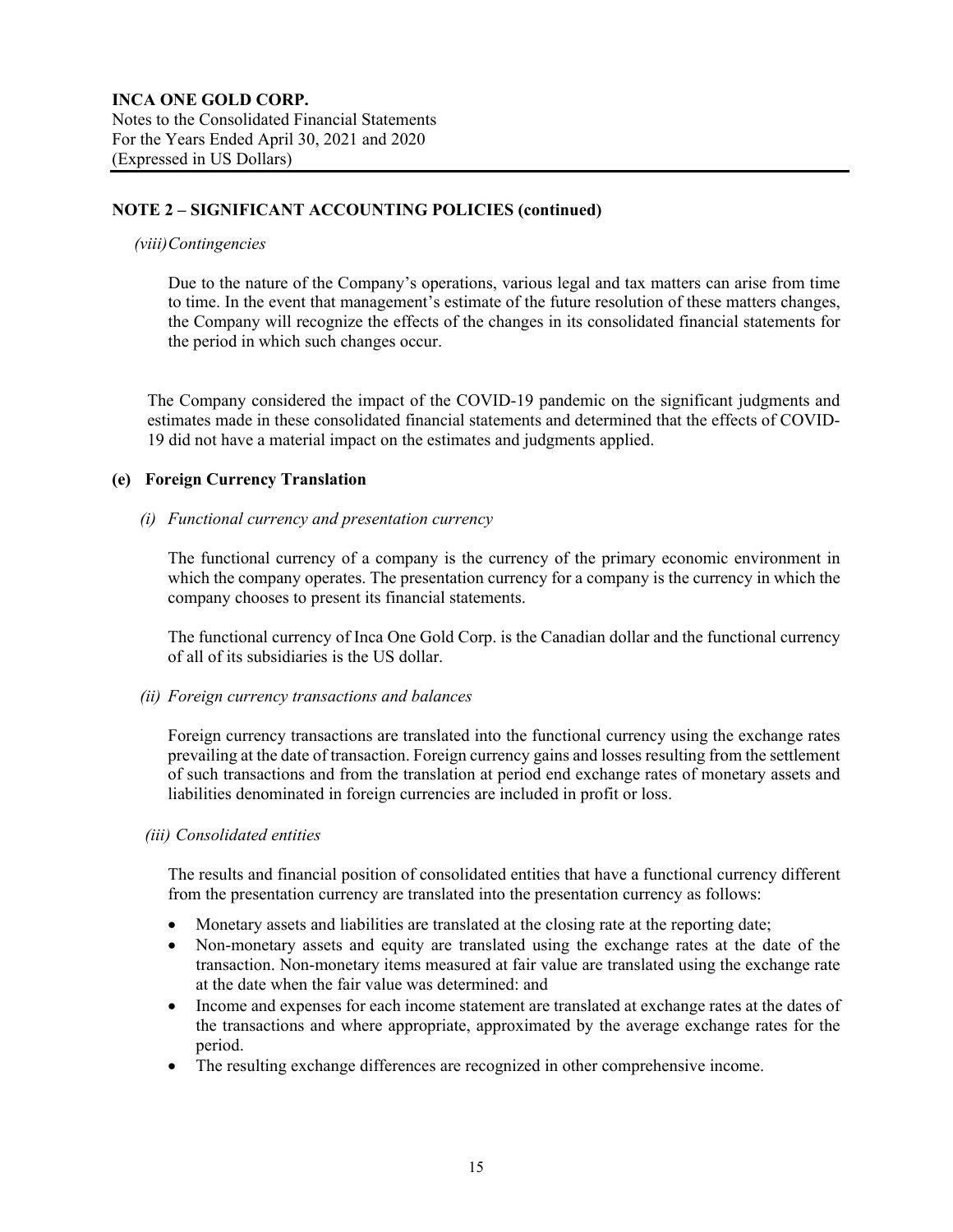#### **(f) Cash**

Cash includes short-term deposits that are cashable at any time at the option of the holder.

#### **(g) Inventory**

Finished goods, work-in-process, stockpiled gold-bearing materials, and materials and supplies are measured at the lower of cost and net realizable value. Net realizable value is the amount estimated to be obtained from sale of the inventory in the normal course of business, less any anticipated costs to be incurred prior to its sale. The cost of inventories is determined on a weighted average basis and includes cost of production consumables, direct labor, applicable overhead and depreciation of property, plant and equipment.

Any write-down of inventory is recognized as an expense in profit or loss in the period the write-down occurs. Reversal of any write‐down of inventory, arising from an increase in net realizable value, is recognized in profit or loss as a reduction in the amount of inventory recognized as an expense in the period in which the reversal occurs.

#### **(h) Property, Plant and Equipment**

Property, plant and equipment are carried at cost less accumulated depreciation and accumulated impairment losses. Depreciation is determined at rates which will reduce original cost to estimated residual value over the expected useful life of each asset.

The expected useful lives used to compute depreciation is as follows:

| Plant                          | 5 to 30 years straight line basis |
|--------------------------------|-----------------------------------|
| Computers                      | 3 years declining-balance basis   |
| Furniture and office equipment | 5 years declining-balance basis   |

#### **(i) Impairment of Non-Financial Assets**

The carrying amount of the Company's non-financial assets (which includes property, plant and equipment) is reviewed at each financial reporting date to determine whether there is any indication of impairment. If such indication exists, the recoverable amount of the asset is estimated in order to determine the extent of the impairment loss. An impairment loss is recognized when the carrying amount of an asset or its cash generating unit exceeds its recoverable amount. Impairment losses are recognized in profit or loss for the period.

The recoverable amount of assets is the greater of an asset's fair value less cost of disposal and value in use. In assessing value in use, the estimated future cash flows are discounted to their present value using a pre-tax discount rate that reflects the current market assessments of the time value of money and the risks specific to the asset. For an asset that does not generate cash inflows largely independent of those from other assets, the recoverable amount is determined for the cash-generating unit to which the asset belongs.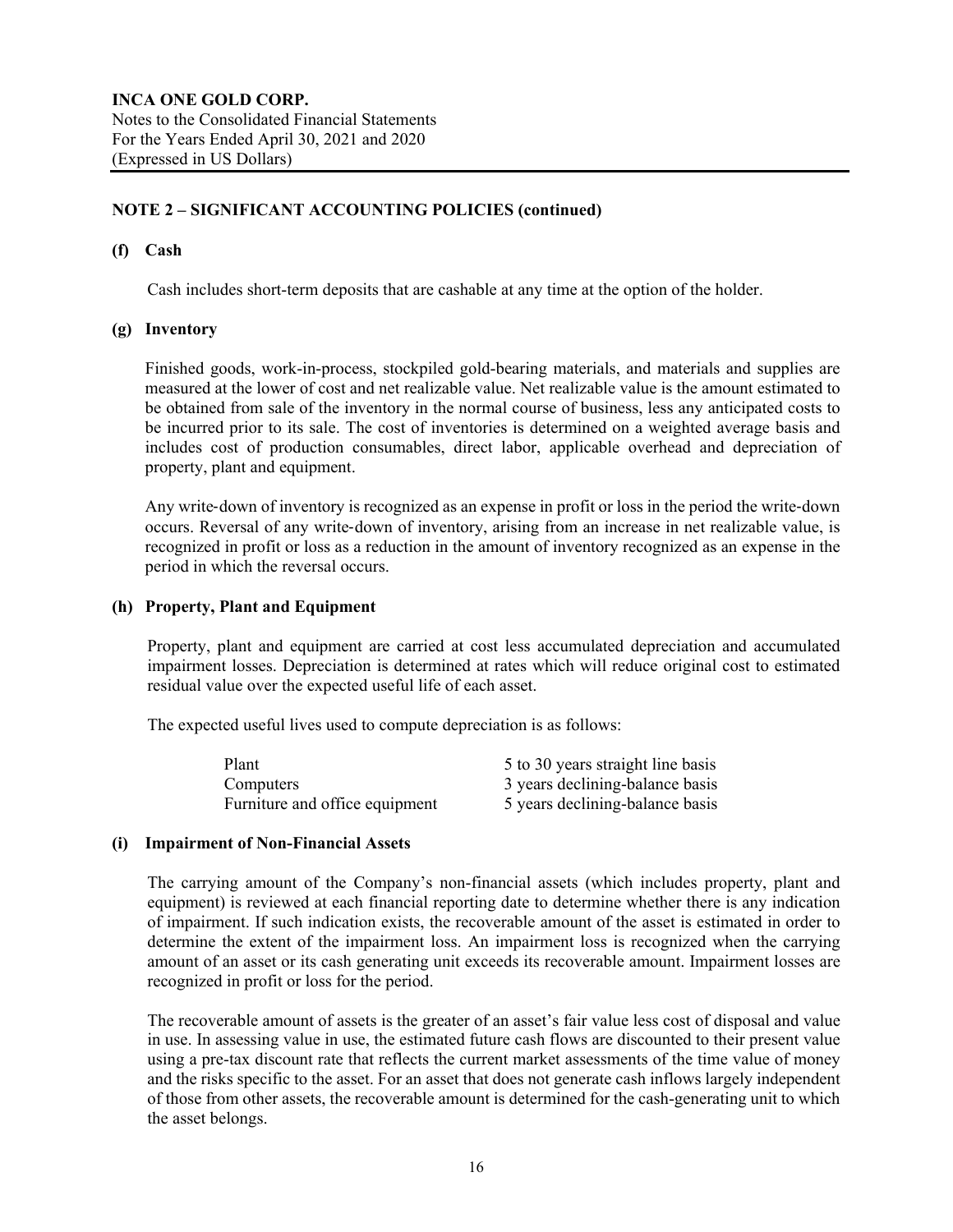An impairment loss is only reversed if there is an indication that the impairment loss may no longer exist and there has been a change in the estimates used to determine the recoverable amount, however, not to an amount higher than the carrying amount that would have been determined had no impairment loss been recognized in previous years.

## **(j) Borrowing Costs**

Borrowing costs directly attributable to the acquisition, construction or production of a qualifying asset are capitalized as part of the cost of the asset until the asset is substantially ready for its intended use. Other borrowing costs are recognized as an expense in the period incurred.

#### **(k) Assets Retirement and Reclamation Obligations, Contingent Liabilities and Contingent Assets**

An obligation to incur restoration, rehabilitation and environmental costs arises when environmental disturbance is caused by the ongoing production and or by further expansion of plant's facilities. The Company records the estimated present value of future cash flows associated with site reclamation as a liability when the liability is incurred with a corresponding increase in the carrying value of the related assets. Discount rates using a pre-tax, risk-free rate that reflect the time value of money are used to calculate the net present value. The liability is accreted over time to reflect the unwinding of the discount with the accretion expense included in finance costs in the consolidated statement of operations and comprehensive income. Changes in estimates or circumstances include changes in legal or regulatory requirements, increased obligations arising from plant capabilities expansions, changes to cost estimates, changes to the inflation rate, discount rate and changes to the risk-free interest rates.

Asset retirement and reclamation obligations are determined on the basis of the best estimates of future costs, based on information available on the reporting date. Best estimates of future costs are the amount the Company would reasonably pay to settle its obligation on the closing date to transfer it to a third party on the same date. Future costs are discounted using pre-tax rates that reflect current market assessments of the time value of money and the risks specific to the liability. A corresponding asset is recognized in property, plant and equipment when establishing the provision.

The provision is reviewed at each reporting date to reflect changes in the estimated outflow of resources as a result of changes in obligations or legislation, changes in the current market-based discount rate or an increase that reflects the passage of time. The accretion expense is recognized in the consolidated statement of operations and comprehensive income as a financial cost as incurred. The cost of the related asset is adjusted to reflect changes in the reporting period. Costs of asset retirement are deducted from the provision when incurred.

#### **(l) Share Capital**

Financial instruments issued by the Company are classified as equity only to the extent that they do not meet the definition of a financial liability.

The Company's common shares and share purchase warrants and options are classified as equity instruments. Incremental costs directly attributable to the issue of new shares or options are shown in equity as a deduction, net of tax from the proceeds.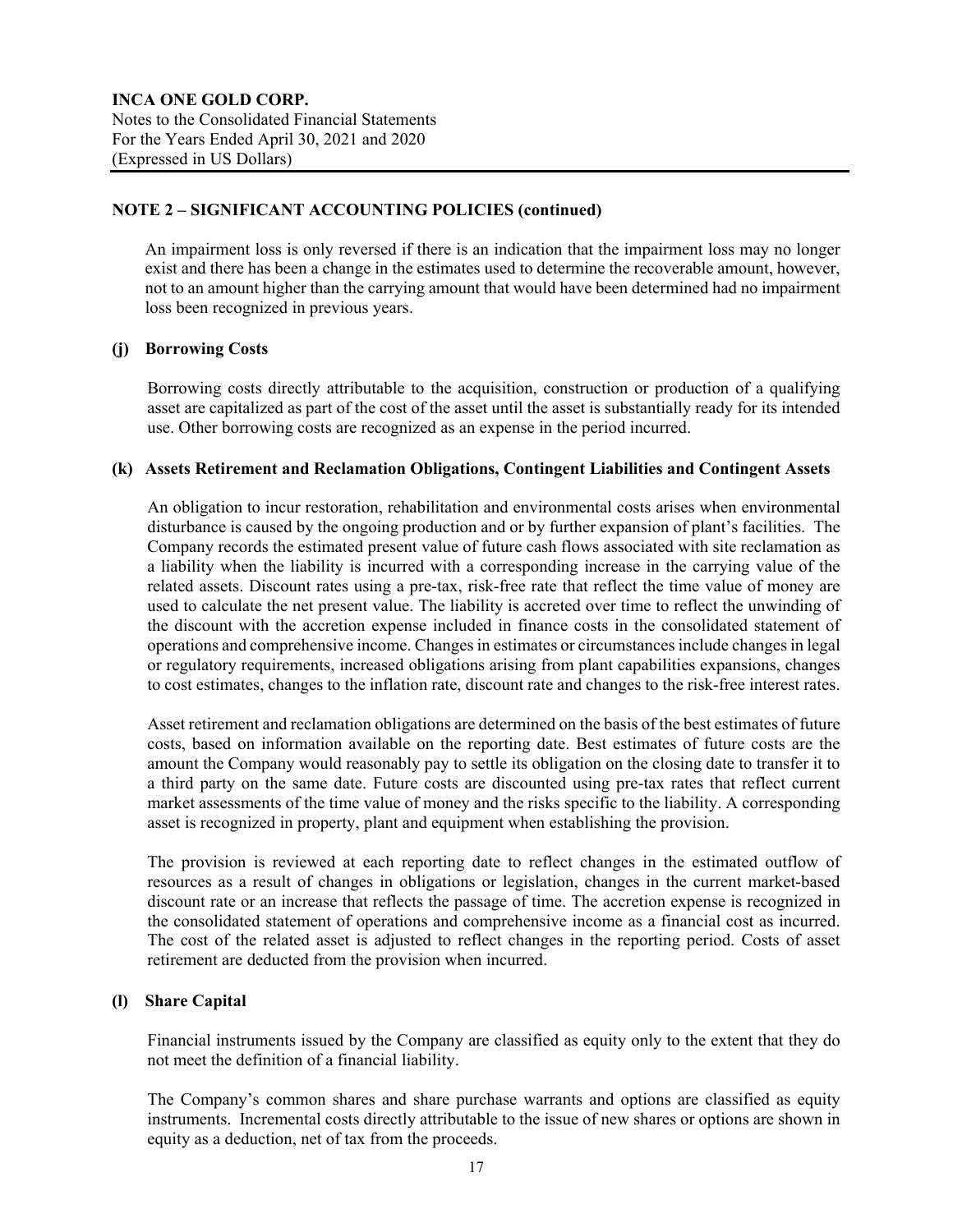The proceeds from the exercise of stock options or warrants together with amounts previously recorded in reserves over the vesting periods are recorded as share capital. Share capital issued for non-monetary consideration is recorded at an amount based on fair value on the date of issue.

#### **(m) Share-based Payments**

Where equity-settled share options are awarded to employees, the fair value of the options at the date of grant is charged to profit or loss over the vesting period. Performance vesting conditions are taken into account by adjusting the number of equity instruments expected to vest at each reporting date so that, ultimately, the cumulative amount recognized over the vesting period is based on the number of options that eventually vest. Non-vesting conditions and market vesting conditions are factored into the fair value of the options granted. As long as all other vesting conditions are satisfied, a charge is made irrespective of whether these vesting conditions are satisfied. The cumulative expense is not adjusted for failure to achieve a market vesting condition or where a non-vesting condition is not satisfied.

Where the terms and conditions of options are modified before they vest, the increase in the fair value of the options, measured immediately before and after the modification, is also charged to profit or loss over the remaining vesting period.

Where equity instruments are granted to non-employees, they are recorded at the fair value of the goods or services received in profit or loss, unless they are related to the issuance of debts or shares or the purchase of assets. When the value of goods or services received in exchange for the sharebased payment cannot be reliably estimated, the fair value is measured by use of a valuation model. The expected life used in the model is adjusted, based on management's best estimate, for the effects of non-transferability, exercise restrictions, and behavioral considerations.

All equity-settled share-based payments are reflected in reserves, until exercised. Upon exercise, shares are issued from treasury and the amount reflected in stock option reserves is credited to share capital, adjusted for any consideration paid. Amounts recorded for forfeited or expired unexercised options are reversed in the period the forfeiture occurs.

#### **(n) Revenue**

Revenue includes sales of precious metal derived from the mineral processing operation. Sales of precious metals are based on spot metal prices and are recognized when the Company has satisfied its performance obligation which includes but are not limited to whether: the Company has transferred control and physical possession, the Company has a present right to payment and the customer has legal title to the asset as well as bears the significant risks and rewards of the asset; any payment received before these conditions are met is considered as deferred revenue and is recognized in the consolidated statement of financial position as part of its short term liabilities.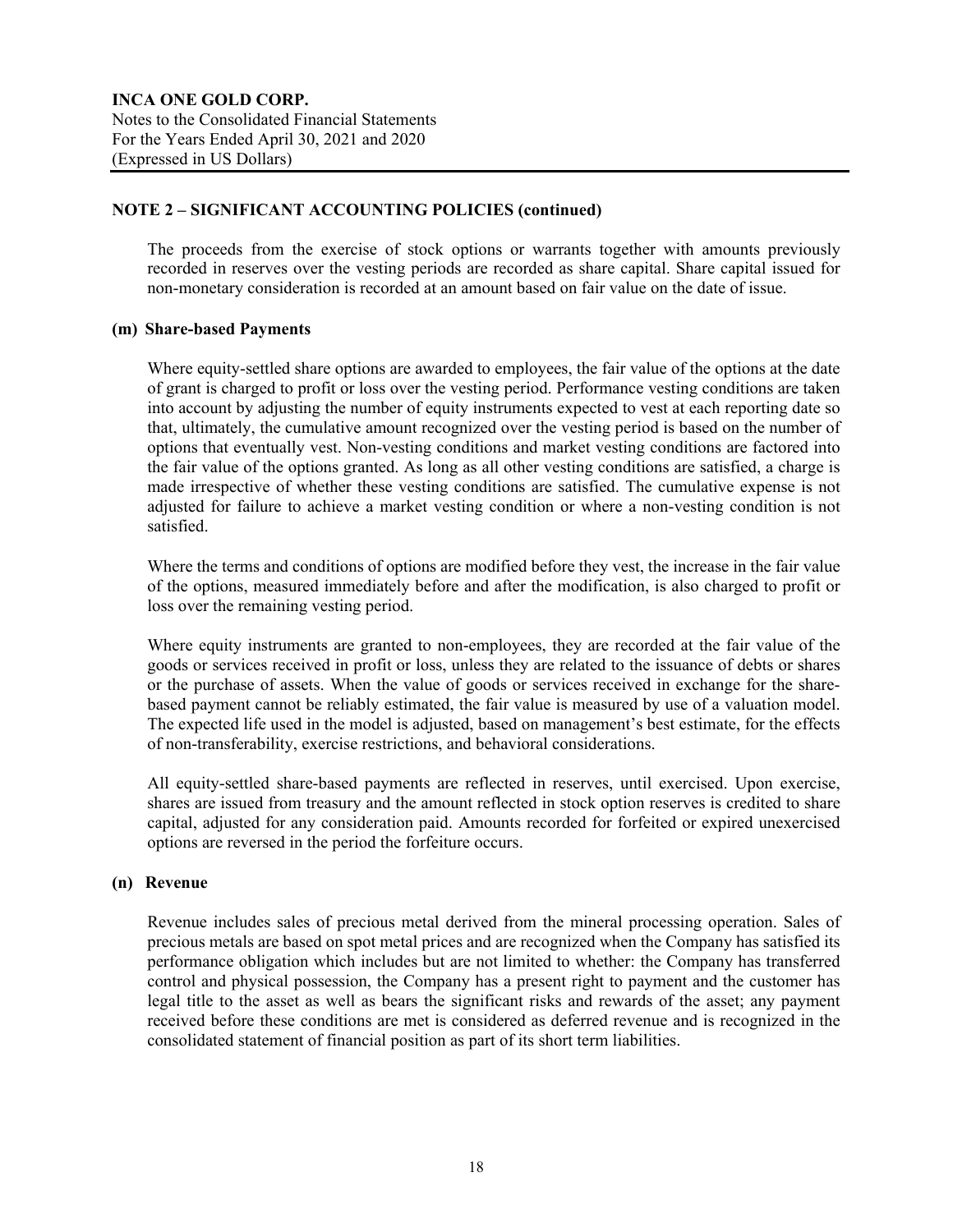#### **(o) Earnings (loss) per Share**

The Company calculates basic Earnings (loss) per share by dividing the net earnings (loss) attributable to common shareholders of the Company by the weighted average number of common shares outstanding during the relevant period. Diluted earnings per share is calculated by adjusting the weighted average number of common shares outstanding by an amount that assumes that the proceeds to be received on the exercise of dilutive stock options and warrants are applied to repurchase common shares at the average market price for the period in calculating the net dilution impact. Stock options and warrants are dilutive when the Company has income from continuing operations and the average market price of the common shares during the period exceeds the exercise price of the options and warrants. All potential dilutive common shares are anti-dilutive for the years presented.

#### **(p) Comprehensive Loss**

Comprehensive loss consists of loss for the year and other comprehensive loss. Other comprehensive loss consists of gain or losses related to foreign currency translation.

#### **(q) Financial Instruments**

Financial assets and financial liabilities are recognized when the Company becomes a party to the contractual provisions of the financial instrument. Financial assets and financial liabilities are measured initially at fair value. If the financial asset or liability is not subsequently accounted for at fair value through profit or loss, then the initial measurement includes transaction costs that are directly attributable to the asset's or liability's acquisition or origination.

Financial assets are derecognized when the contractual rights to the cash flows from the financial asset expire, or when the financial asset and all substantial risks and rewards are transferred. A financial liability is derecognized when it is extinguished, discharged, cancelled or when it expires.

Under IFRS 9, the classification depends on the entity's business model for managing the financial asset and the cash flow characteristics of the asset. The classification and measurement of the Company's financial assets are as follows:

#### Financial assets at amortized cost

Assets that are held for collection of contractual cash flows where those cash flows represent solely payments of principal and interests. These assets are subsequently measured at amortized cost using the effective interest method. Interest income, foreign exchange gains and losses and impairment are recognized in profit or loss. Any gain or loss on derecognition is recognized in profit or loss. Discounting is omitted where the effect of discounting is immaterial. Financial assets at amortized cost include the Company's cash and receivables (excluding sales taxes receivable and advances to suppliers).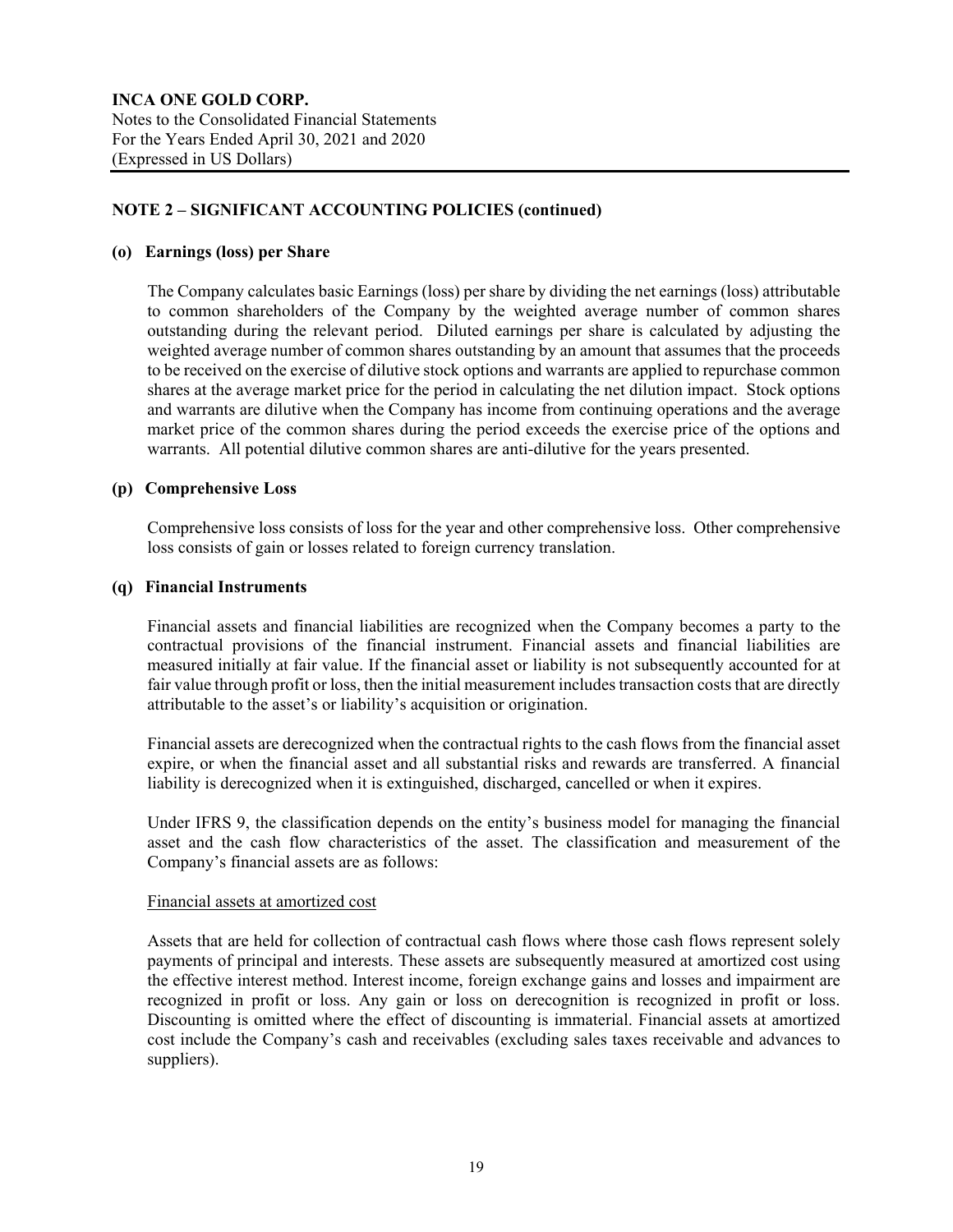#### Financial assets at fair value through other comprehensive income

Assets that are held for collection of contractual cash flow and for selling the financial assets, where the assets' cash flows represent solely payments of principal and interest. These assets are subsequently measured at fair value. Interest income calculated using the effective interest method, foreign exchange gains and losses and impairment are recognized in profit or loss. Other net gains and losses are recognized in OCI. On derecognition, gains and losses accumulated in OCI are reclassified to profit or loss. The Company has no financial assets in this category.

#### Financial assets at fair value through profit or loss

Assets are classified in this category if they do not meet the criteria for amortized cost or fair value through other comprehensive income. These assets are subsequently measured at fair value. Net gains and losses including interest or dividend income, are recognized in profit of loss.

#### Financial liabilities

The Company's financial liabilities include accounts payable and accrued liabilities (except wages and benefits payable), contractual liabilities payable to Equinox, loans payable that are classified at amortized cost and a gold loan classified at fair value though profit or loss.

#### Fair value measurement

Assets and liabilities measured at amortized cost for which the fair value is disclosed and assets and liabilities at fair value are classified using a fair value hierarchy which has the following levels:

- Level 1- valuation based on quoted prices (unadjusted) in active markets for identical assets or liabilities that the entity can access at the measurement date;
- Level 2- valuation techniques based on inputs other than quoted prices included in Level 1 that are observable for the asset or liability, either directly (i.e. as prices) or indirectly (i.e. derived from prices); and
- Level 3- valuation techniques using inputs for the asset or liability that are not based on observable market data.

## **Impairment of financial assets**

The Company uses the expected credit losses impairment model with respect to its financial assets carried at amortized cost. The amount of expected credit losses is updated at each reporting date to reflect changes in credit risk since the initial recognition of the respective financial instrument. The Company accounts for expected credit losses over the life of financial assets measured at amortized cost under the simplified approach. Expected credit losses over the life of the asset are expected credit losses for all of the default events that a financial instrument may experience over its expected life. The assessment of expected credit losses reflects reasonable and justifiable information about past events, current circumstances and forecasts of events and economic conditions and takes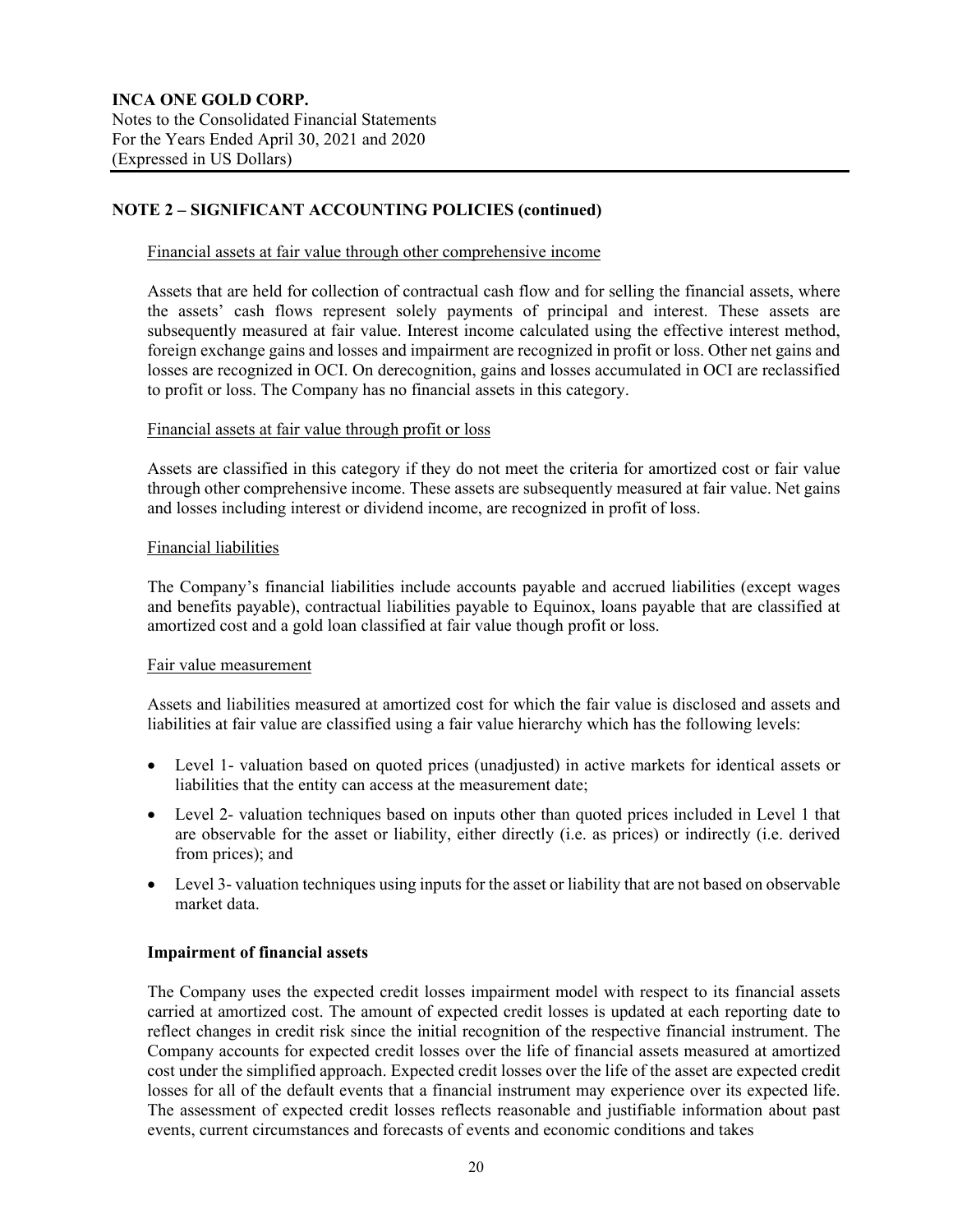into account the factors specific to the accounts receivable, the general condition of the economy and a current as well as expected appreciation of the conditions prevailing at the balance sheet date, including the time value of the money, if any.

#### **(r) Income taxes**

Income tax expense comprises current and deferred tax. Current tax is the expected tax payable or receivable on the taxable income or loss for the year using tax rates enacted or substantively enacted at the reporting date. As the Company is in a loss position there is no current tax payable.

Deferred income tax is recognized in respect of temporary differences between the carrying amounts of assets and liabilities for financial reporting purposes and the amounts used for taxation purposes. Deferred tax is measured at the tax rates that are expected to be applied to temporary differences when they reverse, based on the tax rates and laws that have been enacted or substantively enacted by the reporting date. Deferred tax assets and liabilities are offset if there is a legally enforceable right to offset current tax assets and liabilities, the deferred tax assets and liabilities relate to income taxes levied by the same taxation authority on either the same entity or different taxable entities which intend either to settle current tax liabilities and assets on a net basis or to realize the assets and settle the liabilities simultaneously in each future period in which significant amounts of deferred tax liabilities and assets are expected to be settled or recovered.

A deferred tax asset is recognized for unused tax losses, tax credits and deductible temporary differences, to the extent that it is probable that future taxable profits will be available against which they can be utilized. Deferred tax assets are reviewed at each reporting date and are reduced to the extent that it is no longer probable that the related tax benefit will be realized.

## **(s) Non-controlling Interest**

Non-controlling interests are recorded at their proportionate share of the fair value of identifiable net assets acquired on initial recognition. Subsequent to the acquisition date, adjustments are made to the carrying amount of the non-controlling interests for the non-controlling interests' share of changes to the subsidiary's equity. In the event a non-controlling interest is represented by a non-participating entity, then the non-controlling interest is not recognized until the entity has the right to receive its share of the subsidiary's net assets.

Changes in the Company's ownership interest in a subsidiary that do not result in a loss of control are recorded as equity transactions. The carrying amount of non-controlling interests is adjusted to reflect the change in the non-controlling interests' relative interest in the subsidiary and the difference to the carrying amount of the non-controlling interests and the Company's share of proceeds received and/or consideration paid is recognized in equity and attributed to the shareholders of the Company.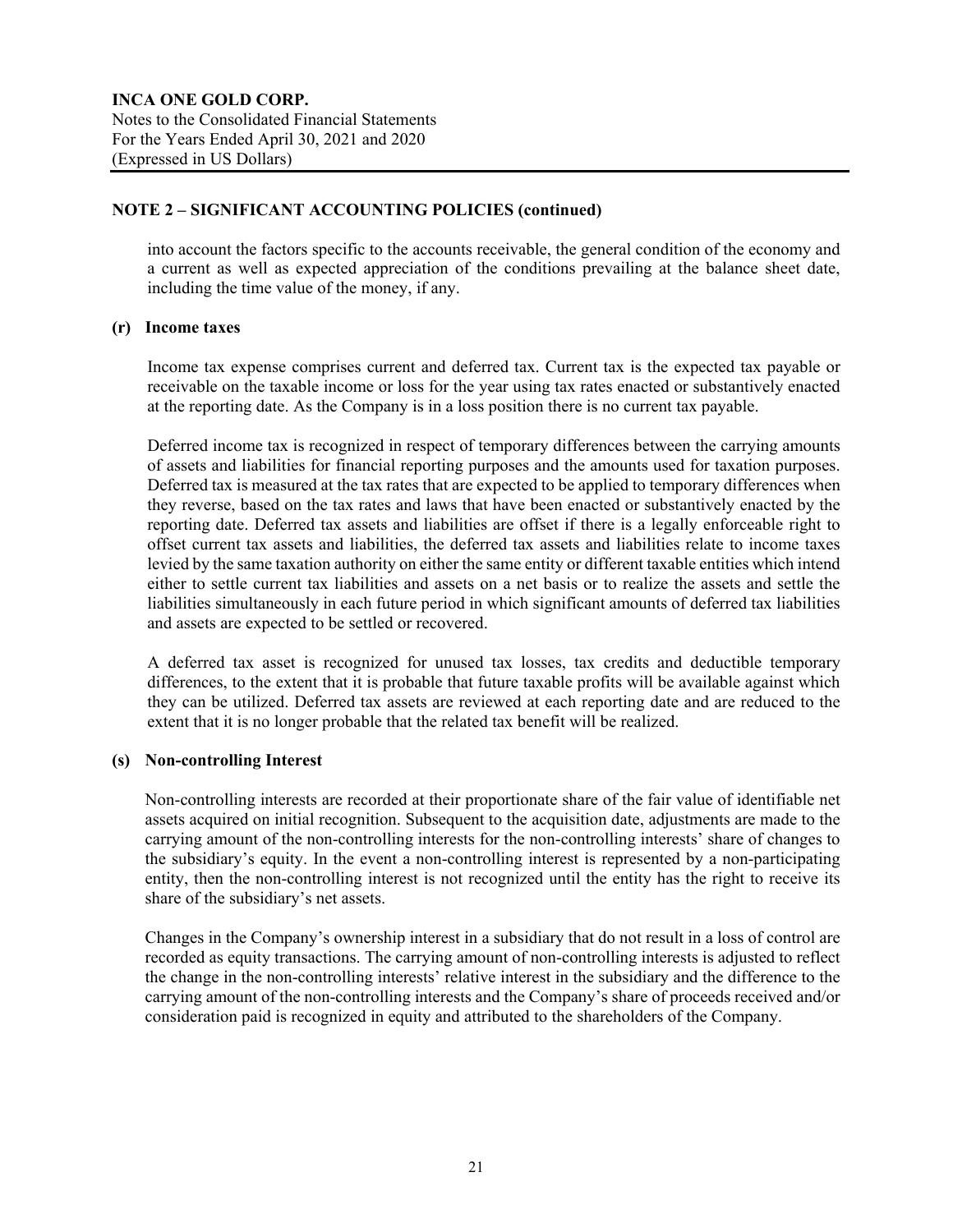## **NOTE 3 – RECEIVABLES**

|                          | April 30, | April 30, |
|--------------------------|-----------|-----------|
|                          | 2021      | 2020      |
|                          |           |           |
| GST recoverable (Canada) | 24,253    | 23,386    |
| IGV recoverable (Peru)   | 955,748   | 1,036,685 |
| Other receivable         |           | 10,173    |
|                          | 980,001   | 1,070,244 |

## **NOTE 4 – DERIVATIVE FINANCIAL ASSETS**

Derivative financial assets consist of the Company's investment in marketable securities, which comprise 15 contracts to buy a total 1,500 ounces of gold at \$1,735 per ounce with settlement dates between June 21, 2021 and August 21, 2021. As at April 30, 2021 the Company has recorded these contracts at fair value using the market spot prices at this date, as result, a \$0.05 million gain has been recognized as fair value gain in derivatives in the consolidated statement of operations and comprehensive loss. Subsequent to year end, the Company sold the contracts for proceeds of \$0.16 million

In connection with its derivative financial assets the Company had \$0.2 million in a margin account, which as at April 30, 2021 have been classified as restricted cash flow in its consolidated statemen of financial position.

## **NOTE 5 – PREPAID EXPENSES AND DEPOSITS**

|                                 | April 30. | April 30, |
|---------------------------------|-----------|-----------|
|                                 | 2021      | 2020      |
|                                 | S         |           |
| Deposits with mineral suppliers |           | 7,313     |
| Other deposits and advances     | 427,517   | 131,386   |
| Prepaid taxes                   | 264,913   | 776,796   |
| Prepaid expenses                | 106,183   | 125,601   |
|                                 | 798,613   | 1,041,096 |

#### **NOTE 6 – INVENTORY**

|                                    | April 30, | April 30, |
|------------------------------------|-----------|-----------|
|                                    | 2021      | 2020      |
|                                    |           |           |
| Ore stockpiles and gold in process | 3,754,492 | 1,244,139 |
| Finished goods – gold doré bars    | 517,750   | 3,502,925 |
| Materials and supplies             | 391,107   | 341,507   |
|                                    | 4,663,349 | 5,088,571 |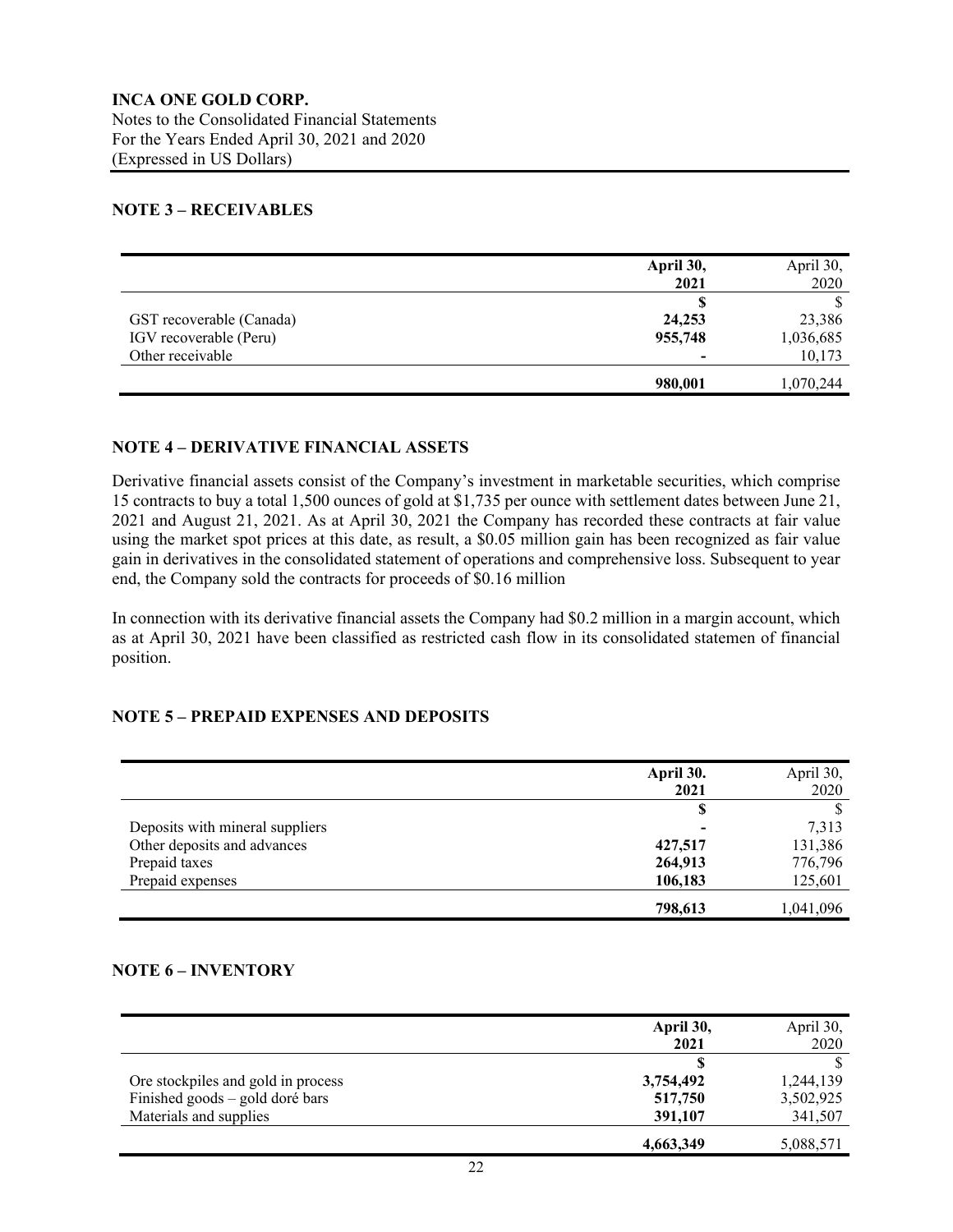## **NOTE 6 – INVENTORY (continued)**

As at April 30, 2021, the Company assessed the value of its mineral in stockpiles and tanks as well as its finished products, as result a NRV impairment of \$0.05 million (April 310, 2020 – \$0.07 million) has been recorded as part of the cost of the goods sold in the consolidated statement of operations and comprehensive loss.

## **NOTE 7 – LONG TERM RECEIVABLE**

As result of the acquisition of Anthem United Inc. ("Anthem") from Equinox Gold Corp. ("Equinox"), the Company acquired the right to claim refunds of prior years' general sales taxes ("Historical IGV") related to the construction of the Kori One Plant in Peru for approximately \$4.2 million. The Company has agreed to pay Equinox 50% of any amounts collected less costs to collect, the remainder of which is for the benefit of the Company.

During the year ended April 30, 2020, the Company collected approximately \$2.4 million of the historical IGV. The collectability of the balance of approximately \$1.8 million of this Historical IGV is uncertain and therefore has been reflected at its estimated fair value.

As at April 30, 2021, the Company estimated \$0.3 million as the fair value of the 50% expected cash flows related to the Historical IGV which has been classified as long-term receivable. The Company used a discount rate of  $11\%$  (April 30, 2020 –  $11\%$ ), and a duration of approximately 14 years (April 30, 2020 – 18 years) for its estimation. The Company is in the process of evaluating the collectability of this Historical IGV.

|                               |            |           | Furniture and |            |
|-------------------------------|------------|-----------|---------------|------------|
|                               | Plant      | Computers | Equipment     | Total      |
|                               | \$         | \$        | S             | S          |
| Costs:                        |            |           |               |            |
| Balance, April 30, 2019       | 14,998,870 | 162,575   | 92,352        | 15,253,797 |
| <b>Additions</b>              | 353,413    | 1,723     | 991           | 356,127    |
| <b>IGV/VAT</b> to receivables | (24, 411)  |           |               | (24, 411)  |
| Change in ARO reserve         | (40, 967)  |           |               | (40, 967)  |
| Disposals/write-off           | (84, 480)  | (1,084)   |               | (85, 564)  |
| Balance, April 30, 2020       | 15,202,425 | 163,214   | 93,343        | 15,458,982 |
| <b>Additions</b>              | 658,475    | 3,940     |               | 662,415    |
| Reclassification              | (69, 125)  | 41,360    | 27,765        |            |
| Disposals/write-off           | (146, 575) |           |               | (146, 575) |
| Balance, April 30, 2021       | 15,645,200 | 208,514   | 121,108       | 15,974,822 |

## **NOTE 8 – PROPERTY, PLANT AND EQUIPMENT**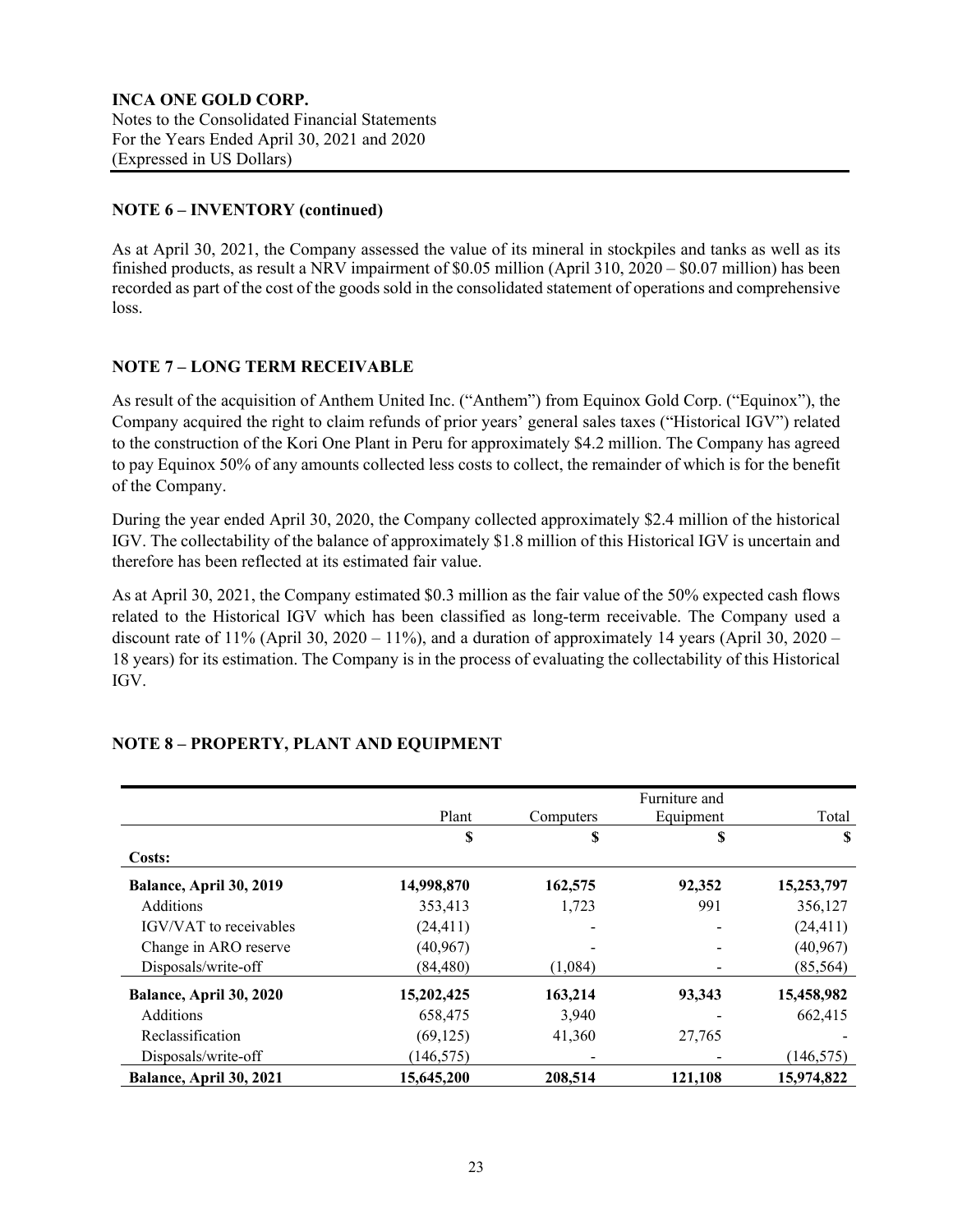## **NOTE 8 – PROPERTY, PLANT AND EQUIPMENT (continued)**

#### **Accumulated Depreciation:**

| Balance, April 30, 2019<br>Depreciation<br>Disposals/write-off | 2,815,129<br>1,249,552<br>(23,160) | 67,007<br>42,355<br>۰ | 60,232<br>32,632 | 2,942,368<br>1,324,539<br>(23,160) |
|----------------------------------------------------------------|------------------------------------|-----------------------|------------------|------------------------------------|
| Balance, April 30, 2020<br>Depreciation<br>Disposals           | 4,041,521<br>1,106,600<br>(3,128)  | 109,362<br>38,892     | 92,864<br>9,815  | 4,243,747<br>1,155,307<br>(3,128)  |
| Balance, April 30, 2021                                        | 5,144,993                          | 148,254               | 102,679          | 5,395,926                          |
| <b>Net Book Value:</b><br>April 30, 2020<br>April 30, 2021     | 11,160,904<br>10,500,207           | 53,852<br>60,260      | 479<br>18,429    | 11,215,235<br>10,578,896           |

#### **NOTE 9 – ACCOUNTS PAYABLE AND ACCRUED LIABILITIES**

|                                                      | April 30, | April 30, |
|------------------------------------------------------|-----------|-----------|
|                                                      | 2021      | 2020      |
|                                                      |           |           |
| Trade accounts payable and accruals                  | 2,679,523 | 2,973,867 |
| Management, consulting and professional fees payable |           | 64,245    |
| Accrued interest                                     | 97,930    | 48,587    |
|                                                      | 2,777,453 | 3,086,699 |

## **NOTE 10 – CONTRACTUAL LIABILITIES PAYABLE TO EQUINOX**

Effective July 31, 2020, the Company restructured its contractual liabilities payable to Equinox which resulted from the acquisition of the 100% ownership of Anthem United Inc. ("Anthem"), a company which owns 90.14% of the interest in the 350 TPD Kori One ore processing facility in Peru ("Kori One Plant").

The result of the restructuring was the amendment to the due dates for the installment payments, as follows:

| <b>Installments</b>          | Face value as at<br>July 31, 2020 | Original due<br>dates | Amended Due<br>Dates |
|------------------------------|-----------------------------------|-----------------------|----------------------|
| <b>Promissory Note</b>       |                                   |                       |                      |
| First installment            | CAD 1,451,939                     | August 20, 2019       | August 20, 2023      |
| Second installment           | CAD 2,500,000                     | August 20, 2020       | August 20, 2024      |
| Cash installment             | CAD 1,500,000                     | August 20, 2020       | August 20, 2022      |
| Third installment            | CAD 2,500,000                     | August 20, 2021       | August 20, 2025      |
| Working capital loan payable | <b>USD 697,620</b>                | August 20, 2021       | August 20, 2023      |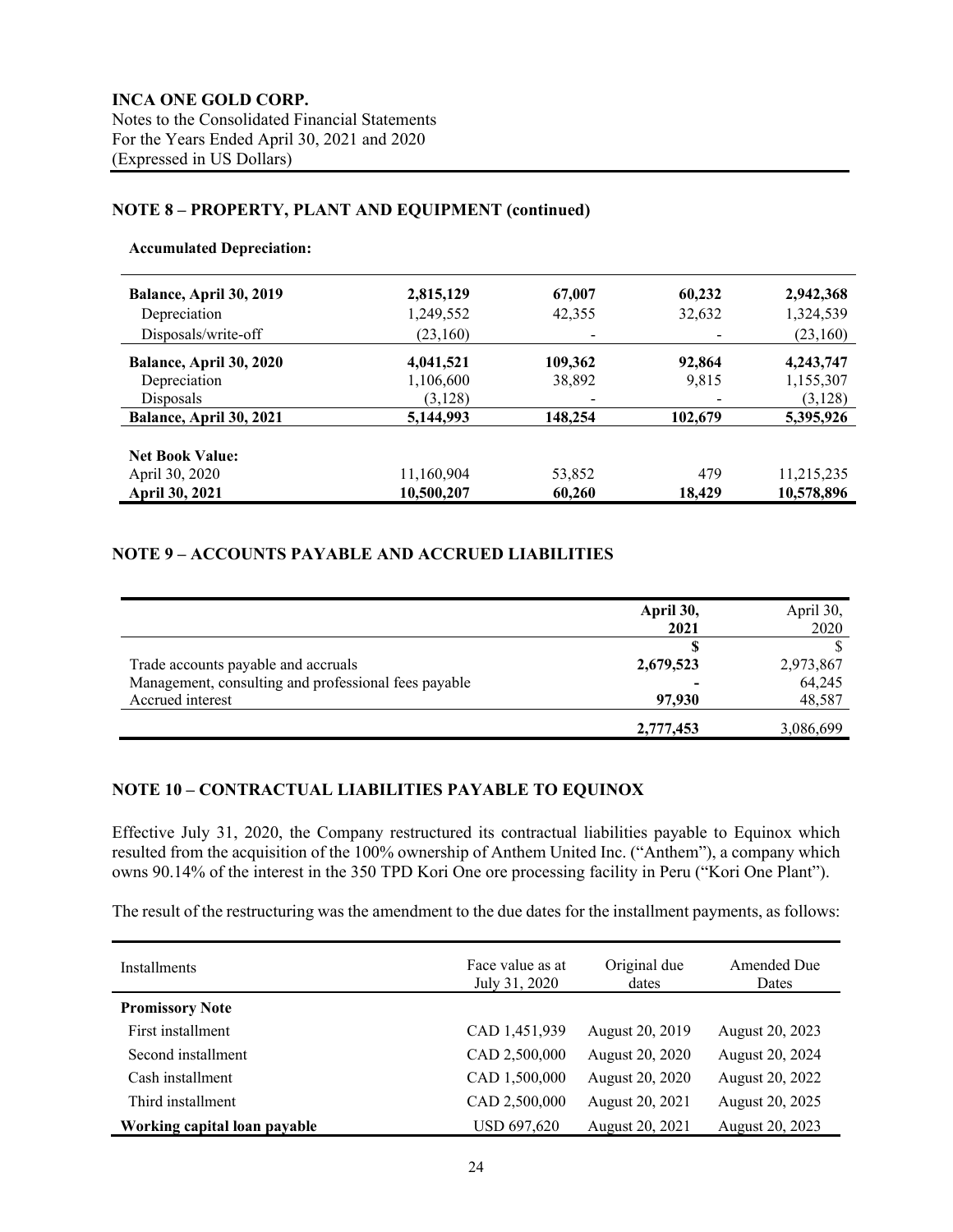## **NOTE 10 – CONTRACTUAL LIABILITIES PAYABLE TO EQUINOX (continued)**

In accordance with IFRS 9, the Company has assessed that the amendment of the due dates qualifies as an extinguishment, which causes the derecognition of \$6.3 million of current contractual liabilities and the recognition of \$4.8 million as a new non-current contractual liabilities measured at the date of the transaction; the balance of \$1.5 million has been classified as restructuring gain and recognized in the consolidated statement of operations and comprehensive loss.

The following table is a reconciliation of the movement related to these contractual liabilities:

|                                                        | April 30,<br>2020 | OCI <sup>(a)</sup> | <b>Accretion</b><br>adjustment | Payment<br>(note<br>14(c) | <b>Extinguishment</b><br>of liability   | <b>New</b><br>liability<br>recognized | April 30,<br>2021 |
|--------------------------------------------------------|-------------------|--------------------|--------------------------------|---------------------------|-----------------------------------------|---------------------------------------|-------------------|
|                                                        | S                 | S                  | \$                             | \$                        | \$                                      | \$                                    | S                 |
| <b>Current Contractual Liabilities</b>                 |                   |                    |                                |                           |                                         |                                       |                   |
| Promissory Notes Payable                               |                   |                    |                                |                           |                                         |                                       |                   |
| In cash                                                | 1,040,344         | 39.844             | 29,528                         |                           | (1,109,716)<br>$\overline{\phantom{a}}$ |                                       |                   |
| In cash or shares                                      | 3,334,201         | 126,833            | 49,805                         | (575, 773)                | (2,935,066)                             |                                       |                   |
| <b>Historical IGV</b>                                  |                   |                    |                                |                           |                                         |                                       |                   |
| Payable in cash                                        | 198,285           | -                  |                                | (50,000)                  | -                                       | 44.892                                | 193,177           |
| <b>Total Current</b><br>(a) Other Compushereive Income | 4,572,830         | 166,677            | 79,333                         | (625, 773)                | (4,044,782)                             | 44,892                                | 193,177           |

**(a) Other Comprehensive Income**

|                                            | April 30,<br>2020        | OCI <sup>(a)</sup> | Accretion<br>adjustment | Payment<br>(note<br>14(c) | <b>Extinguishment</b><br>of liability | <b>New</b><br>liability<br>recognized | April 30,<br>2021 |
|--------------------------------------------|--------------------------|--------------------|-------------------------|---------------------------|---------------------------------------|---------------------------------------|-------------------|
|                                            | S                        | S                  | S                       | \$                        | S                                     | S                                     | S                 |
| <b>Non-Current Contractual Liabilities</b> |                          |                    |                         |                           |                                       |                                       |                   |
| <b>Promissory Notes Payable</b>            |                          |                    |                         |                           |                                       |                                       |                   |
| In cash                                    | $\overline{\phantom{0}}$ | 89.305             | 67,859                  |                           | $\overline{\phantom{a}}$              | 931,742                               | 1,088,906         |
| In cash or shares                          | 1.554.266                | 340.603            | 289,663                 |                           | (1,628,680)                           | 3,295,691                             | 3,851,543         |
| <b>Working capital Payable</b>             |                          |                    |                         |                           |                                       |                                       |                   |
| In cash                                    | 603,297                  |                    | 53,482                  |                           | (620.087)                             | 530,002                               | 566,694           |
| <b>Total Non-Current</b>                   | 2,157,563                | 429,908            | 411,004                 |                           | (2, 248, 767)                         | 4,757,435                             | 5,507,143         |

As at April 30, 2021, the restructured non-interest bearing promissory notes with Equinox has a face value of CAD\$7.95 million with the following details: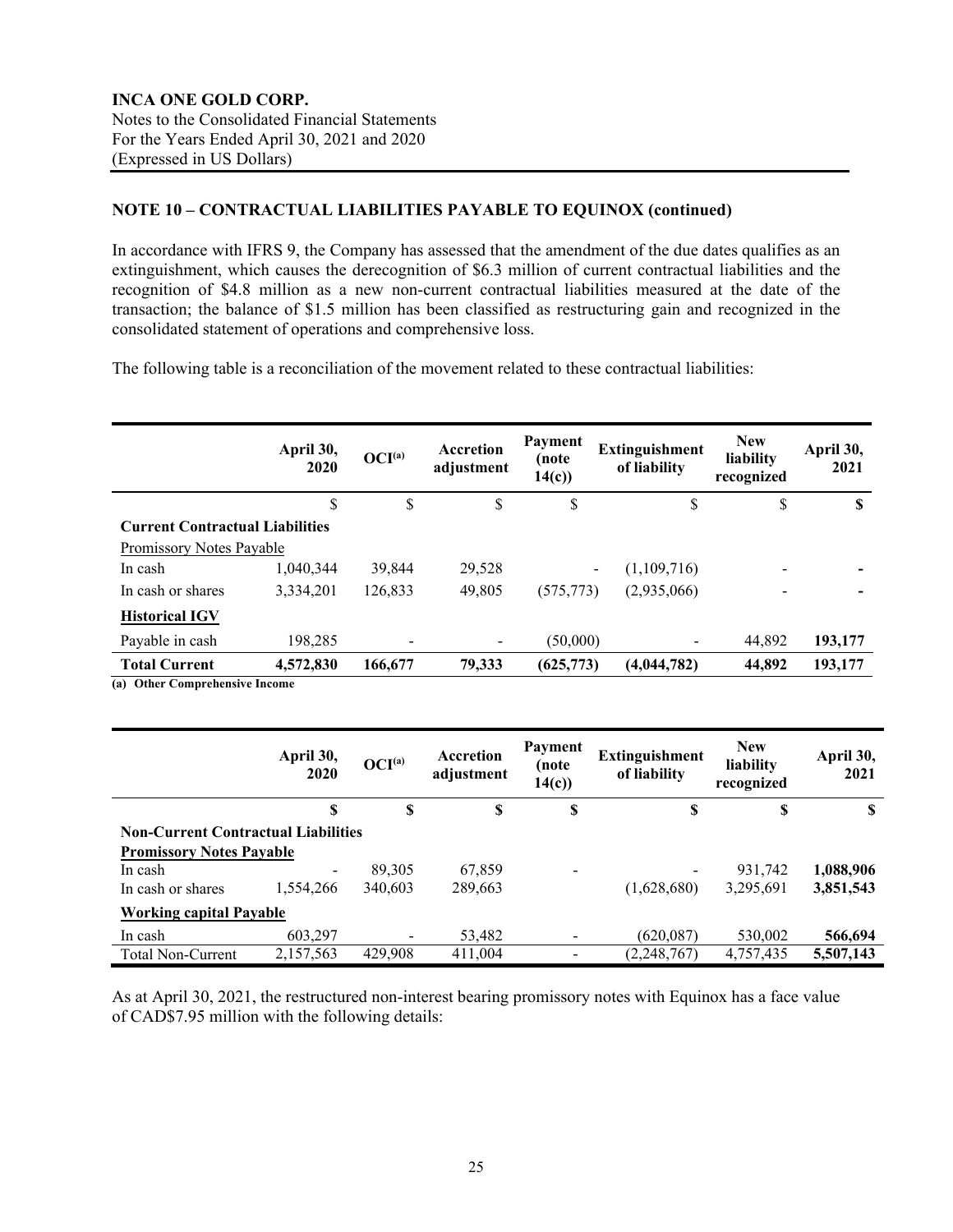#### Face Value as Face Value as Face Value as at<br>at inception Payments April 30, 2021 April 30, 2021 due date Payable in: **Estimated Fair value (b) as at April 30, 2021** CAD CAD CAD **USD** 1,500,000 - 1,500,000 August 20, 2022 Cash **1,088,906** 2,500,000 (1,048,061) 1,451,939 August 20, 2023 Cash or shares (a) **961,761** 2,500,000 - 2,500,000 August 20, 2024 Cash or shares (a) **1,511,048** 2,500,000 - 2,500,000 August 20, 2025 Cash or shares (a) **1,378,734** 9,000,000 (1,048,061) 7,951,939 **4,940,449**

### **NOTE 10 – CONTRACTUAL LIABILITIES PAYABLE TO EQUINOX (continued)**

(a) As per the share purchase agreement with Equinox, Inca One has the discretion to pay in cash or shares based on the higher of the preceding 20-day volume weighted average price of Inca One shares and CAD\$0.65, subject to Equinox's ownership of Inca One Shares not exceeding 19.99% of the outstanding Inca One Shares (the "Equinox Ownership Limit").

(b) The fair value has been estimated considering a discount rate of 9.59%

The acquisition of Anthem also has a provision to pay in cash to Equinox, an amount equal to 50% of Historical IGV recoveries. As at April 30, 2021, the fair value of the balance payable to Equinox is approximately \$0.2 million and is classified as a current liability.

Additionally, the Company must pay in cash to Equinox, the difference between the amount of working capital at August 21, 2018 and \$3.0 million. Anthem's working capital at such date was \$3.7 million and therefore the estimated amount payable would be \$0.7 million payable on August 20, 2023. As at April 30, 2021, the fair value of this payment has been estimated at \$0.6 million considering a discount rate of 9.59% and is classified as a non-current liability.

## **NOTE 11 – LOANS PAYABLE**

|                                                        | April 30, | April 30, |
|--------------------------------------------------------|-----------|-----------|
|                                                        | 2021      | 2020      |
| <b>Current Liabilities</b>                             | D         | D         |
| Promissory note $(1)(2)$                               | 262,015   |           |
| CAD Secured Debenture (CAD\$ 1,600,000) <sup>(4)</sup> | 1,295,350 |           |
| USD Secured Debenture $(3)$                            |           | 300,000   |
| Total Current promissory note and credit facility      | 1,557,365 | 300,000   |
|                                                        |           |           |
| <b>Non-current Liabilities</b>                         |           |           |
| Promissory note $(2)$                                  | 43,351    |           |
| CAD Secured Debenture (CAD\$ 1,600,000) <sup>(4)</sup> |           | 1,124,620 |
| USD Notes Payable $(5)$                                | 930,000   | 930,000   |
| Total Non-current promissory note                      | 973,351   | 2,054,620 |

As at April 30, 2021, the Company had the following loans payable:

1) On December 10, 2020, the Company received \$0.35 million in exchange for a promissory note. The promissory note is unsecured, has a six month term and pays monthly interest at a rate of 11% per annum with principal being paid in equal portions during the last three months of the term. As at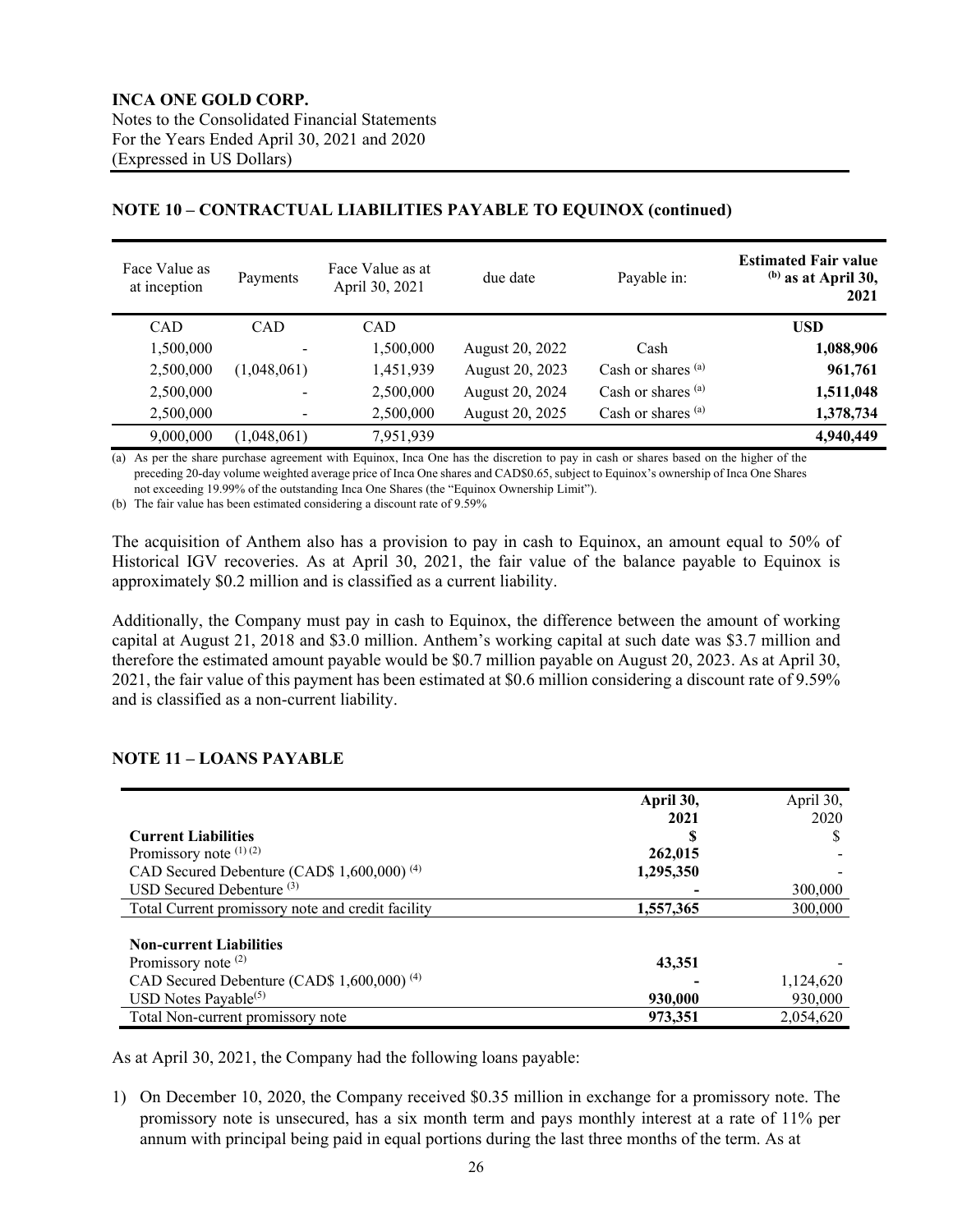## **NOTE 11 – LOANS PAYABLE (continued)**

April 30, 2021 the outstanding amount for this promissory note is \$0.2 million and has been classified as current liability.

- 2) During August 2020, the Company received \$0.09 million in exchange for a promissory note. The promissory note is unsecured, has a three year term and pays interest at a rate of 11% per annum. The Company is required to make monthly payments of principal plus interest. As at April 30, 2021, the Company had paid \$0.02 million of the principal, leaving a total of \$0.07 million of which \$0.03 million has been classified as current liability and the balance of \$0.04 million as non-current liability.
- 3) On September 1, 2016, the Company issued a \$0.3 million debenture (the "USD Secured Debenture") with an initial maturity date on September 1, 2018, which (on September 7, 2018) was extended for an additional 24 months to August 31, 2020. The debenture paid interest at a rate of 11% per annum and had general security over the assets of the Company, second in priority to the CAD Secured Debenture (defined below). On August 31, 2020, the Company paid in full all of the principal and accrued interest.
- 4) On March 29, 2018, the Company reached an agreement with certain debt holders to restructure a total of CAD\$2.7 million of its debt for a combination of shares, warrants and a new debt. Under the terms of the agreements CAD\$1.1 million was converted into 1,802,048 shares of the Company (18,020,484 shares prior to share consolidation - note 14(b)), and for the remaining balance of CAD\$1.6 million, the Company issued a new Secured Debenture with maturity date of September 1, 2021, which bears interest at a rate of 11% per annum and has priority security over the assets of the Company (the "CAD Secured Debenture"). Principal is due on maturity, and the Company is required to make quarterly interest payments beginning September 1, 2018. Accrued interest of CAD\$0.03 million (equivalent to \$0.02 million) has been included in accounts payable at April 30, 2021.
- 5) On March 16, 2020, the Company reached an agreement to restructure a derivative financial liability, for which it had an obligation to deliver 742 ounces of gold to several related parties (the "Creditors") of the Company. The value of the gold deliverable under the Gold Agreements was approximately \$1.1 million based on the price of gold at the date of the Gold Agreements and was payable on demand. The Creditors agreed to restructure the Gold Agreements (the "Loan Restructuring") in exchange for aggregate notes payable (the "Notes") in the amount of \$0.93 million, representing a reduction in the liabilities of the Company of approximately \$0.17 million. The Notes are repayable at any time at the Company's option and are secured by general security agreements. The Notes have a three-year term and bear interest at an annual rate of 10%. Accrued interest of \$0.06 million has been included in accounts payable at April 30, 2021.

## **NOTE 12 – GOLD LOAN**

On March 15, 2021, the Company arranged a \$2.5 million gold pre-payment facility (the "Facility"). The Company drew down and received the funds from the Facility on March 26, 2021 (the "Advance Date"). The Facility matures 135 days after the Advance Date and is payable in gold bullion. A total of 1,534 ounces of gold is payable in three equal payments on June 9, 2021, July 9, 2021 and on August 9, 2021. In the event of default by the Company, the lender has the right to convert any amounts outstanding into shares of Inca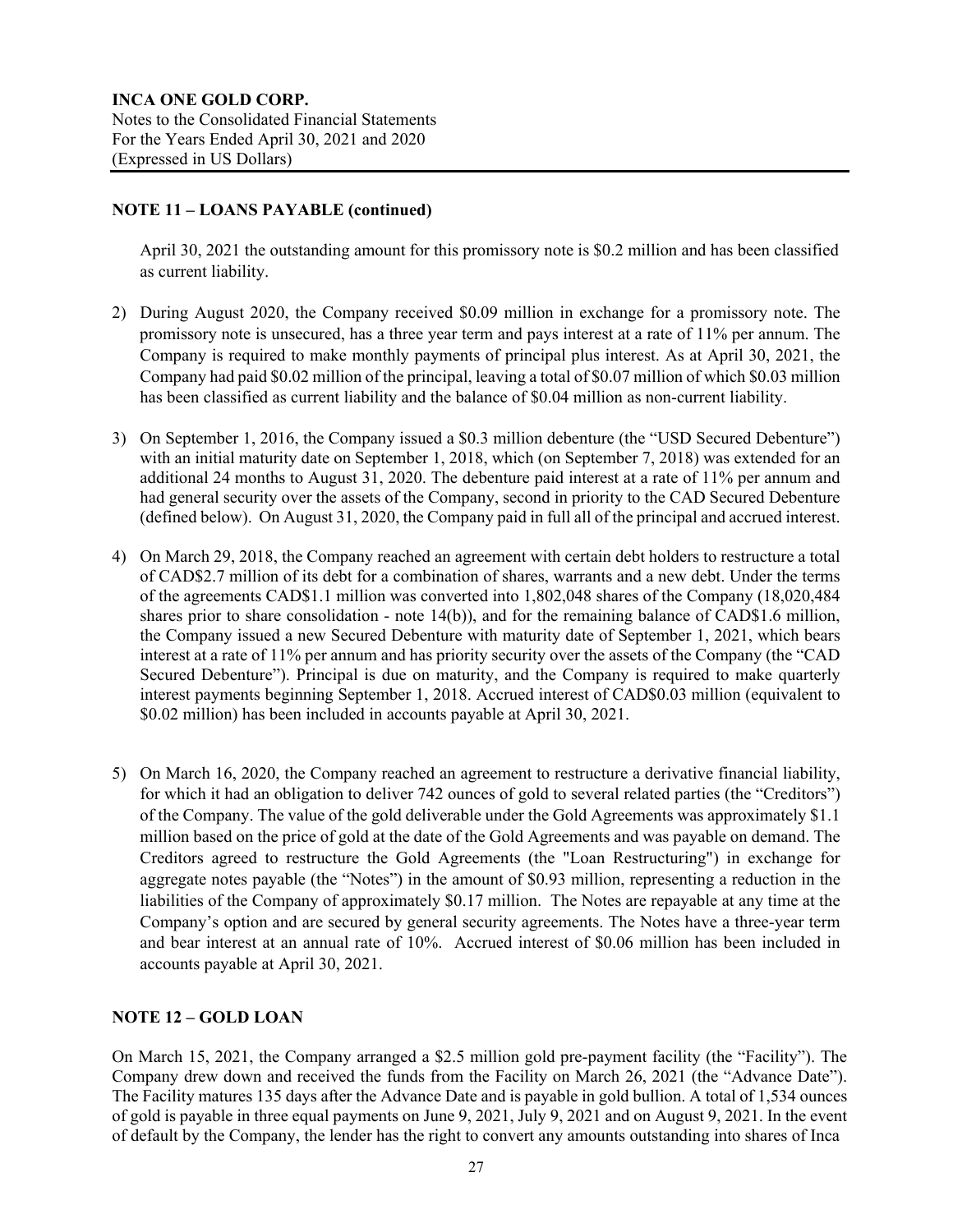**INCA ONE GOLD CORP.** Notes to the Consolidated Financial Statements For the Years Ended April 30, 2021 and 2020 (Expressed in US Dollars)

### **NOTE 12 – GOLD LOAN (continued)**

One at C\$0.43 per share. Subsequent to year end, the Company delivered all three payments and closed the Facility.

The Facility is considered under IFRS 9 – Financial Instruments and has been determined to be a financial liability with an embedded derivative, the Company has measured the entire facility at fair value using the gold futures price on the dates of delivery. As a result, the Company has recorded a fair value loss of \$0.2 million in the Consolidated Statement of Operations and Comprehensive Income.

#### **NOTE 13 – ASSET RETIREMENT AND RECLAMATION PROVISION**

The Company's operations are governed by laws and regulations covering the protection of the environment. The Company will implement progressive measures for rehabilitation work to be carried out during the operation, closing and follow-up work upon closing of the gold processing plants; consequently, the Company accounted for its asset retirement obligations for the plants using best estimates of future costs, based on information available at the reporting date. These estimates are subject to change following modifications to laws and regulations or as new information becomes available.

|                    | April 30, | April 30, |
|--------------------|-----------|-----------|
|                    | 2021      | 2020      |
|                    |           |           |
| Beginning of year  | 1,088,094 | 1,085,647 |
| Accretion          | 64,559    | 43,414    |
| Change in estimate | -         | (40, 967) |
|                    | 1,152,653 | 1,088,094 |

As at April 30, 2021, the estimated undiscounted cash flow required to settle the asset retirement obligation for both the "Chala Plant" and "Kori One Plant" and their related tailings pondsis approximately \$0.7 million and \$0.8 million respectively (April 30, 2020 \$0.7 million and \$0.8 million respectively) and are projected to be disbursed over 2026 and 2037 respectively. A 6.15% (April 30, 2020 5.4%) discount rate (Peruvian government bond rate) and a 2.15% (April 30, 2020 1.88%) inflation rate were used to calculate the present value of these provisions.

## **NOTE 14 – SHARE CAPITAL AND EQUITY RESERVES**

#### **(a) Authorized**

Unlimited number of voting common shares without par value.

#### **(b) Issued Share Capital**

On January 14, 2020, the Company consolidated its share capital on a one-for-ten basis. For the purpose of these financial statements the capital and per share amounts have been restated to present the post consolidated share capital. At April 30, 2021, there were 35,503,583 shares issued and outstanding (April 30, 2020 – 27,774,080).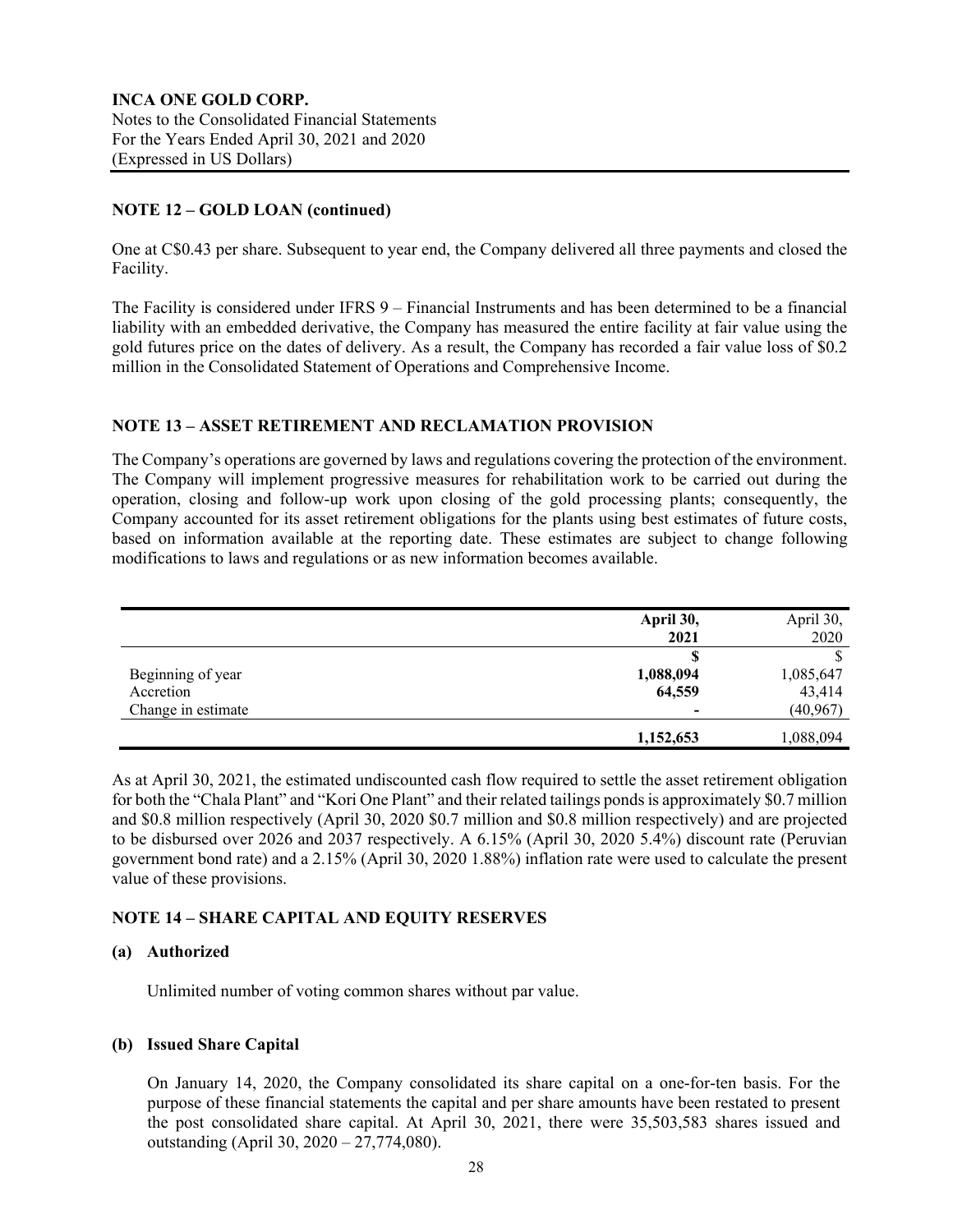## **NOTE 14 – SHARE CAPITAL AND EQUITY RESERVES (continued)**

#### **(c) Share Issuances**

Share capital transactions for the year ended April 30, 2021 were:

On July 31, 2020, the Company issued 1,187,333 common shares at CAD\$0.65 as partial payment of its note payable to Equinox (note 10).

During the year ended April 30, 2021, 6,542,170 common shares were issued for proceeds of \$1.4 million on the exercise of 5,079,114 warrants at an average price of CAD\$0.37 per share and \$0.5 million on the exercise of 1,463,056 stock option at an average of CAD\$0.45 per share.

Share capital transactions for the year ended April 30, 2020 were:

The Company issued 160,733 shares on August 21, 2019 and 264,335 on April 28, 2020 as partial payment of CAD\$2.5 million which was due on August 21, 2019.

On March 16, 2020, the Company issued Shares to the following creditors in settlement of the Company's indebtedness:

- 528,986 shares at CAD\$0.20 per common share, issued to certain directors and officers of the company for consulting fees and expenses paid on behalf of the Company for a total value of CAD\$0.1 million; and
- 529,034 shares at CAD\$0.20 per common share, issued to certain directors, officers and employees of the Company for director fees and executive and employee bonuses for a total value of CAD\$0.1 million.

### **(d) Share-based Options**

The Company adopted an incentive share-based option plan, which provides that the Board of Directors of the Company may from time to time, in its discretion, and in accordance with the TSX-V requirements, grant to directors, officers, employees and consultants of the Company, non-transferable share-based options to purchase common shares, provided that the number of common shares reserved for issuance will not exceed 10% of the issued and outstanding common shares of the Company. Sharebased options will be exercisable for a period of up to 10 years from the date of grant.

The following table is a reconciliation of the movement in share-based options for the period and is presented on a post consolidated basis (note 14(b)):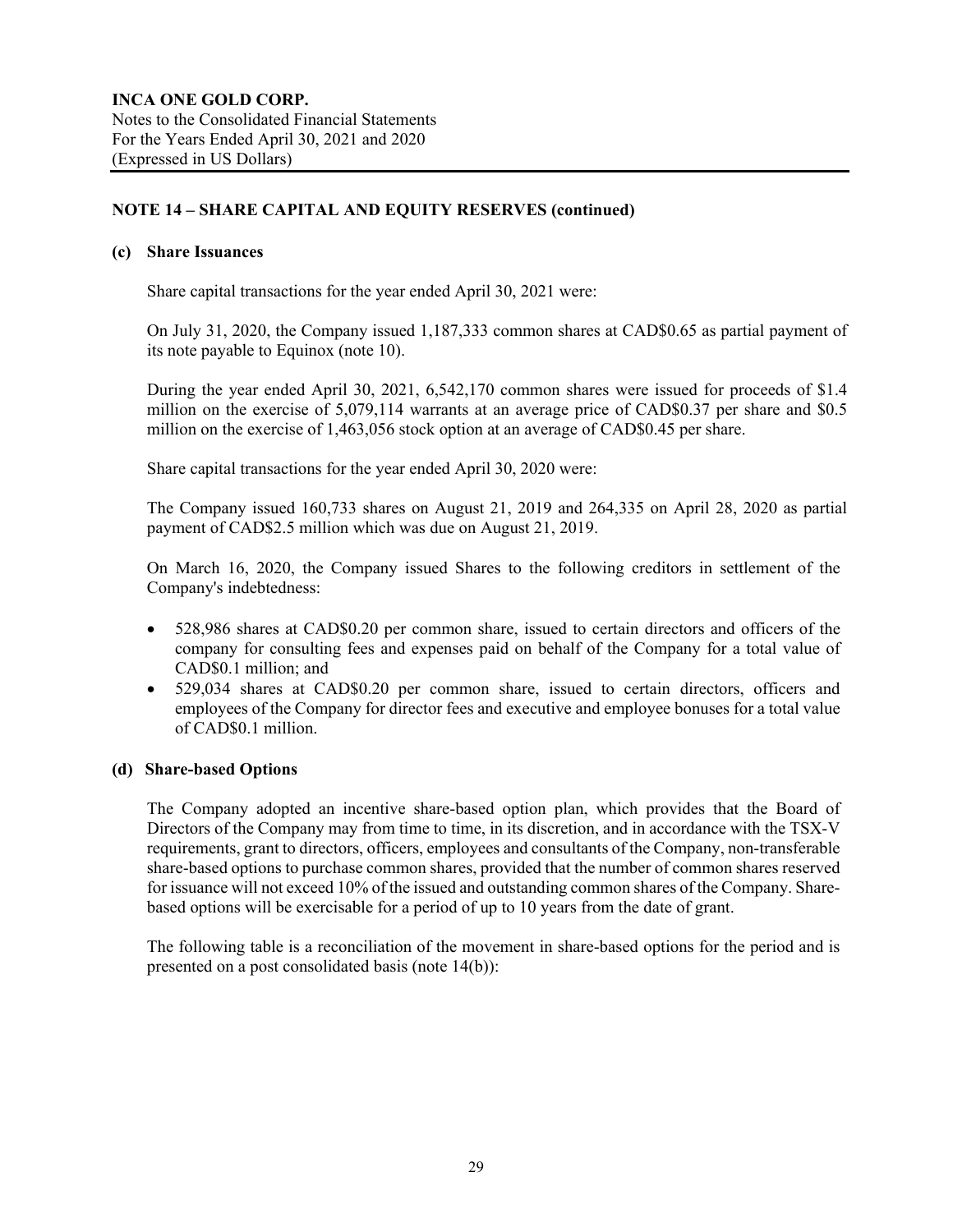## **NOTE 14 – SHARE CAPITAL AND EQUITY RESERVES (continued)**

|                          | Share-based   | Weighted Average      |
|--------------------------|---------------|-----------------------|
|                          | Options       | <b>Exercise Price</b> |
|                          | (note 14(c))  | (note 14(c))          |
|                          | #             | CAD <sub>\$</sub>     |
| Balance, April 30, 2019  | 2,291,286     | 0.66                  |
| Granted                  | 1,465,000     | 0.32                  |
| Expired/Cancelled        | (1, 531, 286) | 0.73                  |
| Balance, April 30, 2020  | 2,225,000     | 0.39                  |
| Granted                  | 2,375,000     | 0.50                  |
| Exercised <sup>(1)</sup> | (1,463,056)   | 0.45                  |
| Expired                  | (77, 398)     | 0.50                  |
| Balance, April 30, 2021  | 3,059,546     | 0.48                  |
|                          |               |                       |

(1) As at April 30, 2021, the weighted average price of the shares at the exercise date was CAD\$0.45

The following table summarizes the share-based options outstanding, presented on a post consolidated basis (note 14(b)), as at April 30, 2021:

| Share-based      | <b>Exercise Price</b> | <b>Expiry Date</b> | <b>Vesting Provisions</b> |
|------------------|-----------------------|--------------------|---------------------------|
| Options          |                       |                    |                           |
| #                | CAD <sub>S</sub>      |                    |                           |
| 200,000          | 0.50                  | July 23, 2021      | Vested                    |
| 20,000           | 0.50                  | November 7, 2021   | Unvested                  |
| 605,000          | 0.19                  | March 30, 2022     | Vested                    |
| 50,000           | 1.00                  | August 25, 2022    | Vested                    |
| 75,000           | 0.50                  | August 1, 2023     | Unvested                  |
| 1,584,546        | 0.55                  | December 18, 2022  | Vested                    |
| 350,000          | 0.55                  | December 18, 2024  | Unvested                  |
| 175,000          | 0.50                  | March 5, 2025      | Unvested                  |
| (1)<br>3,059,546 |                       |                    |                           |

(1) As at April 30, 2021, the total number of exercisable options is 2,590,796 share-based options

As at April 30, 2021, the weighted average remaining contractual life of the share-based options was 1.76 years (April 30, 2020 – 1.37 years).

During the year ended April 30, 2021, the Company recognized share-based payments of \$0.3 million (April 30, 2020 \$0.1 million) for share-based options granted and vested during the period.

The fair value of share-based options granted during the year ended April 30, 2021 was estimated using the Black-Scholes options pricing model using a risk free rate between 0.55% and 0.35% (April 30, 2020 – 1.00% to 1.35%), a volatility of between 96.32% and 92.01% (April 30, 2020 – 58.14% to 84.92%) and an expected life of between 1.0 and 2.75 year (April 30, 2020 – 1.0 to 2.5 years).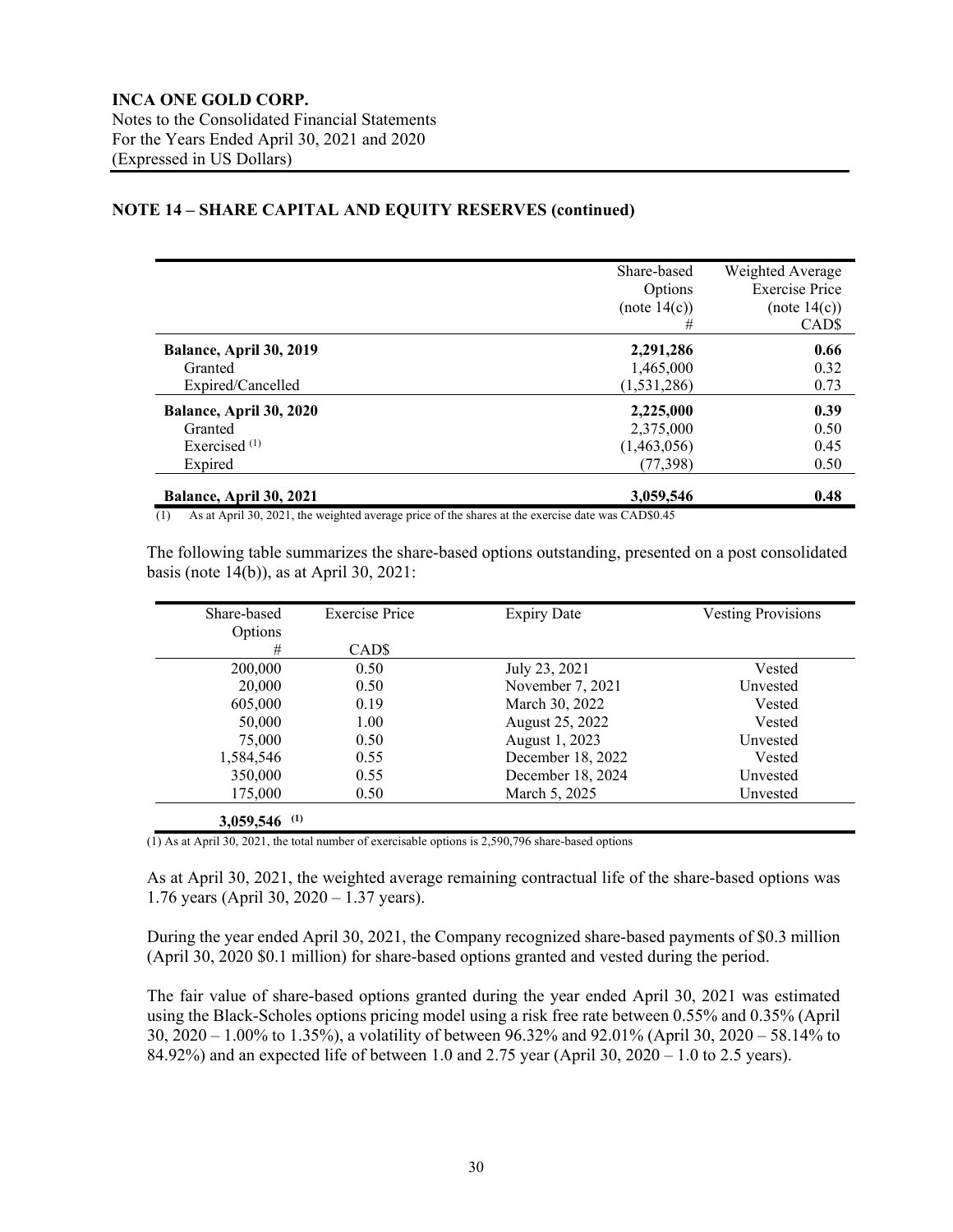## **NOTE 14 – SHARE CAPITAL AND EQUITY RESERVES (continued)**

#### **(e) Warrants**

The status of the share purchase warrants outstanding, presented on a post consolidated basis (note  $14(b)$ , is as follows:

|                               |             | Weighted<br>Average   |
|-------------------------------|-------------|-----------------------|
|                               | Warrants    | <b>Exercise Price</b> |
|                               | #           | CAD <sub>S</sub>      |
| <b>Balance April 30, 2019</b> | 8,481,031   | 2.43                  |
| $Granted$ <sup>(1)</sup>      | 1,388,889   | 0.18                  |
| Expired/Cancelled             | (3,708,662) | 4.10                  |
| <b>Balance April 30, 2020</b> | 6,161,258   | 0.43                  |
| Exercised                     | (5,079,114) | 0.37                  |
| Expired/Cancelled             | (213, 401)  | 4.32                  |
| Balance, April 30, 2021       | 868,743     | 0.28                  |

(1) The fair value of the share purchase warrants was estimated using Black-Scholes pricing model using a risk free rate of 1.0%, volatility of 76.61% and expected life of 3 years

The following table summarizes the share purchase warrants outstanding, presented on a post consolidated basis (note 14(b)), as at April 30, 2021:

| Warrants | <b>Exercise Price</b> | <b>Expiry Date</b> |
|----------|-----------------------|--------------------|
|          |                       |                    |
| 106,667  | 1.00                  | September 1, 2021  |
| 762,076  | 0.18                  | March 16, 2023     |
| 868,743  |                       |                    |

As at April 30, 2021, the weighted average remaining contractual life of the warrants was 1.69 years (April 30, 2020 – 0.57 years).

#### **NOTE 15 – RELATED PARTY TRANSACTIONS**

#### **(a) Related Party Transactions**

Management and consulting fees are and were paid to companies controlled by the CEO and VP Operations & New Projects. The Company incurred charges to directors and officers or to companies associated with these individuals during the year ended April 30, 2021 and 2020 as follows: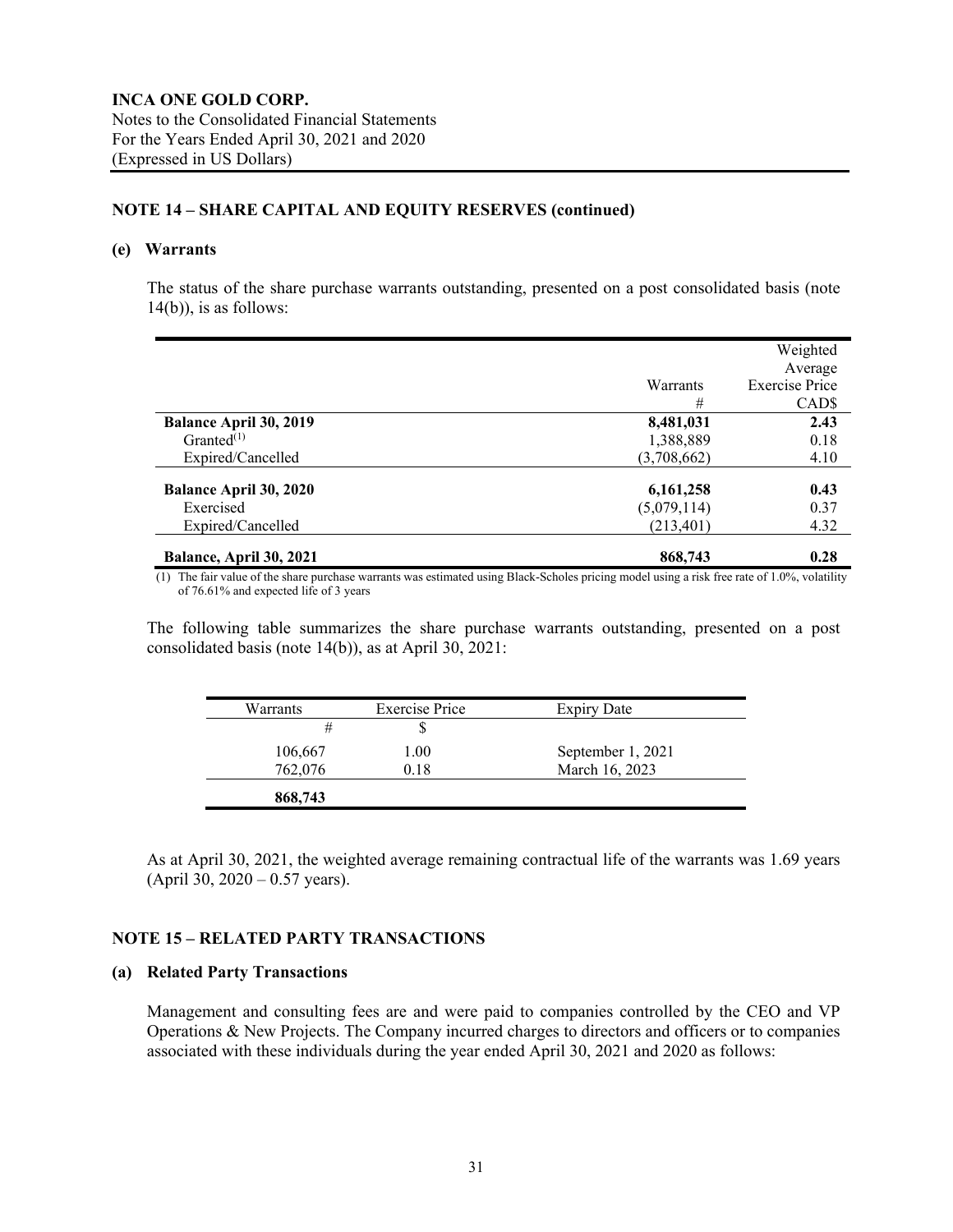## **NOTE 15 – RELATED PARTY TRANSACTIONS (continued)**

|                                          | Year Ended April 30, |         |
|------------------------------------------|----------------------|---------|
|                                          | 2021<br>2020         |         |
|                                          | S                    |         |
| Management, salaries and consulting fees | 573,077              | 386,506 |
| Director fees                            | 51,956               | 28,432  |
| Business development                     | 148,991              |         |
| Share-based payments                     | 248,567              | 71,243  |
|                                          | 1,022,591            | 486,181 |

#### **(b) Compensation of Key Management Personnel**

The Company's key management personnel have authority and responsibility for planning, directing and controlling the activities of the Company and includes the Directors, CEO, CFO, and VP Operations & New Projects. Compensation in respect of services provided by key management consists of consulting and management fees paid to companies controlled by the CEO and VP Operations & New Projects and by the issue of options. The compensation for key management personnel paid as management were for the year ended April 30, 2021 and 2020 as follows:

|                      | Year Ended April 30, |         |  |
|----------------------|----------------------|---------|--|
|                      | 2021                 | 2020    |  |
|                      | S                    |         |  |
| Management fees      | 336,219              | 236,861 |  |
| <b>Salaries</b>      | 236,858              | 149,645 |  |
| Business development | 22,000               |         |  |
| Share-based payments | 180,776              | 46,128  |  |
|                      | 775,853              | 432,634 |  |

#### **(c) Related Party Balances**

All related party balances payable, including for business expenses reimbursements, annual bonuses are approved by the board of directors, and for services rendered as at April 30, 2021 are non-interest bearing and payable on demand, and are comprised of \$0.4 million (April 30, 2020 - \$0.3 million) payable to the CEO and a company controlled by the CEO, \$0.4 million (April 30, 2020 - \$0.3 million) payable to the CFO and \$0.05 million payable (April 30, 2020 – \$0.3 million payable) to the Directors or companies controlled by the Directors.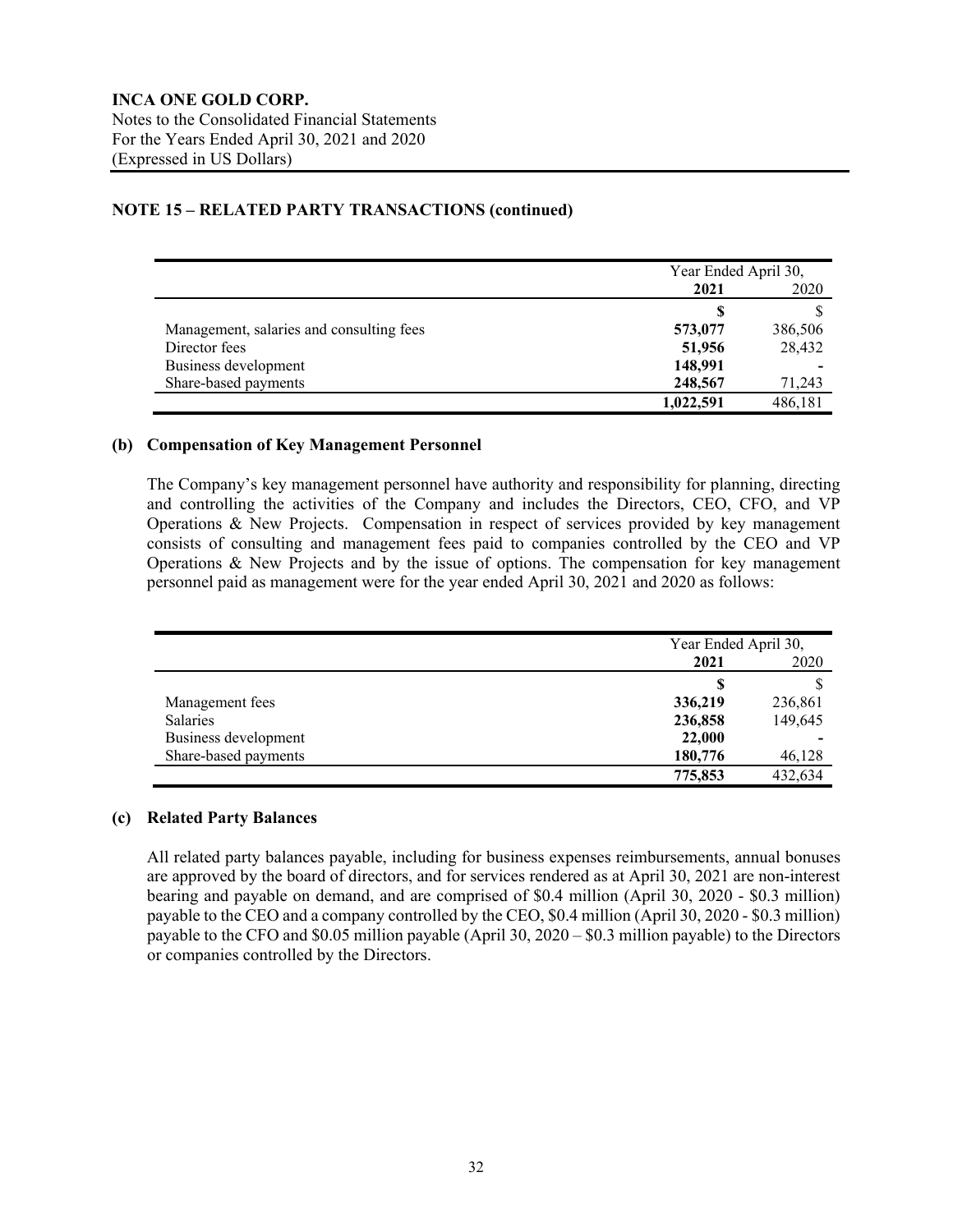## **NOTE 16 – COMMITMENTS**

In addition to the commitments in connection with the Company's financings (note 10, note 11 and note 12), the Company has:

- a three-year rent agreement for its corporate office in Lima, Peru, with a monthly payment of \$3,574 and termination date on July 31, 2021, and
- a five-year rent agreement for its corporate office in Vancouver, Canada with a monthly payment of CAD\$3,824 and termination date on July 31, 2023.

As at April 30, 2021, the Company had a commitment to sell approximately 287 ounces of gold doré (April 30, 2020 - 2,278 ounces of gold doré) to third parties, which was settled subsequent to April 30, 2021 through the delivery of gold. At April 30, 2021 the Company received advances of \$0.5 million (April 30, 2020 – \$3.7 million) in relation to this commitment and have been included as current deferred revenues in the consolidated statement of financial position.

|                                                   |              | Within One | One to Five | Greater than |
|---------------------------------------------------|--------------|------------|-------------|--------------|
|                                                   | <b>Total</b> | Year       | Years       | Five Years   |
| <b>Maturity analysis of financial liabilities</b> | S            | S          | S           | S            |
| Accounts payable and accrued liabilities          | 2,777,453    | 2,777,453  |             |              |
| Contractual liabilities payable to Equinox        | 5,700,320    | 193,177    | 5,507,143   |              |
| Loans payable                                     | 2,530,716    | 1,557,365  | 973,351     |              |
| Gold loan                                         | 2,711,652    | 2,711,652  |             |              |
|                                                   | 13,720,141   | 7,239,647  | 6.480.494   |              |
| <b>Commitments</b>                                |              |            |             |              |
| Office lease rental                               | 98,832       | 49,882     | 48.950      |              |
| Gold sale deferred revenue                        | 480,000      | 480,000    |             |              |
| Asset retirement and reclamation obligations      | 1,152,653    |            |             | 1,152,653    |
|                                                   | 1,731,485    | 529,882    | 48,950      | 1,152,653    |
|                                                   | 15.451.626   | 7.769.529  | 6.529.444   | 1,152,653    |

A summary of liabilities and future operating commitments at April 30, 2021 are as follows:

## Contingent Debenture

In September 2016 the Company completed a comprehensive capital restructuring by issuing a \$0.78 million contingent debenture certificate (the "Contingent Debenture"), which only becomes payable on the date that the Company achieves two production milestones including (i) achieving 300 tonnes per day mineral processing capacity in Peru, and (ii) achieving three months of 200 tonnes per day average daily production. Upon re-instatement, the Contingent Debenture will have a 12% annual interest rate paid quarterly in arrears, twelve month term to maturity, certain early redemption features, and a general security agreement will be issued. If the performance milestones are not achieved before August 31, 2026, the Contingent Debenture will be cancelled.

As at April 30, 2021 the value of the contingent debenture was \$nil. However, the first milestone of 300 tonnes per day mineral processing capacity in Peru was achieved as result of the acquisition of Anthem.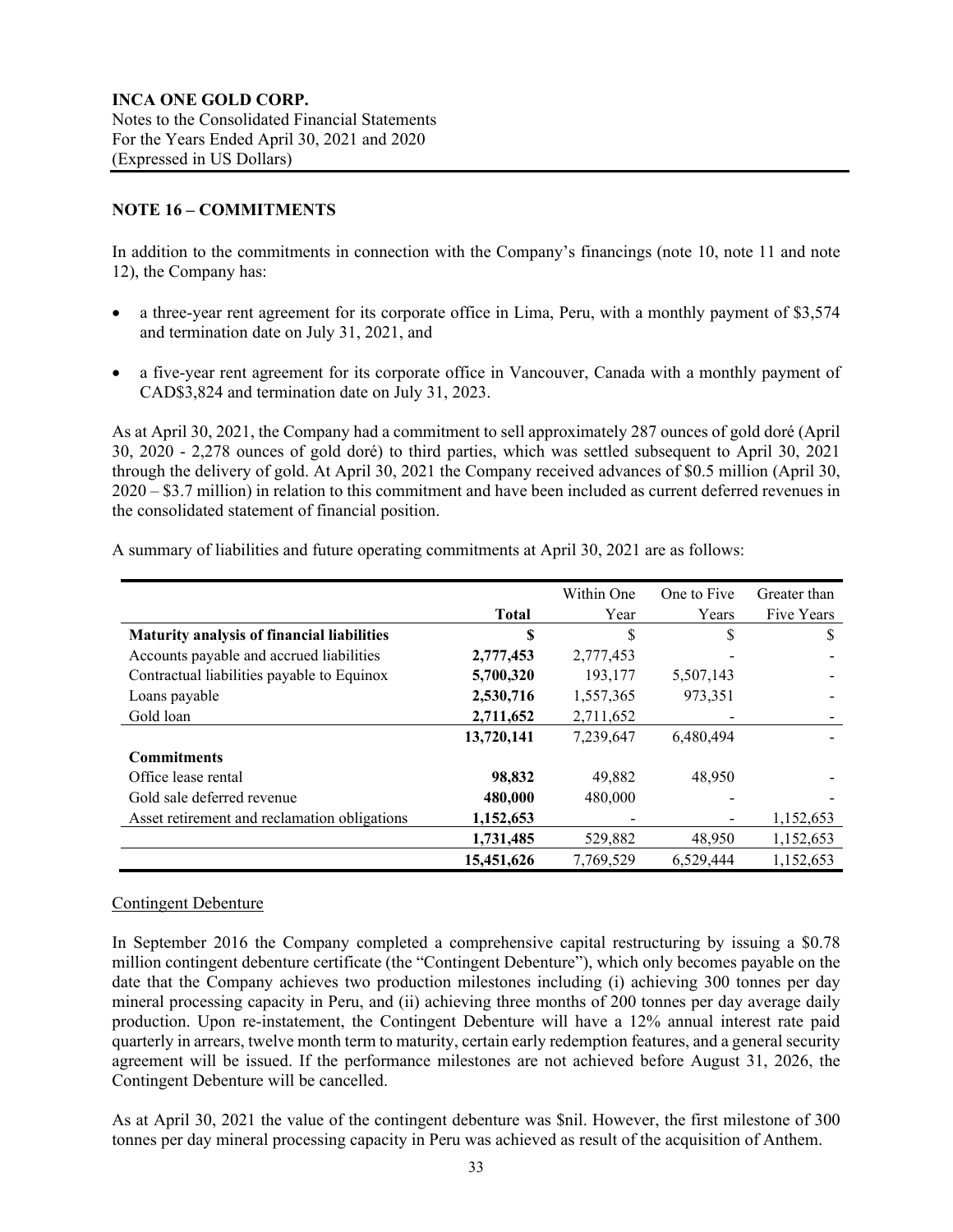## **NOTE 17 – SEGMENTED INFORMATION**

All of the Company's operating and capital assets are located in Peru except for \$0.7 million (April 30, 2020 - \$0.4 million) of cash and other current assets which are held in Canada.

Segmented information is provided on the basis of geographic segments consistent with the Company's core long-term and operating assets as follows:

|                            |                               | Year Ended April 30, |  |
|----------------------------|-------------------------------|----------------------|--|
|                            | 2021                          | 2020                 |  |
| Peru segment               |                               |                      |  |
| Revenue                    | 30,347,186                    | 31,392,930           |  |
| Cost of goods              | $(30,021,285)$ $(31,591,559)$ |                      |  |
| Gross margin (deficit)     | 325,901                       | (198,629)            |  |
| Income (loss) for the year | (1,286,839)                   | (2,037,909)          |  |

During the year ended April 30, 2021, the Company received 100% of its metal revenues from two customers, noting that the Company has business relationships with other customers, and is not dependent on them.

## **NOTE 18 – FINANCIAL INSTRUMENTS AND RISK MANAGEMENT**

#### **(a) Fair Value of Financial Instruments**

As at April 30, 2021, the Company's financial instruments consist of cash, receivables, derivative financial assets, long term receivables, accounts payable and accrued liabilities, contractual liabilities payable to Equinox, loans payable and gold loan.

IFRS requires disclosures about the inputs to fair value measurements for financial assets and liabilities recorded at fair value, including their classification within a hierarchy that prioritizes the inputs to fair value measurement (note  $2(r)$ ).

As at April 30, 2021 and 2020, the Company believes that the carrying values of the financial instruments noted above approximate their fair values because of their nature and relatively short maturity dates or durations or their interest rates approximate market interest rates. The derivative asset and the gold loan have been assessed on the fair value hierarchy described above and is classified as Level 1.

#### **(b) Financial Instruments Risk**

The Company's financial instruments are exposed in varying degrees to a variety of financial risks. The Board approves and monitors the risk management processes: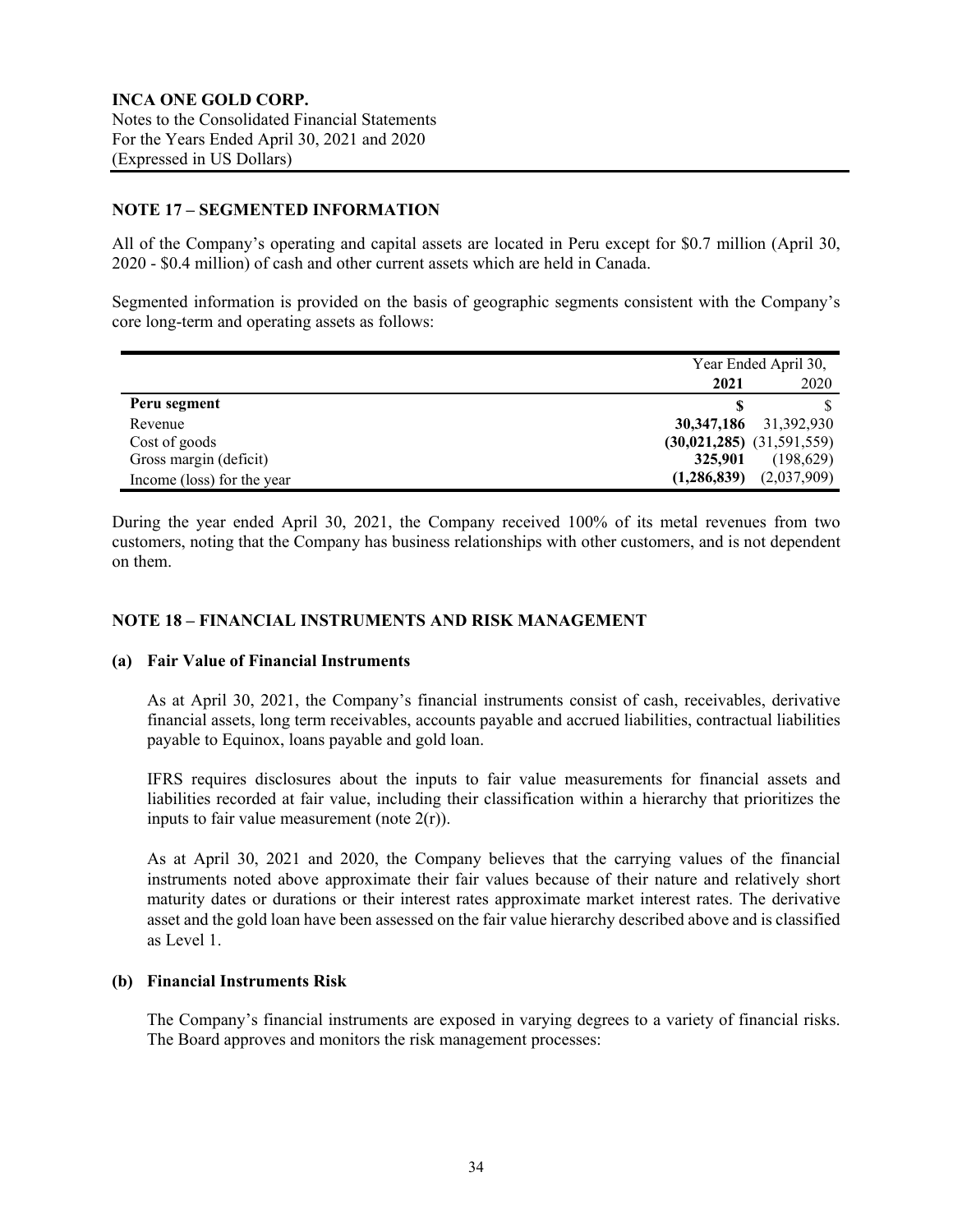## **NOTE 18 – FINANCIAL INSTRUMENTS AND RISK MANAGEMENT (continued)**

#### *(i) Credit risk*

Credit risk exposure primarily arises with respect to the Company's cash and receivables. The risk exposure is limited because the Company places its instruments in banks of high credit worthiness within Canada and continuously monitors the collection of receivables.

*(ii) Liquidity risk*

Liquidity risk is the risk that the Company cannot meet its financial obligations as they become due. The Company's approach to managing liquidity is to ensure as far as possible, that it will have sufficient liquidity to settle obligations and liabilities when they become due. As at April 30, 2021, the Company had cash of \$2.1 million (April 30, 2020 - \$3.7 million) and current working capital of \$0.9 million (April 30, 2020 – working capital deficit of \$0.7 million) with total liabilities of \$15 million (April 30, 2020 - \$17 million).

A summary of the Company's future operating commitments is presented in note 16.

- *(iii) Market risk*
	- a. Interest rate risk

Interest rate risk is the risk that the fair value or future cash flows of a financial instrument will fluctuate because of changes in market interest rates.

The Company invests cash in guaranteed investment certificates at fixed or floating interest rates in order to maintain liquidity while achieving a satisfactory return for shareholders. A change of 100 basis points in the interest rates would not be material to the financial statements. At April 30, 2021, the Company had no variable rate debt.

b. Foreign currency risk

Foreign exchange risk is the risk that the fair value of future cash flows of a financial instrument will fluctuate because of the changes in the foreign exchange rates. The Company is exposed to the financial risk related to the fluctuation of foreign exchange rates associated with the fluctuations in its Canadian dollar and the Peruvian New Sol ("Sol") bank accounts as well as the translation of foreign held assets and liabilities at current exchange rates.

The Company's net exposure to the Canadian dollar and Sol on financial instruments, in US dollar equivalents, is as follows: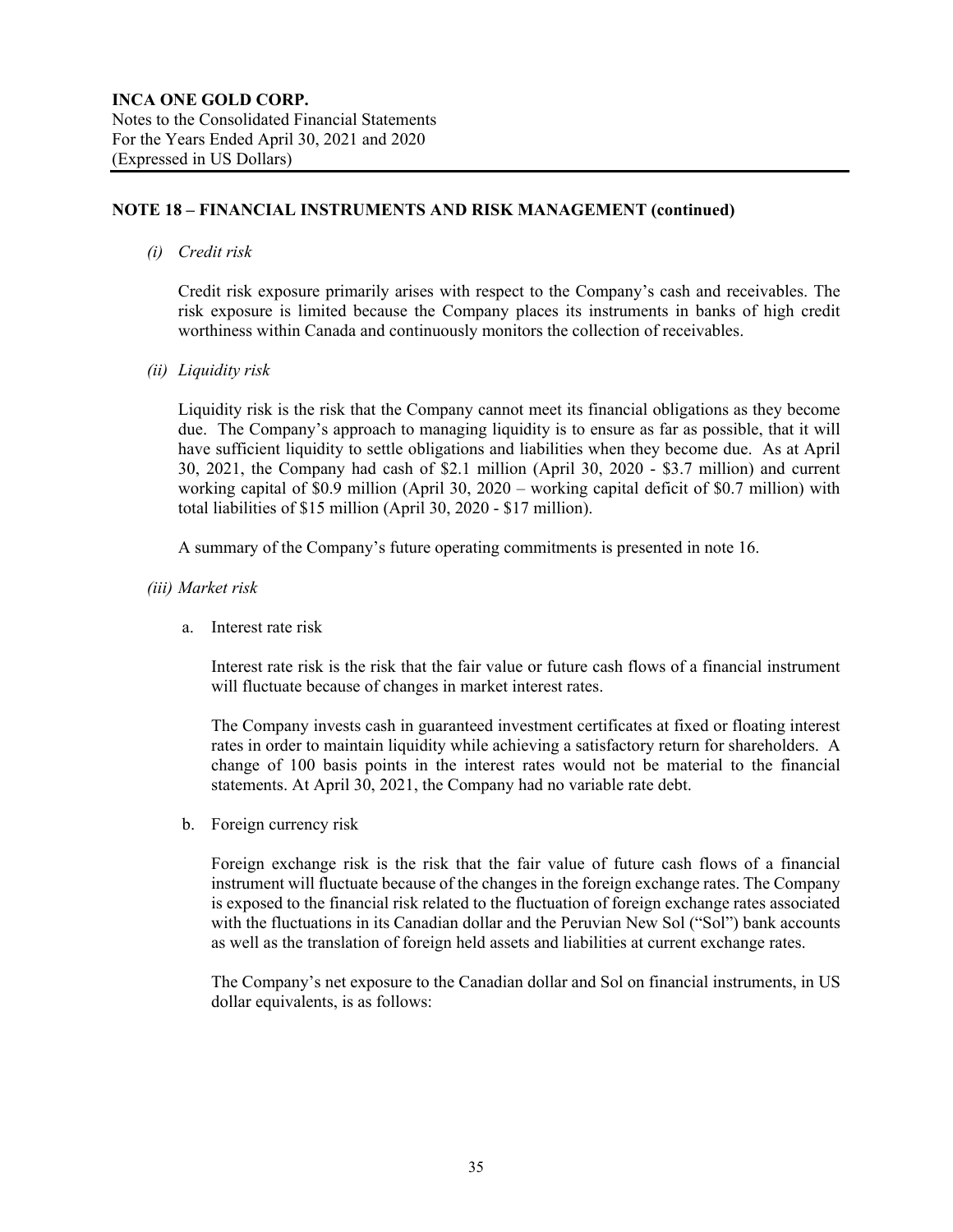## **April 30, 2021** April 30, 2020 **\$** \$ CAD dollar: Cash **7,530** 37,900 Receivables **24,253** 23,386 Accounts payable and accrued liabilities **(541,006)** (439,474) Secured debentures **(1,295,350)** (1,124,620) Contractual liabilities payable to Equinox **(4,940,504)** (5,928,811) Net assets (liabilities) **(6,745,077)** (7,431,619) Sol: Cash **77,425** 185,920 Receivables **1,051,824** 859,798 Accounts payable and accrued liabilities (221,412) (601,000) Net assets (liabilities) **907,837** 444,718

## **NOTE 18 – FINANCIAL INSTRUMENTS AND RISK MANAGEMENT (continued)**

Assuming all other variables constant, an increase or a decrease of 10% of the Canadian dollar against the US dollar, as of April 30, 2021 would have changed the Company's net loss by approximately \$0.7 million. Assuming all other variables constant, an increase or a decrease of 10% of the Peruvian Sol against the US dollar, as of April 30, 2021 would have changed the Company's net loss by approximately \$0.1 million.

The Company had no hedging agreements in place with respect to foreign exchange rates.

c. Commodity price risk

Commodity price risk is the risk of financial loss resulting from movements in the price of the Company's commodity inputs and outputs. The Company's price risk relates primarily to: the spot price of gold for its derivative financial asset and its gold loan balances and future gold price expectations as it relates to gold-bearing mineral purchases and sales revenues. The Company continuously monitors precious metal trading prices as they are included in projections prepared to determine its future strategy.

## **NOTE 19 – CAPITAL MANAGEMENT**

The Company's objective when managing capital is to safeguard the Company's ability to continue as a going concern such that it can provide returns for shareholders and benefits for other stakeholders. The management of the capital structure is based on the funds available to the Company in order to support the acquisition, exploration and development of mineral properties, plant operations and to maintain the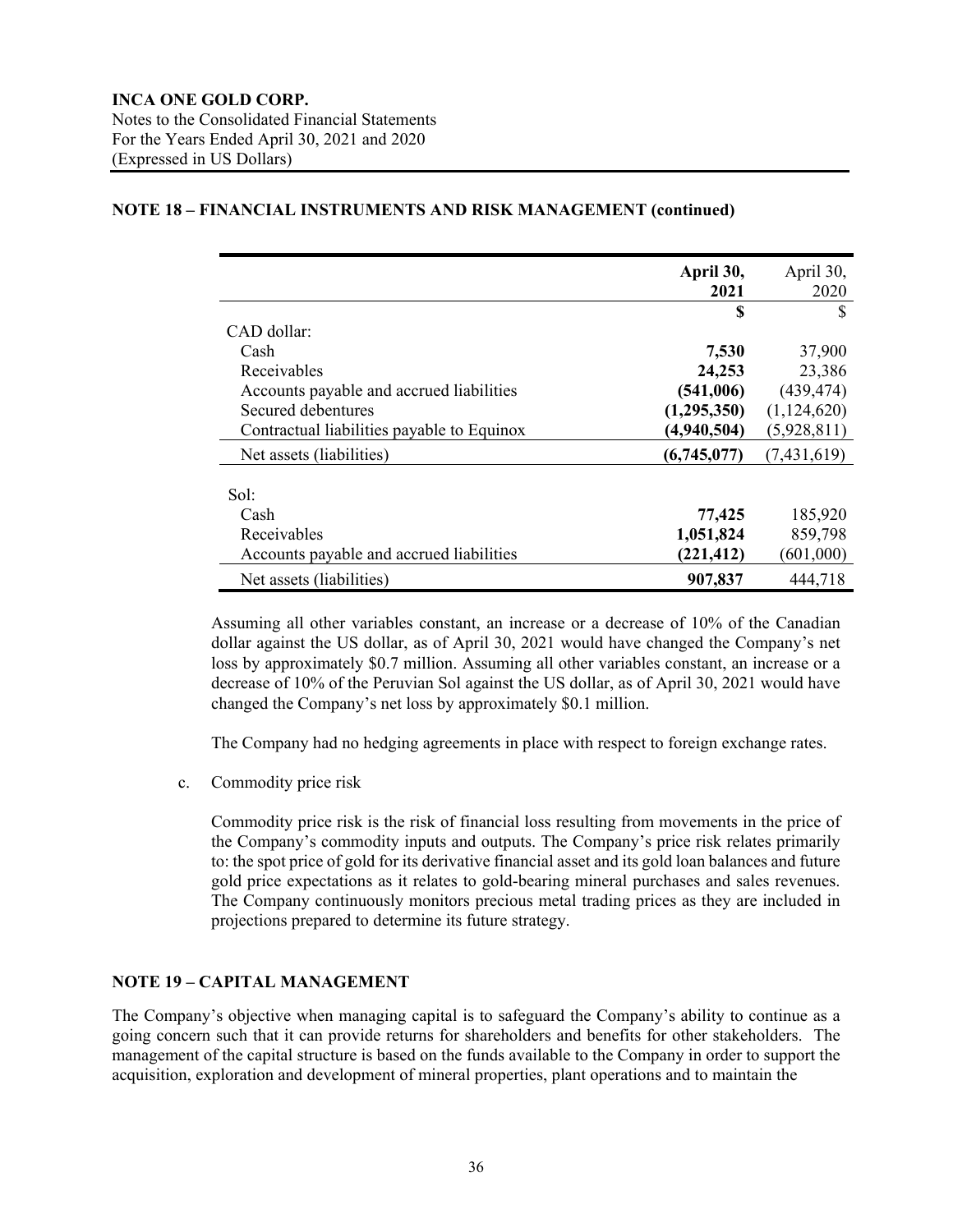## **NOTE 19 – CAPITAL MANAGEMENT (continued)**

Company in good standing with the various regulatory authorities. In order to maintain or adjust its capital structure, the Company may issue new shares, sell assets to settle liabilities, issue debt instruments or return capital to its shareholders.

The Company's current capital structure consists of loans payable of \$2.5 million (April 30, 2020 - \$2.3 million), promissory notes payable to Equinox of \$5.5 million (April 30, 2020 - \$6.5 million), a gold loan of \$2.7 million (April 30, 2020 - \$nil) and shareholders' equity of \$2.9 million (April 30, 2020 - \$4.3 million). The Company's ability to generate sufficient funds to service its debts and to provide funding for future operations are dependent on its capital resources which are largely determined by the strength of the junior resource markets, by the status of the Company's projects in relation to these markets and by its ability to compete for investor support of its projects. The Company is not subject to externally imposed capital requirements.

The Company monitors its capital structure and makes adjustments in light of changes in economic conditions and the risk characteristics of the underlying assets. In order to facilitate the management of capital and the further operation of its Peruvian ore processing operations the Company prepares expenditure budgets which are updated as necessary and are reviewed and approved by the Company's Board of Directors.

|                                                  | Year Ended April 30, |             |
|--------------------------------------------------|----------------------|-------------|
|                                                  | 2021                 | 2020        |
| Cost of goods sold:                              | S                    |             |
| <b>Ore</b>                                       | 22,193,987           | 24,119,319  |
| Salaries, benefits and other employee expenses   | 1,840,361            | 1,661,902   |
| Production supplies                              | 1,341,817            | 2,017,324   |
| Transportation                                   | 326,639              | 474,555     |
| Other production costs                           | 2,729,965            | 2,849,621   |
| Depreciation of property plant and equipment     | 1,106,637            | 1,297,083   |
| Write-down in fair value of inventory            | 54,826               | 70,222      |
| Variation of finished goods - gold doré bars     | 2,985,175            | (2,141,914) |
| Variation of ore stock piles and gold in process | (2,510,353)          | 1,243,447   |
| <b>Total cost of goods sold</b>                  | 30,069,054           | 31,591,559  |

## **NOTE 20 – INFORMATION INCLUDED IN THE CONSOLIDATED STATEMENTS OF OPERATIONS**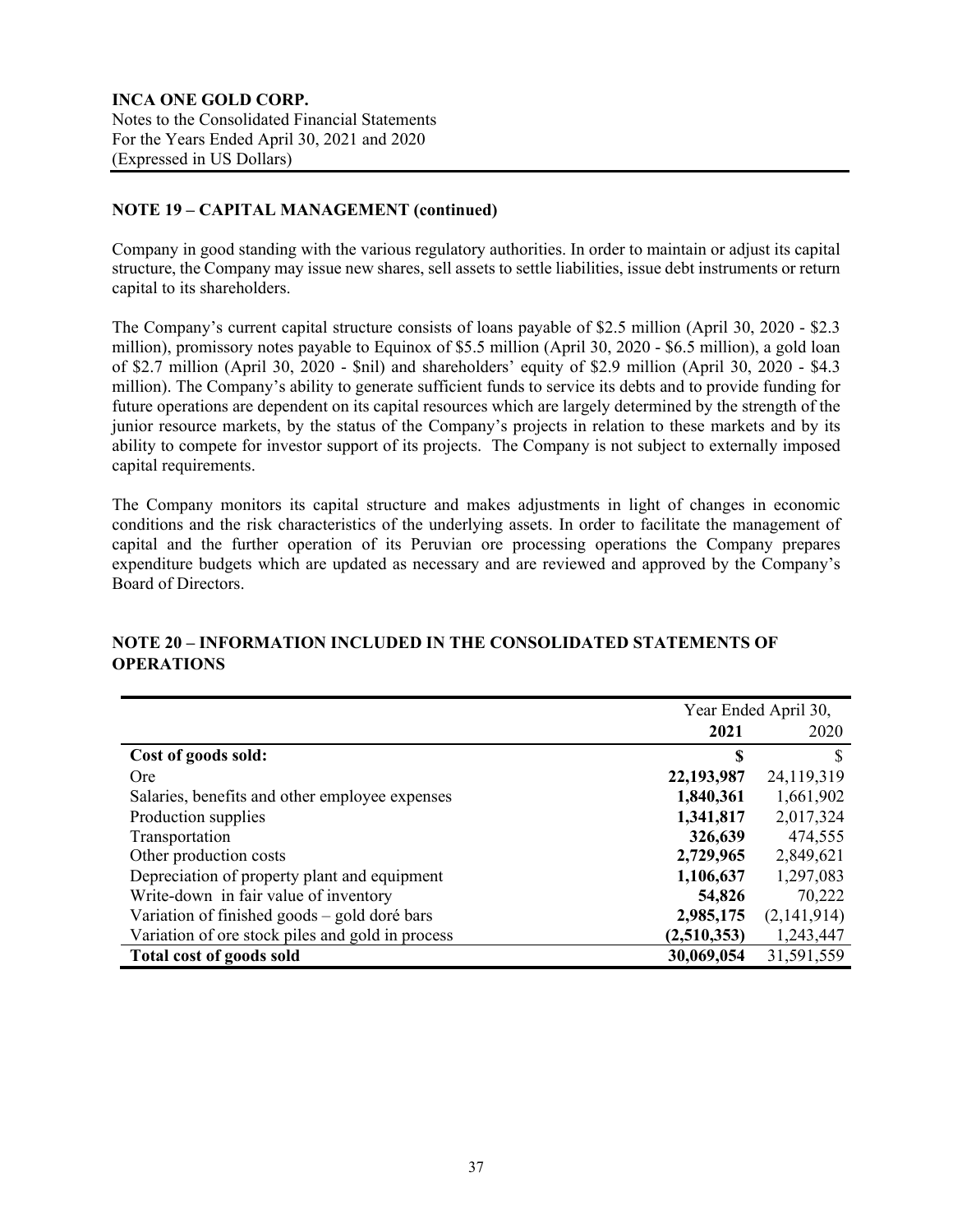## **INCA ONE GOLD CORP.** Notes to the Consolidated Financial Statements For the Years Ended April 30, 2021 and 2020 (Expressed in US Dollars)

## **NOTE 20 – INFORMATION INCLUDED IN THE CONSOLIDATED STATEMENTS OF OPERATIONS (continued)**

|                                                         |               | Year Ended April 30, |  |
|---------------------------------------------------------|---------------|----------------------|--|
|                                                         | 2021          | 2020                 |  |
|                                                         |               |                      |  |
| Corporate and administrative expenses:                  | \$            |                      |  |
| Consulting fees                                         | 21,012        | 31,180               |  |
| Management fees and salaries                            | 1,440,814     | 1,373,857            |  |
| Depreciation                                            | 48,670        | 27,456               |  |
| Directors fees                                          | 51,956        | 28,432               |  |
| Investor relations and regulatory fees                  | 172,900       | 129,914              |  |
| Advertising and corporate development                   | 731,764       | 40,378               |  |
| Office, rent, utilities, insurance and other            | 352,425       | 317,974              |  |
| Professional fees                                       | 445,194       | 457,724              |  |
| Share-based payments                                    | 317,866       | 110,786              |  |
| Terminated transaction cost                             |               | 13,908               |  |
| Travel and accommodation                                | 503           | 91,342               |  |
| Total corporate and administrative expenses             | 3,583,104     | 2,622,951            |  |
|                                                         |               |                      |  |
| Prior year impairment reversal net of impairment:       |               |                      |  |
| Impairment of property plant and equipment              |               | (31, 339)            |  |
| Impairment of advances to miners                        | 7,117         | (111, 319)           |  |
| Total prior year impairment reversal net of impairment  | 7,117         | (142, 658)           |  |
|                                                         |               |                      |  |
| <b>Finance costs:</b>                                   |               |                      |  |
| Accretion expense                                       | (85, 181)     | (60, 902)            |  |
| Interest costs                                          | (443, 420)    | (394, 164)           |  |
| Foreign exchange gain                                   | 21,501        | 5,865                |  |
| Fair value loss (net of gain) on financial instruments  | (160, 712)    | (253, 347)           |  |
| Accretion of contractual liabilities payable to Equinox | (490, 337)    | (599, 553)           |  |
| Fair value adjustment on long term receivable           | (28, 644)     | (1,081)              |  |
| Total finance costs and other income (expenses)         | (1, 186, 793) | (1,303,182)          |  |

## **NOTE 21 – INCOME TAXES**

## **(a) Income tax expense (recovery)**

|                                                         | Years ended April 30, |            |
|---------------------------------------------------------|-----------------------|------------|
|                                                         | 2021                  | 2020       |
|                                                         |                       |            |
| Deferred tax expense (recovery)                         |                       |            |
| Origination and reversal of temporary differences       | (521, 170)            | (358, 031) |
| Change in unrecognized deductible temporary differences | 521,170               | 358,031    |
| Total income tax expense (recovery)                     |                       |            |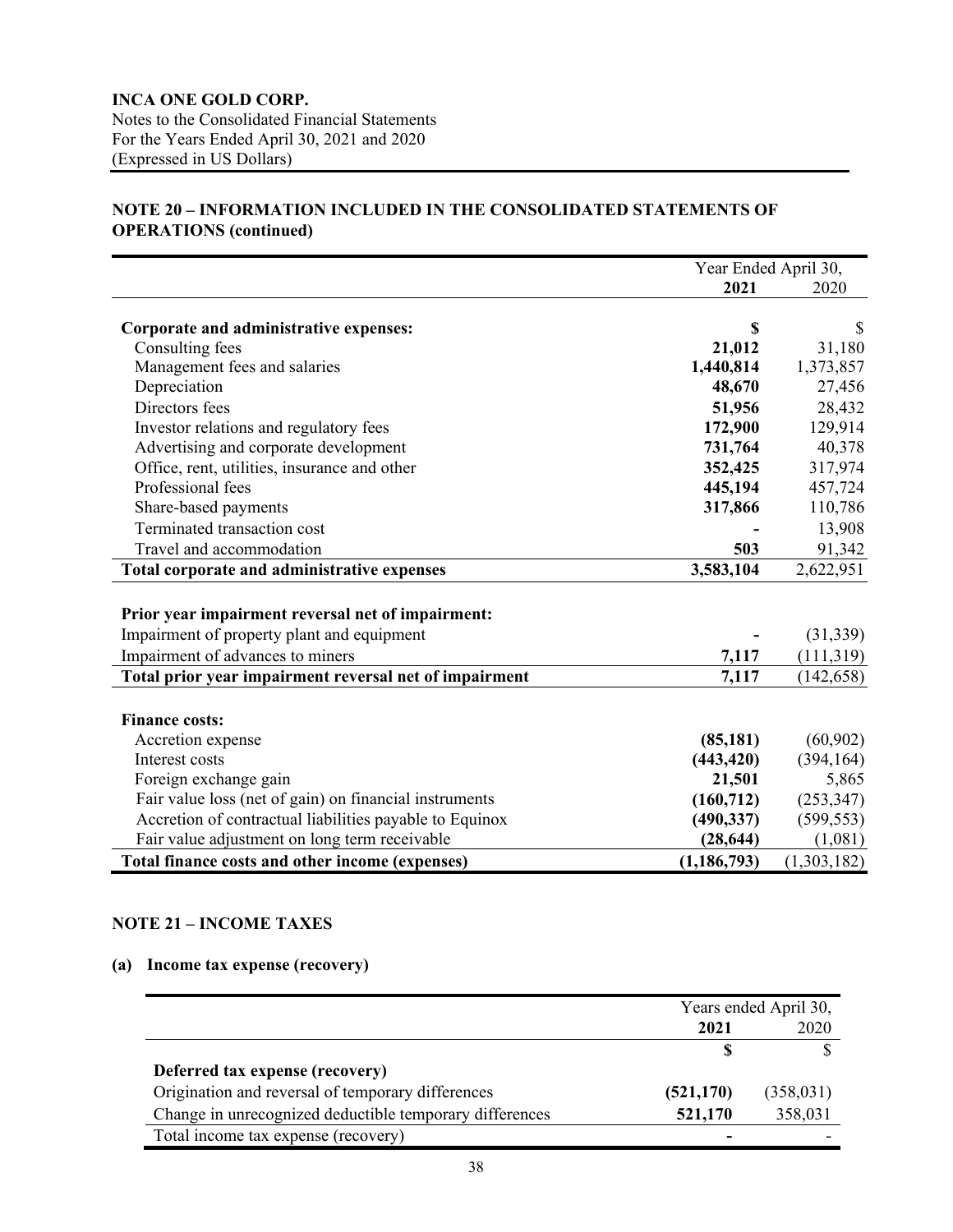## **NOTE 21 – INCOME TAXES (continued)**

The actual income tax provision differs from the expected amount calculated by applying the Canadian combined federal and provincial corporate tax rates to income before tax. These differences result from the following:

|                                                         | Years ended April 30, |             |
|---------------------------------------------------------|-----------------------|-------------|
|                                                         | 2021                  | 2020        |
|                                                         | S                     |             |
| Net loss before income taxes for the year               | (3,248,571)           | (4,236,473) |
| Statutory income tax rate                               | 27%                   | 27%         |
|                                                         |                       |             |
| Expected income tax                                     | (877, 114)            | (1,143,848) |
| Increase (decrease) resulting from                      |                       |             |
| Impact of different foreign statutory tax rates         | (37,608)              | (52, 332)   |
| Non-deductible amounts                                  | 197,682               | 447,200     |
| Impact on change in foreign exchange rate               | 195,870               | 390,949     |
| Change in unrecognized deductible temporary differences | 521,170               | 358,031     |
| Income tax expense (recovery)                           |                       |             |

## **(b) Recognized deferred tax assets and liabilities**

|                                                             | Years ended April 30, |             |
|-------------------------------------------------------------|-----------------------|-------------|
|                                                             | 2021                  | 2020        |
|                                                             | S                     | S           |
| Deferred tax assets are attributable to the following:      |                       |             |
| Loss carryforwards                                          | 1,540,612             | 1,119,917   |
| Asset retirement and reclamation provision                  | 106,661               |             |
| Set-off of tax                                              |                       | (1,119,917) |
| Net deferred tax asset                                      | 1,644,273             |             |
| Deferred tax liabilities are attributable to the following: |                       |             |
| Property, plant and equipment                               | (1, 135, 990)         | (1,119,917) |
| Set-off of tax                                              | (508, 283)            | 1,119,917   |
| Net deferred tax liabilities                                | (1,644,273)           |             |
| Net deferred tax                                            |                       |             |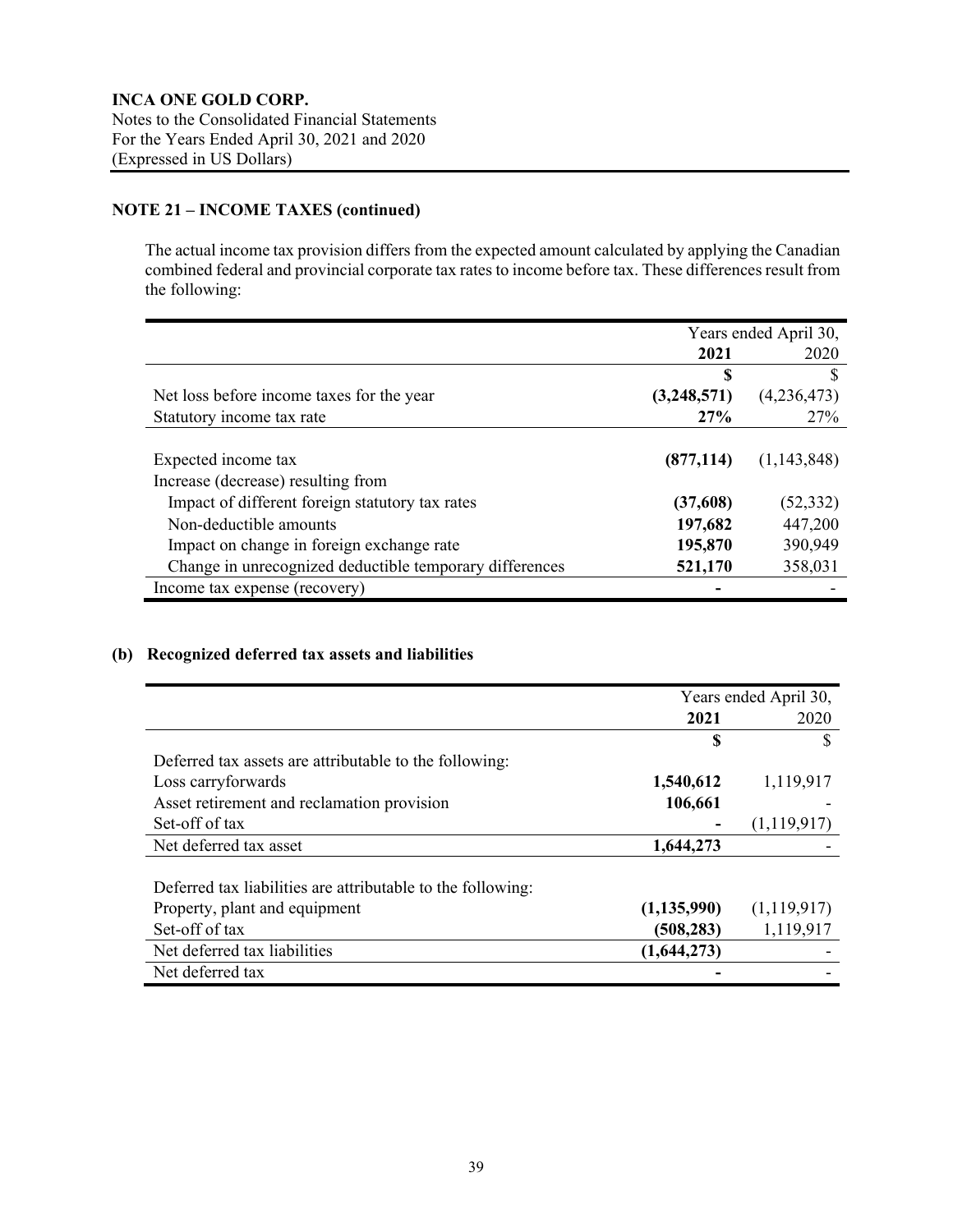## **NOTE 21 – INCOME TAXES (continued)**

### **(c) Unrecognized deferred tax assets**

The Company has the following deductible temporary differences for which no deferred tax assets have been recognized, because it is not probable that future taxable profits will be available against which the Company can use the benefits

|                                  |            | Years ended April 30, |  |
|----------------------------------|------------|-----------------------|--|
|                                  | 2021       | 2019                  |  |
|                                  |            |                       |  |
| Loss carry forwards              | 28,173,932 | 25,571,627            |  |
| Deductible temporary differences | (596, 635) | 1,425,315             |  |
|                                  | 27,577,297 | 26,996,942            |  |

The Company has tax losses for Peruvian purposes of approximately \$7.8 million (2020 - \$11.6 million) available to offset against future years' taxable income in Peru. The Company also has noncapital losses available to reduce taxes in future years of approximately \$22.3 million (2020 - \$16.59 million) in Canada which expire over 2026 through 2041 which have not been recognized in these financial statements.

Tax attributes are subject to review, and potential adjustment, by tax authorities.

## **NOTE 22 – SUPPLEMENTAL CASH FLOW INFORMATION**

Interest and income taxes paid in cash during the year ended April 30, 2021, were \$0.3 million (April 30, 2020 - \$0.28 million) and \$0.07 million (April 30, 2020 - \$0.05 million). Investing and financing activities that do not have a direct impact on current cash flows are excluded from the statements of cash flows.

## **NOTE 23 – SUBSEQUENT EVENTS**

#### **Non-brokered private placement**

On May 26, 2021 the Company arranged a non-brokered private placement for gross proceeds of CAD \$0.6 million with the issuance of 1,533,645 units at a subscription price of CAD\$ 0.40 per unit. Each unit comprised one common share of the Company and one transferable common share purchase warrant, which will entitle the holder to purchase an additional share of the Company at an exercise price of CAD \$0.60 for a period of 36 months form the closing date.